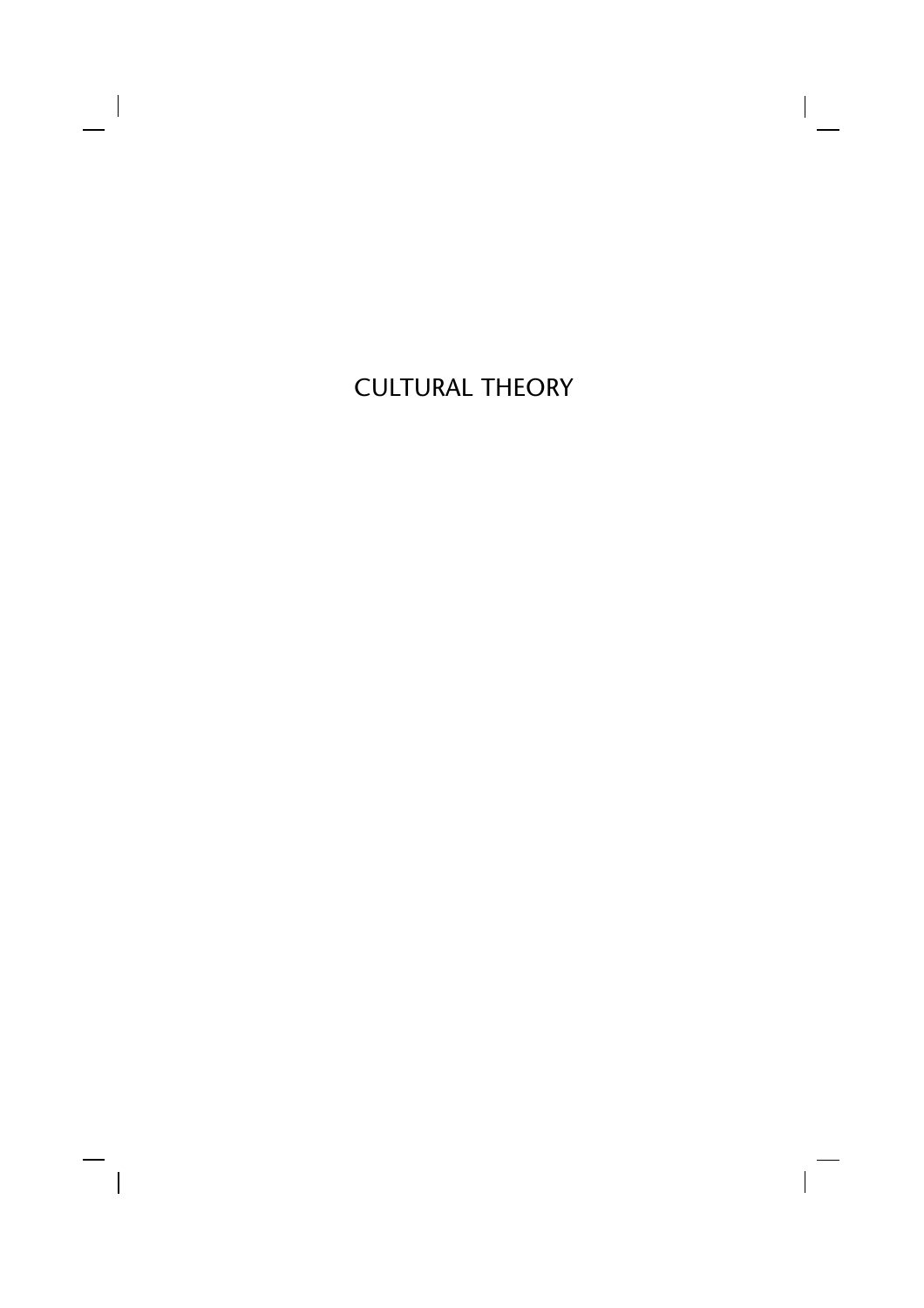*SAGE Benchmarks in Culture and Society* is a new series of major works that present 4-volume collections of key classic and contemporary articles on the substantive interdisciplinary topics at the heart of the social sciences. Launching with Alan Warde on **Consumption** and Mike Pickering on **Popular Culture**, the series will explore core topics of research and debate, including cultural theory, representation, identity, popular music and material culture. Each set presents a full contextualizing introduction by the editor and draws upon articles that map out each topic's history and debates, and its theory and methods.

This series presents the 'gold standard' for university libraries throughout the world that are seeking to solidify their social science reference collections.

**David Oswell** is Director of Research in the Department of Sociology, Goldsmiths, University of London. He is the author of *Pleasure Principles: Explorations in Politics, Sexuality and Ethics* (Lawrence & Wishart, 1993), *Television, Childhood and the Home: A History of the Making of the Child Television Audience in Britain* (Oxford University Press, 2002), *Culture and Society: An Introduction to Cultural Studies* (SAGE, 2006), *The Sociology of Childhood* (Cambridge University Press, forthcoming) and various articles in academic journals and edited collections. His current research is focussed on culture, governmentality, and the built, natural and immaterial environment.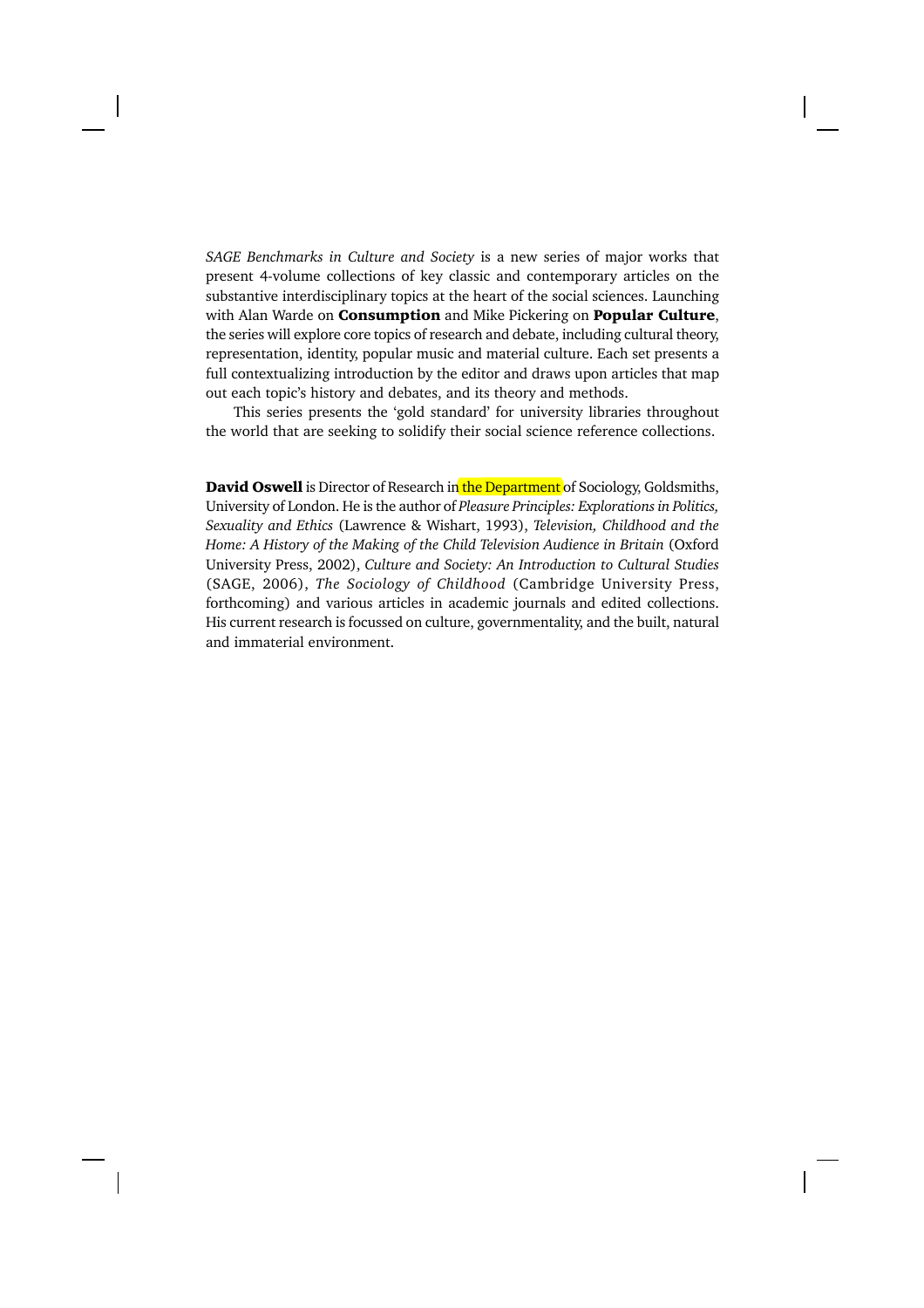SAGE BENCHMARKS IN CULTURE AND SOCIETY

# **CULTURAL THEORY**

# VOLUME I

*Legacies and Innovations*

Edited by

David Oswell



Los Angeles | London | New Delhi Singapore | Washington DC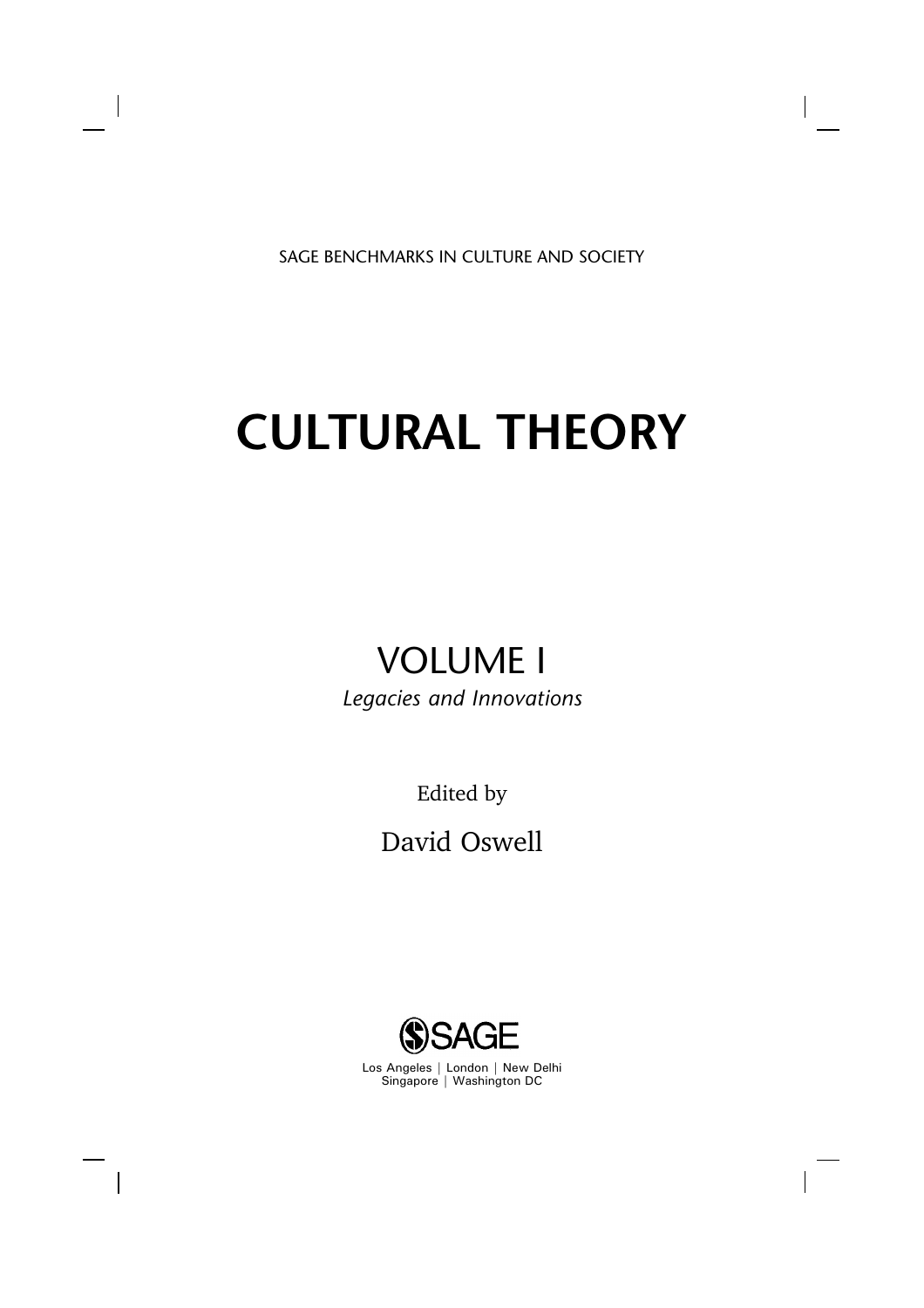© Introduction and editorial arrangement by David Oswell, 2010

First published 2010

Apart from any fair dealing for the purposes of research or private study, or criticism or review, as permitted under the Copyright, Designs and Patents Act, 1988, this publication may be reproduced, stored or transmitted in any form, or by any means, only with the prior permission in writing of the publishers, or in the case of reprographic reproduction, in accordance with the terms of licences issued by the Copyright Licensing Agency. Enquiries concerning reproduction outside those terms should be sent to the publishers.

Every effort has been made to trace and acknowledge all the copyright owners of the material reprinted herein. However, if any copyright owners have not been located and contacted at the time of publication, the publishers will be pleased to make the necessary arrangements at the first opportunity.

SAGE Publications Ltd 1 Oliver's Yard 55 City Road London EC1Y 1SP

SAGE Publications Inc. 2455 Teller Road Thousand Oaks, California 91320

SAGE Publications India Pvt Ltd B 1/I 1, Mohan Cooperative Industrial Area Mathura Road New Delhi 110 044

SAGE Publications Asia-Pacific Pte Ltd 33 Pekin Street #02-01 Far East Square Singapore 048763

#### British Library Cataloguing in Publication Data

A catalogue record for this book is available from the British Library

ISBN: 978-1-84860-705-7 (set of four volumes)

#### Library of Congress Control Number: 2009942536

Typeset by R.S. Prints, New Delhi Printed on paper from sustainable resources Printed by MPG Books Group, Bodmin, Cornwall

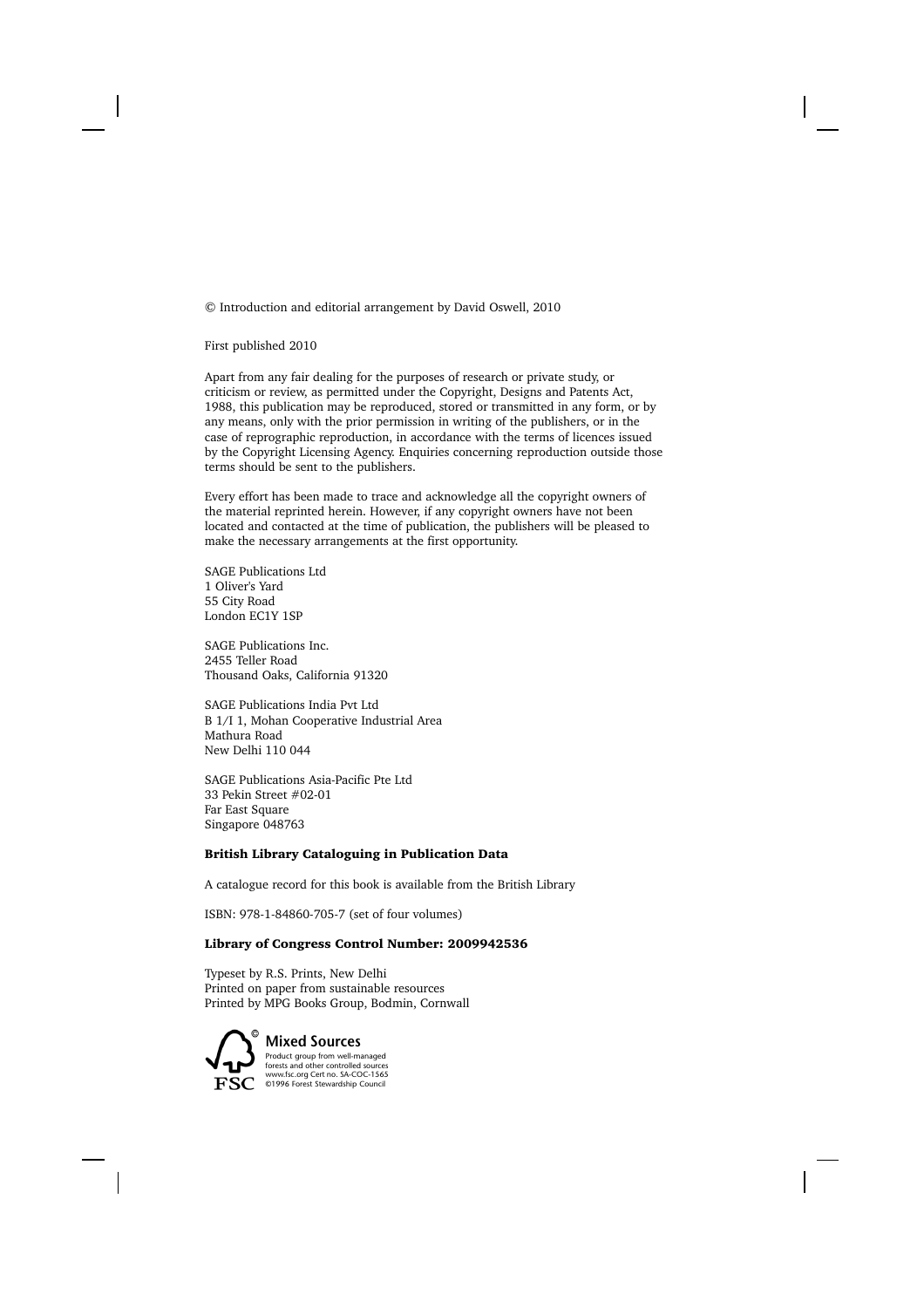# **Contents**

| Appendix of Sources                                                | xi  |
|--------------------------------------------------------------------|-----|
| Editor's Introduction: Cultural Theory – Genealogies, Orientations |     |
| and Territories                                                    |     |
| David Oswell                                                       | xxi |

# Volume I: Legacies and Innovations

# Beginnings

 $\overline{\phantom{a}}$ 

| 1. | Richard Hoggart, The Uses of Literacy and the Cultural Turn    | 3   |
|----|----------------------------------------------------------------|-----|
|    | Stuart Hall                                                    |     |
| 2. | Base and Superstructure in Marxist Cultural Theory             | 15  |
|    | Raymond Williams                                               |     |
| 3. | Orientalism Reconsidered                                       | 31  |
|    | Edward W. Said                                                 |     |
|    | 4. Culture and Communication: Towards an Ethnographic Critique |     |
|    | of Media Consumption in the Transnational Media System         | 47  |
|    | Ien Ang                                                        |     |
| 5. | Useful Culture                                                 | 65  |
|    | Tony Bennett                                                   |     |
| 6. | New Liberal Speak: Notes on the New Planetary Vulgate          | 81  |
|    | Pierre Bourdieu and Loïc Wacquant                              |     |
|    | 7. Clifford Geertz and the Strong Program: The Human Sciences  |     |
|    | and Cultural Sociology                                         | 87  |
|    | Jeffrey C. Alexander                                           |     |
|    |                                                                |     |
|    | <b>Power and Agency</b>                                        |     |
| 8. | The Problem of Ideology - Marxism without Guarantees           | 101 |
|    | Stuart Hall                                                    |     |

9. The Orthopsychic Subject: Film Theory and the Reception of Lacan 121 *Joan Copjec*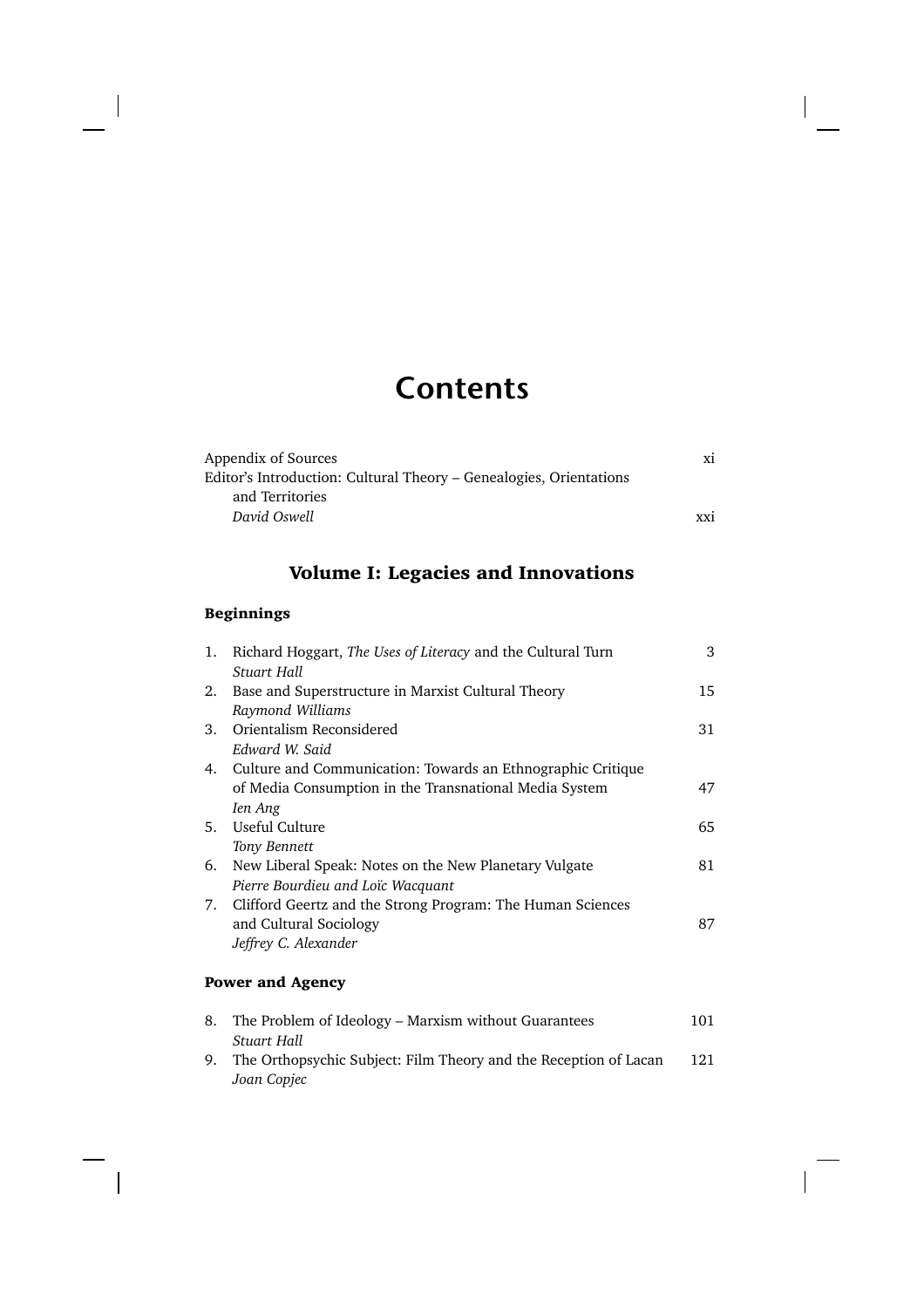### vi **Contents**

 $\overline{\phantom{a}}$ 

| 10. Post-Marxism without Apologies<br>Ernesto Laclau and Chantal Mouffe                                                                  | 141 |
|------------------------------------------------------------------------------------------------------------------------------------------|-----|
| 11. Political Power beyond the State: Problematics of Government<br>Nikolas Rose and Peter Miller                                        | 171 |
| 12. Power after Hegemony: Cultural Studies in Mutation?<br>Scott Lash                                                                    | 201 |
| Representation, Popular Culture, and Everyday Life                                                                                       |     |
| 13. Fiction and Its Phantoms: A Reading of Freud's Das Unheimliche<br>(The "uncanny")<br>Hélène Cixous<br>(Translated by Robert Dennomé) | 227 |
| 14. After Representation: Recent Discussions of the Relation between<br>Language and Literature<br><b><i><u>Ian Hunter</u></i></b>       | 249 |
| 15. Too-Blue: Colour-Patch for an Expanded Empiricism<br>Brian Massumi                                                                   | 279 |
| 16. The Aristocracy of Culture<br>Pierre Bourdieu<br>(Translated by Richard Nice)                                                        | 327 |
| 17. The In-Difference of Television: Lawrence Grossberg Maps TV's<br>Affective Economy<br>Lawrence Grossberg                             | 365 |
| 18. On the Oppositional Practices of Everyday Life<br>Michel de Certeau<br>(Translated by Fredric Jameson and Carl Lovitt)               | 383 |
|                                                                                                                                          |     |

# Volume II: Identity, Experience and Body

# Collectives and Classification

| 19. The Social Space and the Genesis of Groups            | 3  |
|-----------------------------------------------------------|----|
| Pierre Bourdieu                                           |    |
| 20.  Sexual Difference and Collective Identities: The New |    |
| <b>Global Constellation</b>                               | 25 |
| Seyla Benhabib                                            |    |
| 21. The Commitment to Theory                              | 49 |
| Homi K. Bhabha                                            |    |
| 22. Humans, Animals, Machines                             | 69 |
| Kate Soper                                                |    |
| 23. The Gendered Ontology of Multitude                    | 81 |
| Mary Hawkesworth                                          |    |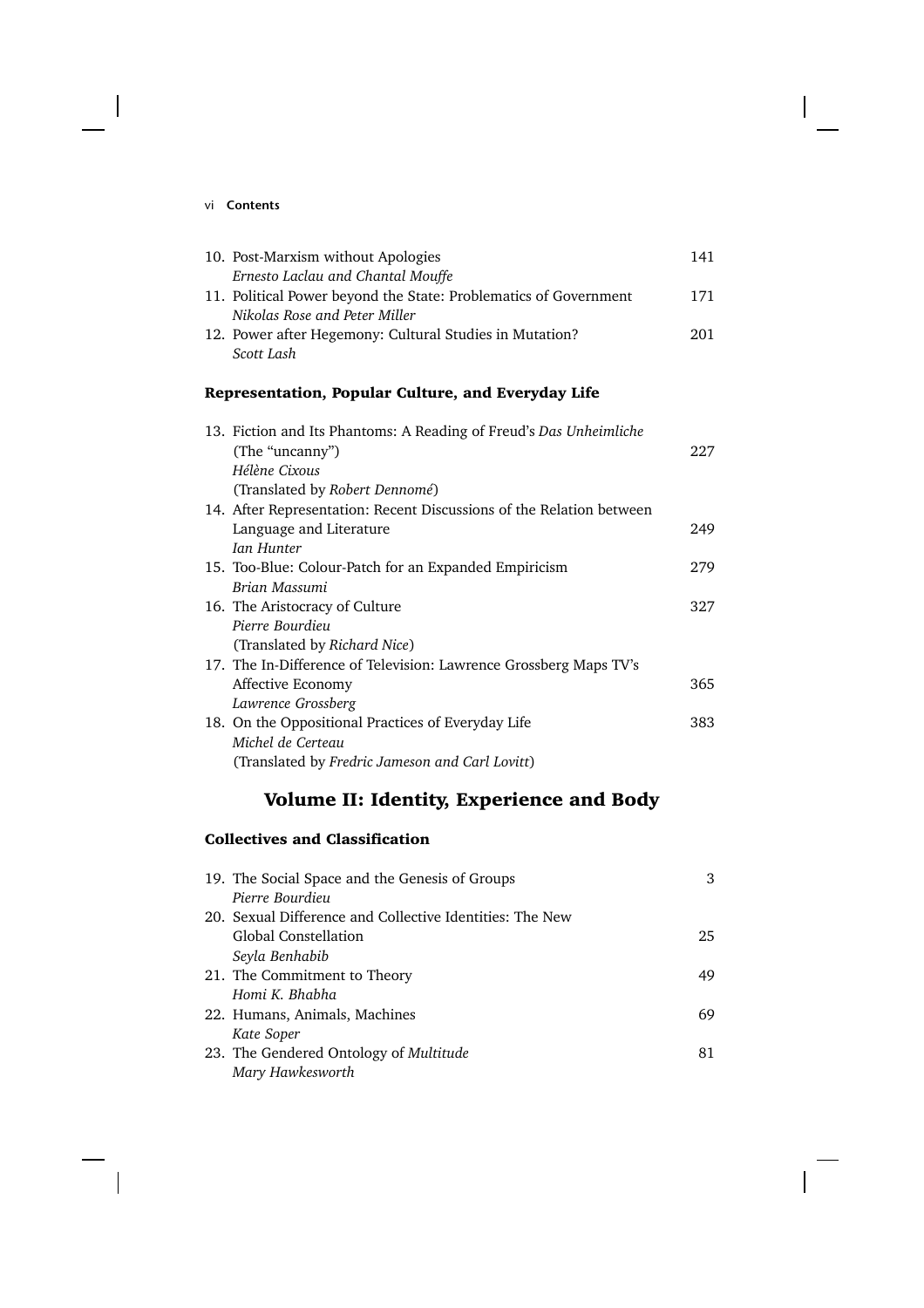| Contents | VΙΙ |
|----------|-----|
|          |     |

 $\overline{\phantom{a}}$ 

| 24. Can Immanence Explain Social Struggles? | 89 |
|---------------------------------------------|----|
| Ernesto Laclau                              |    |
| 25. Race Ends Here                          | 99 |
| Paul Gilroy                                 |    |

# Identity, Style, and Performance

 $\overline{\phantom{a}}$ 

| 26. Why Do Cowboys Wear Hats in the Bath? Style Politics for the   |     |
|--------------------------------------------------------------------|-----|
| Older Man                                                          | 111 |
| Martin Pumphrey                                                    |     |
| 27. Performative Acts and Gender Constitution: An Essay in         |     |
| Phenomenology and Feminist Theory                                  | 133 |
| Judith Butler                                                      |     |
| 28. Femininity as Performance                                      | 147 |
| Valerie Walkerdine                                                 |     |
| 29. Skin Head Sex Thing: Racial Difference and the                 |     |
| Homoerotic Imaginary                                               | 163 |
| Kobena Mercer                                                      |     |
| 30. The Toilet Paper: Femininity, Class and Mis-Recognition        | 187 |
| <b>Beverley Skeggs</b>                                             |     |
| 31. On Ethics and Feminism: Reflecting on Levinas' Ethics of       |     |
| Non-(in)Difference                                                 | 207 |
| Vikki Bell                                                         |     |
| 32. On 'The Necessity and the "Impossibility" of Identities':      |     |
| The Politics and Ethics of 'New Ethnicities'                       | 221 |
| <b>Brett St Louis</b>                                              |     |
| Bodies, Objects and Experiencing the World                         |     |
| 33. Feminism, Film Theory and the Bachelor Machines                | 245 |
| Constance Penley                                                   |     |
| 34. Social Cinema Scenes                                           | 263 |
| Nirmal Puwar                                                       |     |
| 35. The History of Sensibilities: Of the Standard of Taste in      |     |
| Mid-Eighteenth Century England and the Circulation of              |     |
| Smells in Post-Revolutionary France                                | 283 |
| David Howes and Marc Lalonde                                       |     |
| 36. What If It Didn't All Begin and End with Containment? Toward a |     |
| Leaky Sense of Self                                                | 297 |
| Erin Manning                                                       |     |
| 37. Teaching Bodies: Affects in the Classroom                      | 309 |
| Elspeth Probyn                                                     |     |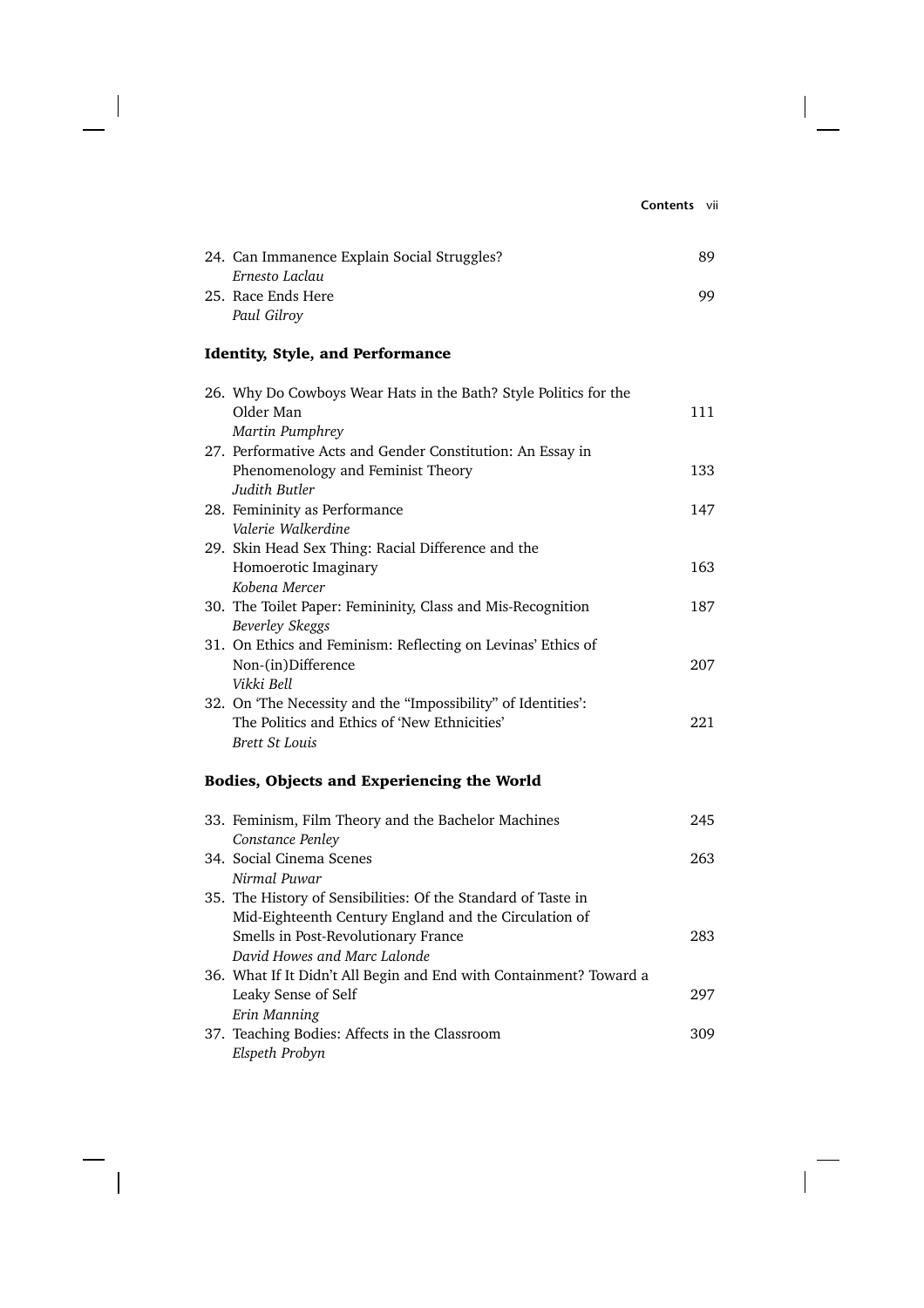### viii **Contents**

| 38. Getting Real: Technoscientific Practices and the |     |
|------------------------------------------------------|-----|
| Materialization of Reality                           | 331 |
| Karen Barad                                          |     |
| 39. The Nature of Prozac                             | 365 |
| Mariam Fraser                                        |     |
| 40. A Relativistic Account of Einstein's Relativity  | 391 |
| Bruno Latour                                         |     |

# Volume III: Environment and Global Humanity

# Spaces and Environments

| 41. Politics and Space/Time                                        | 3   |
|--------------------------------------------------------------------|-----|
| Doreen Massey                                                      |     |
| 42. Spaces of Identity: Communications Technologies and the        |     |
| Reconfiguration of Europe                                          | 23  |
| David Morley and Kevin Robins                                      |     |
| 43. The Political Mobilization of Nature in Seventeenth-Century    |     |
| French Formal Gardens                                              | 51  |
| Chandra Mukerji                                                    |     |
| 44. Cultural Nationalism, Westward Expansion and the Production of |     |
| Imperial Landscape: George Catlin's Native American West           | 75  |
| Gareth E. John                                                     |     |
| 45. Testing Powers of Engagement: Green Living Experiments, the    |     |
| Ontological Turn and the Undoability of Involvement                | 105 |
| Noortje Marres                                                     |     |
| 46. Technological Zones                                            | 123 |
| Andrew Barry                                                       |     |

### Urbanisation

| 47. European Cities, the Informational Society, and the Global Economy | 141 |
|------------------------------------------------------------------------|-----|
| Manuel Castells                                                        |     |
| 48. The Urbanization of Empire: Megacities and the Laws of Chaos       | 157 |
| Mike Davis                                                             |     |
| 49. People as Infrastructure: Intersecting Fragments in Johannesburg   | 165 |
| AbdouMaliq Simone                                                      |     |
| 50. Ordering Insecurity: Social Polarization and the Punitive Upsurge  | 185 |
| Loïc Wacquant                                                          |     |
| 51. Cosmopolitan Knowledge and the Production and Consumption of       |     |
| Sexualized Space: Manchester's Gay Village                             | 203 |
| Jon Binnie and Beverley Skeggs                                         |     |
|                                                                        |     |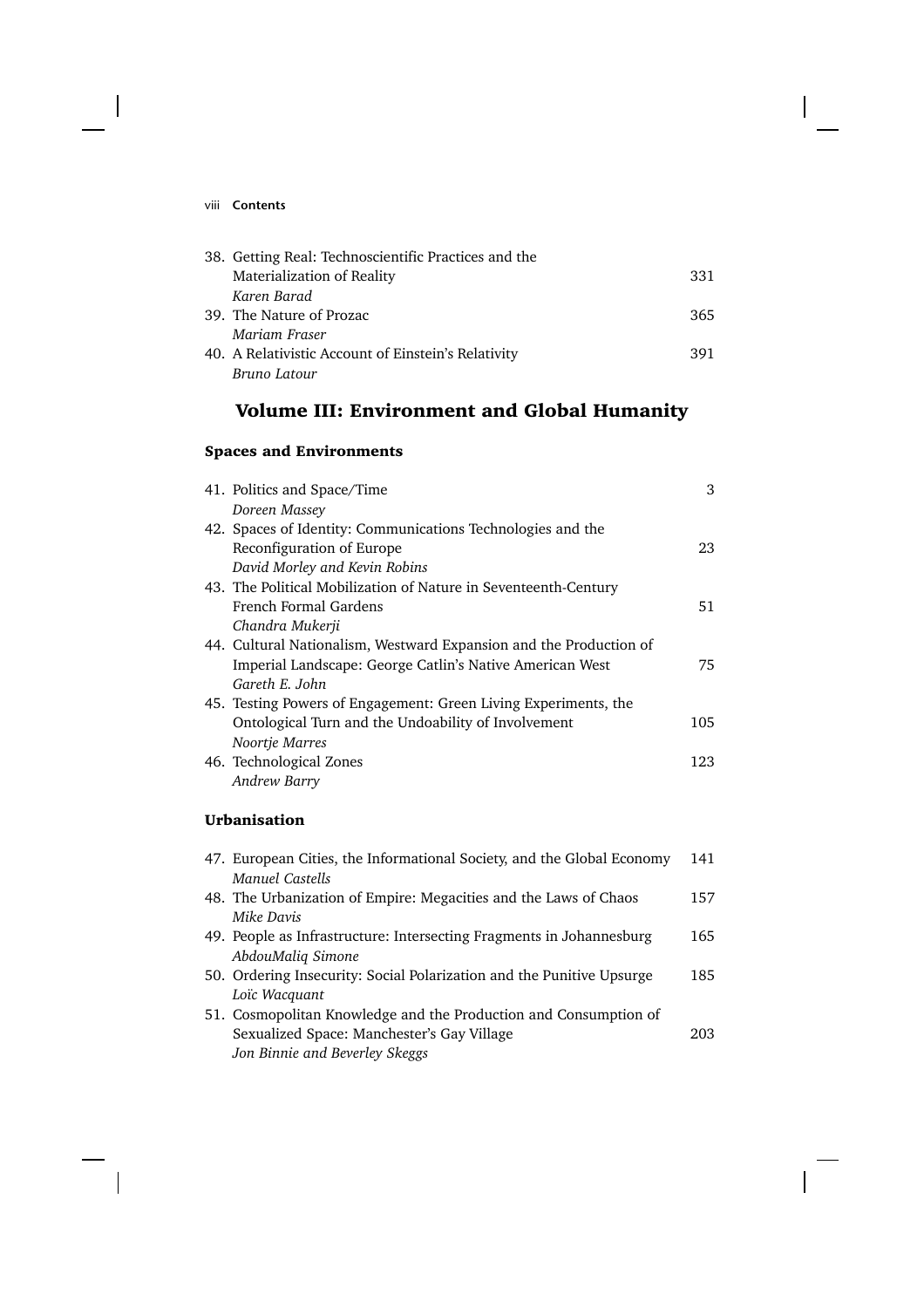| Contents | IX |
|----------|----|
|          |    |

| 52. Urbanism and City Spaces in the Work of Stuart Hall<br>Michael Keith                                      | 227 |
|---------------------------------------------------------------------------------------------------------------|-----|
| <b>Politics and Humanity</b>                                                                                  |     |
| 53. Culture as the Ideological Battleground of the Modern World-System<br>Immanuel Wallerstein                | 249 |
| 54. Cultural Studies and the Neoliberal Imagination<br>John Frow                                              | 271 |
| 55. Islam in Public: New Visibilities and New Imaginaries<br>Nilüfer Göle                                     | 281 |
| 56. Cosmopolitan Modernity: Everyday Imaginaries and the<br>Register of Difference<br>Mica Nava               | 297 |
| 57. The Fetish of the Margins: Religious Absolutism, Anti-Racism and<br>Postcolonial Silence<br>Chetan Bhatt  | 315 |
| 58. Sexual Politics, Torture, and Secular Time<br>Judith Butler                                               | 335 |
| 59. Zones of Indistinction: Giorgio Agamben's 'Bare Life' and the<br>Politics of Aesthetics<br>Anthony Downey | 357 |
| 60. The Childhood of Human Rights: The Kodak on the Congo<br>Sharon Sliwinski                                 | 375 |
| 61. 'Where Ignorant Armies Clash by Night': Homogeneous Community<br>and the Planetary Aspect<br>Paul Gilroy  | 407 |

# Volume IV: Economy, Technology and Knowledge

# Cultural and Creative Industry

| 62. Film and Business History: The Development of an American      |    |
|--------------------------------------------------------------------|----|
| Mass Entertainment Industry                                        | 3  |
| Douglas Gomery                                                     |    |
| 63. Concepts of Culture: Public Policy and the Cultural Industries | 15 |
| Nicholas Garnham                                                   |    |
| 64. Cultural Studies as Performative Politics                      | 31 |
| Henry A. Giroux                                                    |    |
| 65. Representing the Enterprising Self: thirtysomething and        |    |
| Contemporary Consumer Culture                                      | 49 |
| Frances Bonner and Paul du Gay                                     |    |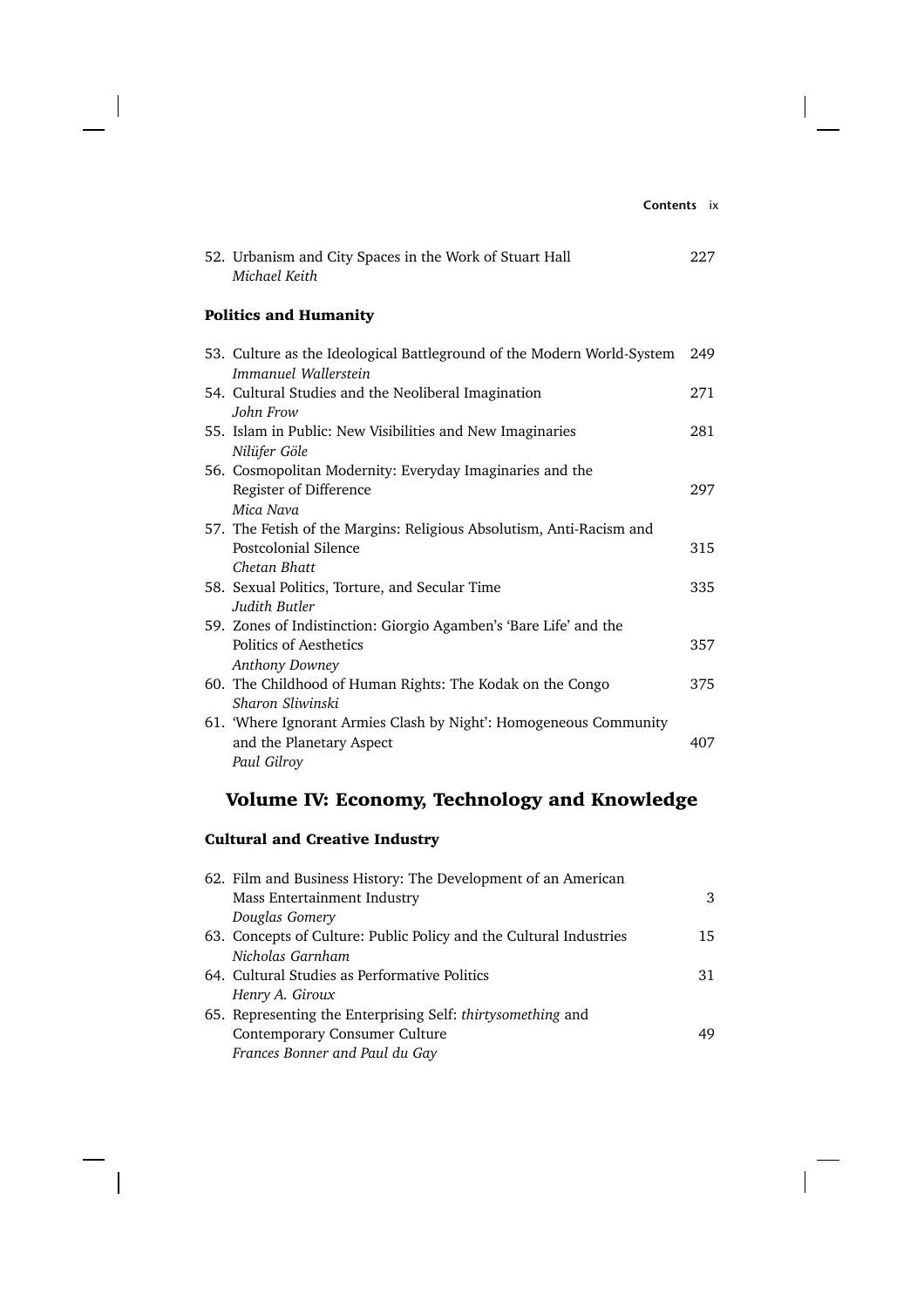### x **Contents**

 $\overline{\phantom{a}}$ 

| 66. The 'Value Chain of Meaning' and the New Economy<br>John Hartley                                                                     | 71  |
|------------------------------------------------------------------------------------------------------------------------------------------|-----|
| 67. Fashion Culture: Creative Work, Female Individualization<br>Angela McRobbie                                                          | 83  |
| 68. In the Social Factory? Immaterial Labour, Precariousness and<br>Cultural Work<br>Rosalind Gill and Andy Pratt                        | 95  |
| <b>Cultural Economy</b>                                                                                                                  |     |
| 69. Toward a Critique of the Political Economy of the Sign<br>Jean Baudrillard<br>(Translated by Carl R. Lovitt and Denise Klopsch)      | 125 |
| 70. Turning Callon the Right Way Up<br>Daniel Miller                                                                                     | 133 |
| 71. Traders' Engagement with Markets: A Postsocial Relationship<br>Karin Knorr Cetina and Urs Bruegger                                   | 149 |
| 72. Geomoney: An Option on Frost, Going Long on Clouds<br>Michael Pryke                                                                  | 175 |
| 73. Brand as Assemblage: Assembling Culture<br>Celia Lury                                                                                | 199 |
| 74. The New Economy, Property and Personhood<br>Lisa Adkins                                                                              | 219 |
| <b>Technology and Knowledge</b>                                                                                                          |     |
| 75. Knowledge and Class<br>John Frow                                                                                                     | 241 |
| 76. Do Artefacts Have Ambivalence? Moses' Bridges, Winner's<br>Bridges and Other Urban Legends in S&TS<br>Steve Woolgar and Geoff Cooper | 285 |
| 77. Science as Culture, Cultures of Science<br>Sarah Franklin                                                                            | 301 |
| 78. AIDS, Homophobia, and Biomedical Discourse: An Epidemic of<br>Signification<br>Paula A. Treichler                                    | 323 |
|                                                                                                                                          |     |

| 79. The Body and the Digital Archive: The Visible Human       |     |
|---------------------------------------------------------------|-----|
| Project and the Computerization of Medicine                   | 359 |
| Catherine Waldby                                              |     |
| 80. Communication beyond Meaning: On the Cultural Politics of |     |
| Information                                                   | 375 |
| Tiziana Terranova                                             |     |
| 81. Topologies: Michel Serres and the Shapes of Thought       | 397 |
| Steven Connor                                                 |     |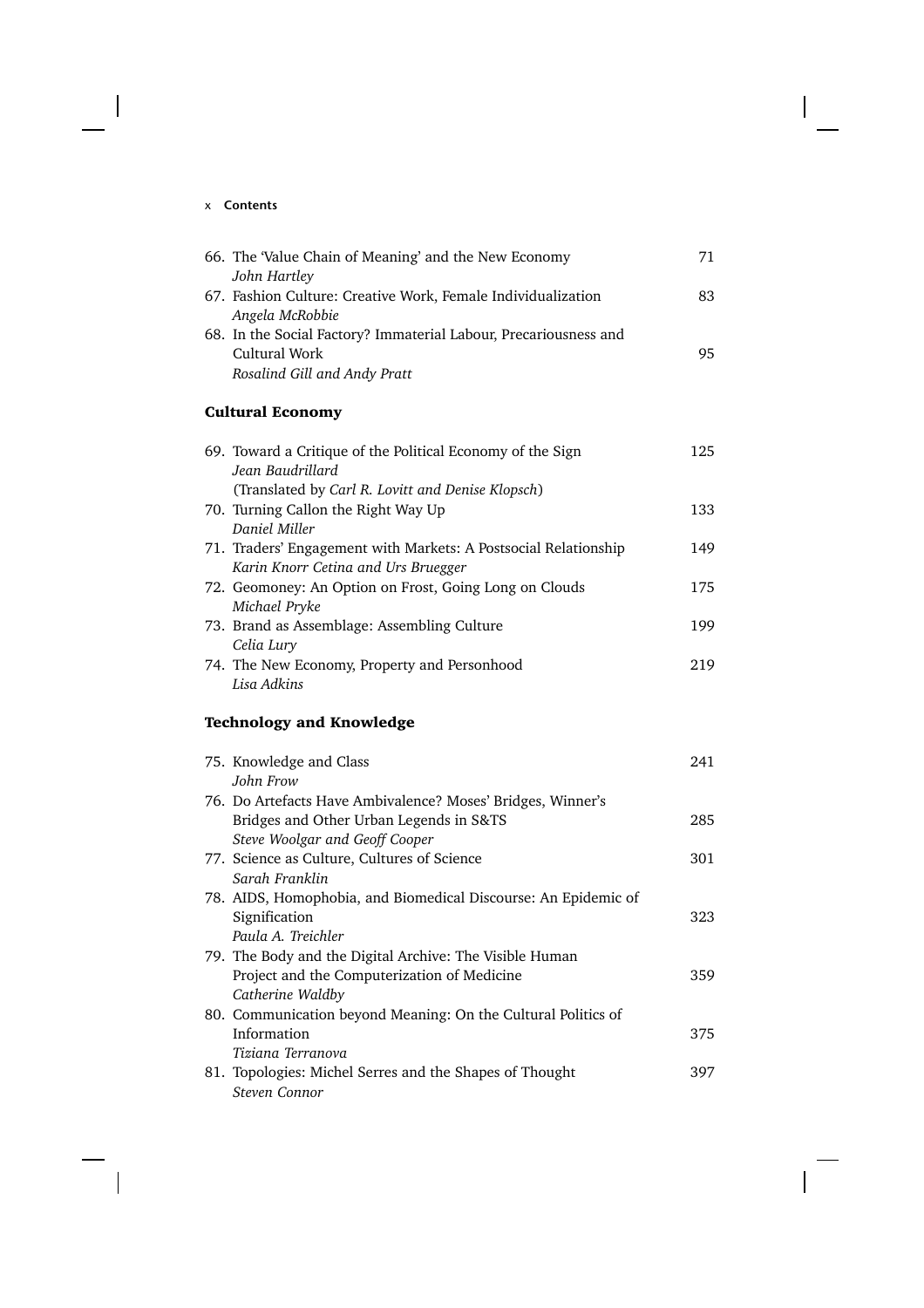# **Appendix of Sources**

All articles and chapters have been reproduced exactly as they were first published, including textual cross-references to material in the original source.

Grateful acknowledgement is made to the following sources for permission to reproduce material in this book.

- 1. 'Richard Hoggart, *The Uses of Literacy* and the Cultural Turn', *Stuart Hall International Journal of Cultural Studies,* 10(1) (2007): 39–49.
- 2. 'Base and Superstructure in Marxist Cultural Theory', *Raymond Williams New Left Review,* 82 (1973): 3–16.
- 3. 'Orientalism Reconsidered', *Edward W. Said Cultural Critique,* 1 (1985): 89–107.
- 4. 'Culture and Communication: Towards an Ethnographic Critique of Media Consumption in the Transnational Media System', *Ien Ang European Journal of Communication,* 5 (1990): 239–260.
- 5. 'Useful Culture', *Tony Bennett Cultural Studies,* 6(3) (1992): 395–408.
- 6. 'New Liberal Speak: Notes on the New Planetary Vulgate', *Pierre Bourdieu and Loïc Wacquant Radical Philosophy,* 105 (2001): 2–5.
- 7. 'Clifford Geertz and the Strong Program: The Human Sciences and Cultural Sociology', *Jeffrey C. Alexander Cultural Sociology,* 2(2) (2008): 157–167.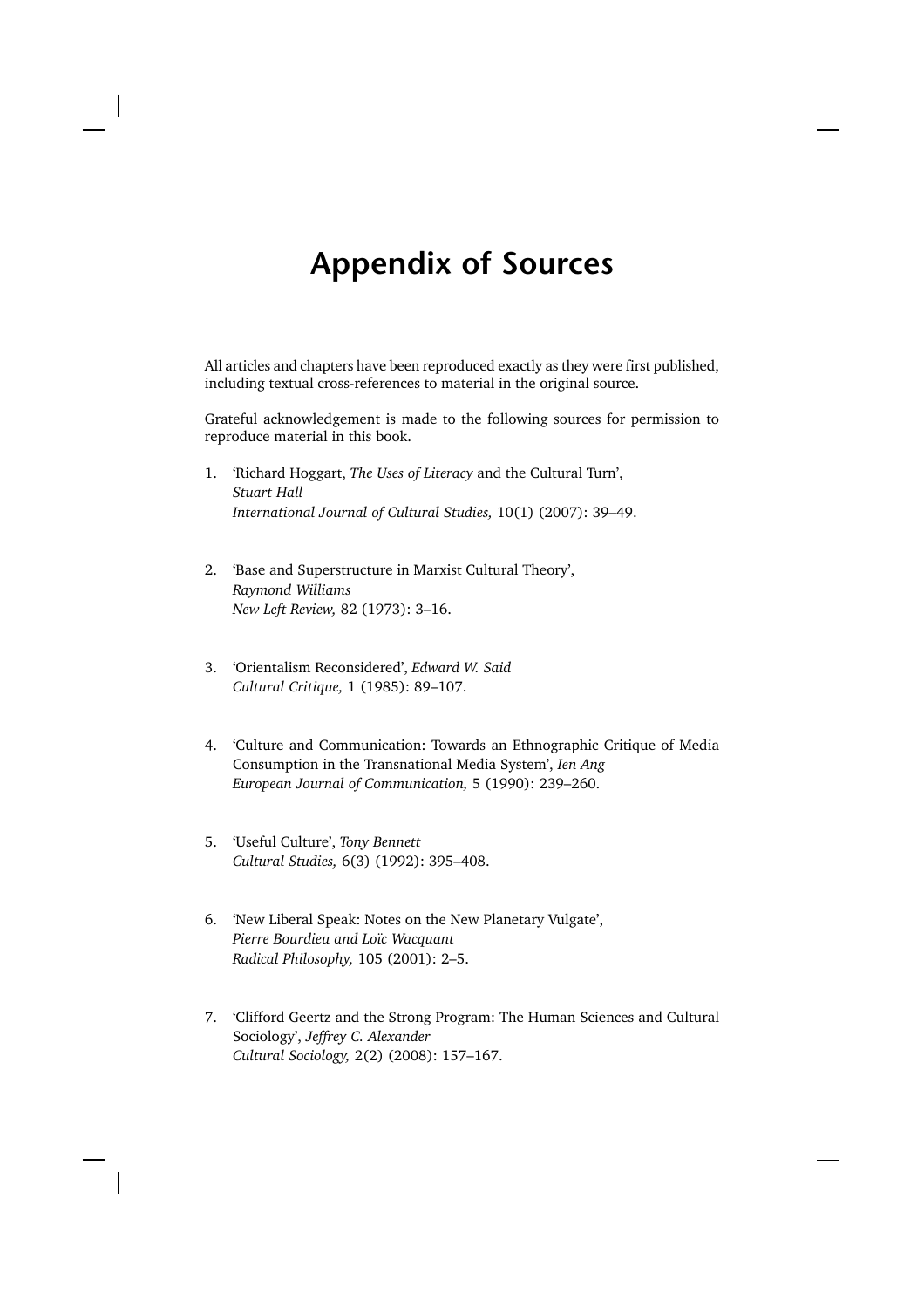#### xii **Appendix of Sources**

- 18. 'The Problem of Ideology Marxism without Guarantees', *Stuart Hall Journal of Communication Inquiry,* 10(2) (1986): 28–44.
- 19. 'The Orthopsychic Subject: Film Theory and the Reception of Lacan', *Joan Copjec October,* 49 (1989): 53–71.
- 10. 'Post-Marxism without Apologies', *Ernesto Laclau and Chantal Mouffe New Left Review,* 166 (1987): 79–106.
- 11. 'Political Power beyond the State: Problematics of Government', *Nikolas Rose and Peter Miller The British Journal of Sociology,* 43(2) (1992): 173–205.
- 12. 'Power after Hegemony: Cultural Studies in Mutation?', *Scott Lash Theory, Culture & Society,* 24(3) (2007): 55–77.
- 13. 'Fiction and Its Phantoms: A Reading of Freud's *Das Unheimliche* (The "uncanny")', *Hélène Cixous* (Translated by *Robert Dennomé*) *New Literary History,* 7(3) Thinking in the Arts, Sciences, and Literature, (1976): 525–548.
- 14. 'After Representation: Recent Discussions of the Relation between Language and Literature', *Ian Hunter Economy and Society,* 13(4) (1984): 397–430.
- 15. 'Too-Blue: Colour-Patch for an Expanded Empiricism', *Brian Massumi Cultural Studies,* 14(2) (2000): 177–226.
- 16. 'The Aristocracy of Culture', *Pierre Bourdieu* (Translated by *Richard Nice*) *Media, Culture and Society*, 2 (1980): 225–254.
- 17. 'The In-Difference of Television: Lawrence Grossberg Maps TV's Affective Economy', *Lawrence Grossberg Screen,* 28(2) (1987): 28–45.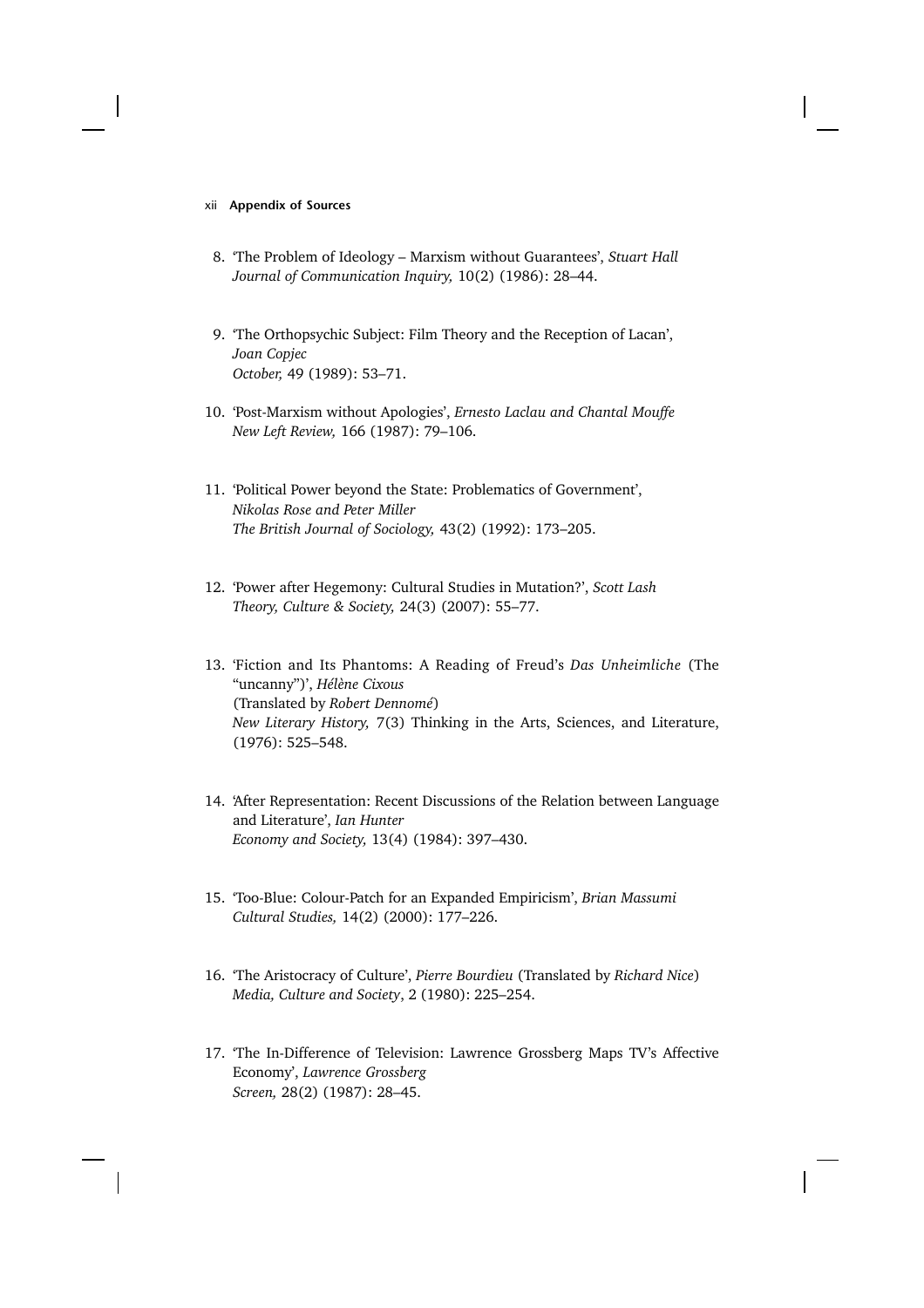- 18. 'On the Oppositional Practices of Everyday Life', *Michel de Certeau* (Translated by *Fredric Jameson and Carl Lovitt*) *Social Text,* 3 (1980): 3–43.
- 19. 'The Social Space and the Genesis of Groups', *Pierre Bourdieu Social Science Information,* 24(2) (1985): 195–220.
- 20. 'Sexual Difference and Collective Identities: The New Global Constellation', *Seyla Benhabib Signs: Journal of Women in Culture and Society*, 24(2) (1999): 335–361.
- 21. 'The Commitment to Theory', *Homi K. Bhabha New Formations,* 5 (1988): 5–23.
- 22. 'Humans, Animals, Machines', *Kate Soper New Formations,* 49 (2003): 99–109.
- 23. 'The Gendered Ontology of *Multitude*', *Mary Hawkesworth Political Theory,* 34(3) (2006): 357–363.
- 24. 'Can Immanence Explain Social Struggles?', *Ernesto Laclau diacritics,* 31(4) (2001): 3–10.
- 25. 'Race Ends Here', *Paul Gilroy Ethnic and Racial Studies,* 21(5) (1998): 838–847.
- 26. 'Why Do Cowboys Wear Hats in the Bath? Style Politics for the Older Man', *Martin Pumphrey Critical Quarterly,* 31(3) (1989): 78–100.
- 27. 'Performative Acts and Gender Constitution: An Essay in Phenomenology and Feminist Theory', *Judith Butler Theatre Journal,* 40(4) (1988): 519–531.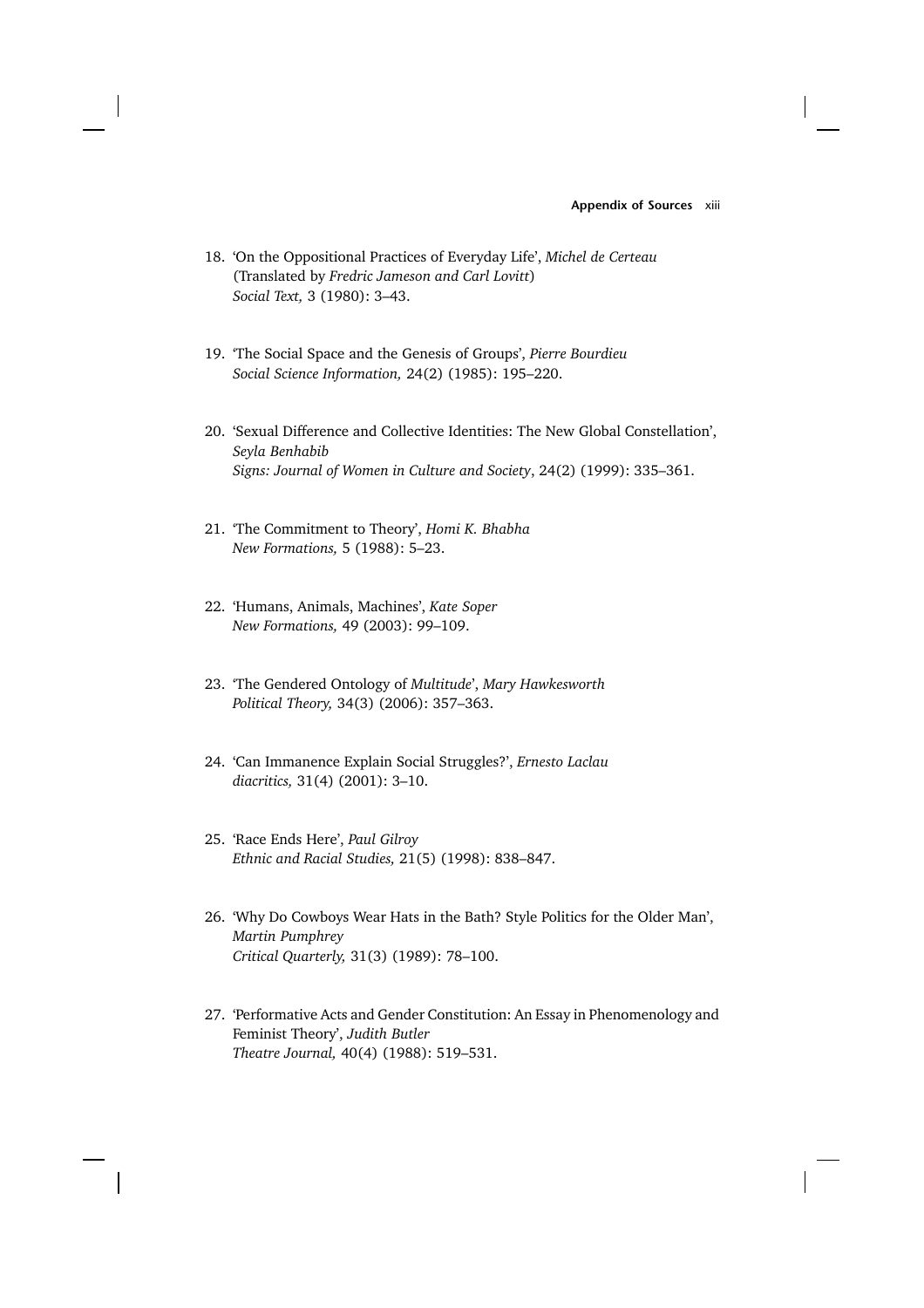#### xiv **Appendix of Sources**

- 28. 'Femininity as Performance', *Valerie Walkerdine Oxford Review of Education,* 15(3) (1989): 267–279.
- 29. 'Skin Head Sex Thing: Racial Difference and the Homoerotic Imaginary', *Kobena Mercer New Formations,* 16 (1992): 1–23.
- 30. 'The Toilet Paper: Femininity, Class and Mis-Recognition', *Beverley Skeggs International Forum,* 24(3–4) (2001): 295–307.
- 31. 'On Ethics and Feminism: Reflecting on Levinas' Ethics of Non-(in)Difference', *Vikki Bell Feminist Theory,* 2(2) (2001): 159–171.
- 32. 'On "The Necessity and the 'Impossibility' of Identities": The Politics and Ethics of "New Ethnicities" ', *Brett St Louis Cultural Studies,* 23(4) (2009): 559–582.
- 33. 'Feminism, Film Theory and the Bachelor Machines', *Constance Penley m/f,* 10 (1985): 39–56.
- 34. 'Social Cinema Scenes', *Nirmal Puwar Space and Culture,* 10(2) (2007): 253–270.
- 35. 'The History of Sensibilities: Of the Standard of Taste in Mid-Eighteenth Century England and the Circulation of Smells in Post-Revolutionary France', *David Howes and Marc Lalonde Dialectical Anthropology,* 16(2) (1991): 125–135.
- 36. 'What If It Didn't All Begin and End with Containment? Toward a Leaky Sense of Self', *Erin Manning Body & Society,* 15(3) (2009): 33–45.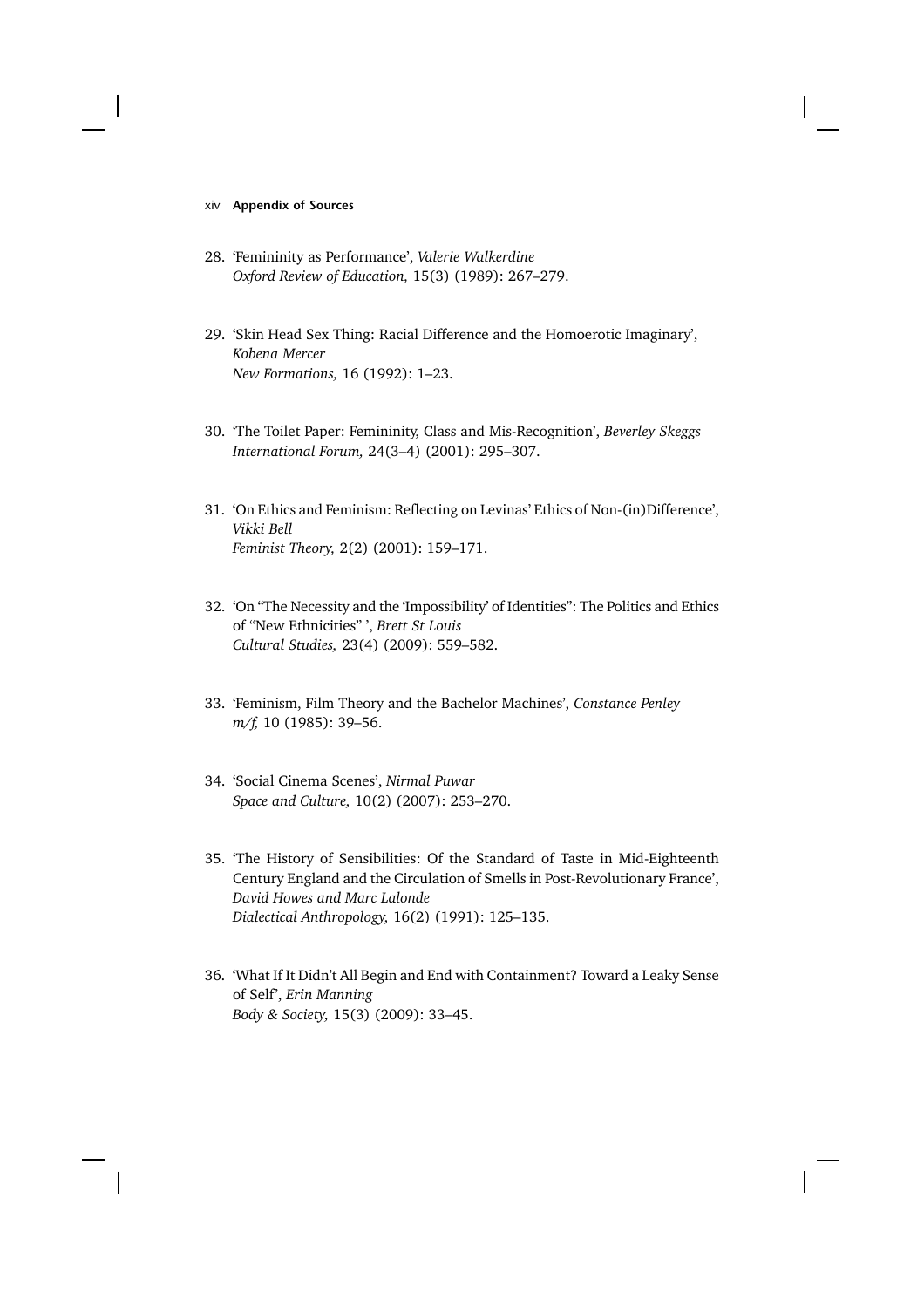- 37. 'Teaching Bodies: Affects in the Classroom', *Elspeth Probyn Body & Society,* 10(4) (2004): 21–43.
- 38. 'Getting Real: Technoscientific Practices and the Materialization of Reality', *Karen Barad differences: A Journal of Feminist Cultural Studies,* 10(2) (1998): 87–128.
- 39. 'The Nature of Prozac', *Mariam Fraser History of the Human Sciences,* 14(3) (2001): 56–84.
- 40. 'A Relativistic Account of Einstein's Relativity', *Bruno Latour Social Studies of Science,* 18 (1988): 3–44.
- 41. 'Politics and Space/Time', *Doreen Massey New Left Review,* 196 (1992): 65–84.
- 42. 'Spaces of Identity: Communications Technologies and the Reconfiguration of Europe', *David Morley and Kevin Robins Screen,* 30(4) (1989): 10–34.
- 43. 'The Political Mobilization of Nature in Seventeenth-Century French Formal Gardens', *Chandra Mukerji Theory and Society,* 23(5) (1994): 651–677.
- 44. 'Cultural Nationalism, Westward Expansion and the Production of Imperial Landscape: George Catlin's Native American West', *Gareth E. John Cultural Geographies,* 8(2) (2001): 175–203.
- 45. 'Testing Powers of Engagement: Green Living Experiments, the Ontological Turn and the Undoability of Involvement', *Noortje Marres European Journal of Social Theory,* 12(1) (2009): 117–133.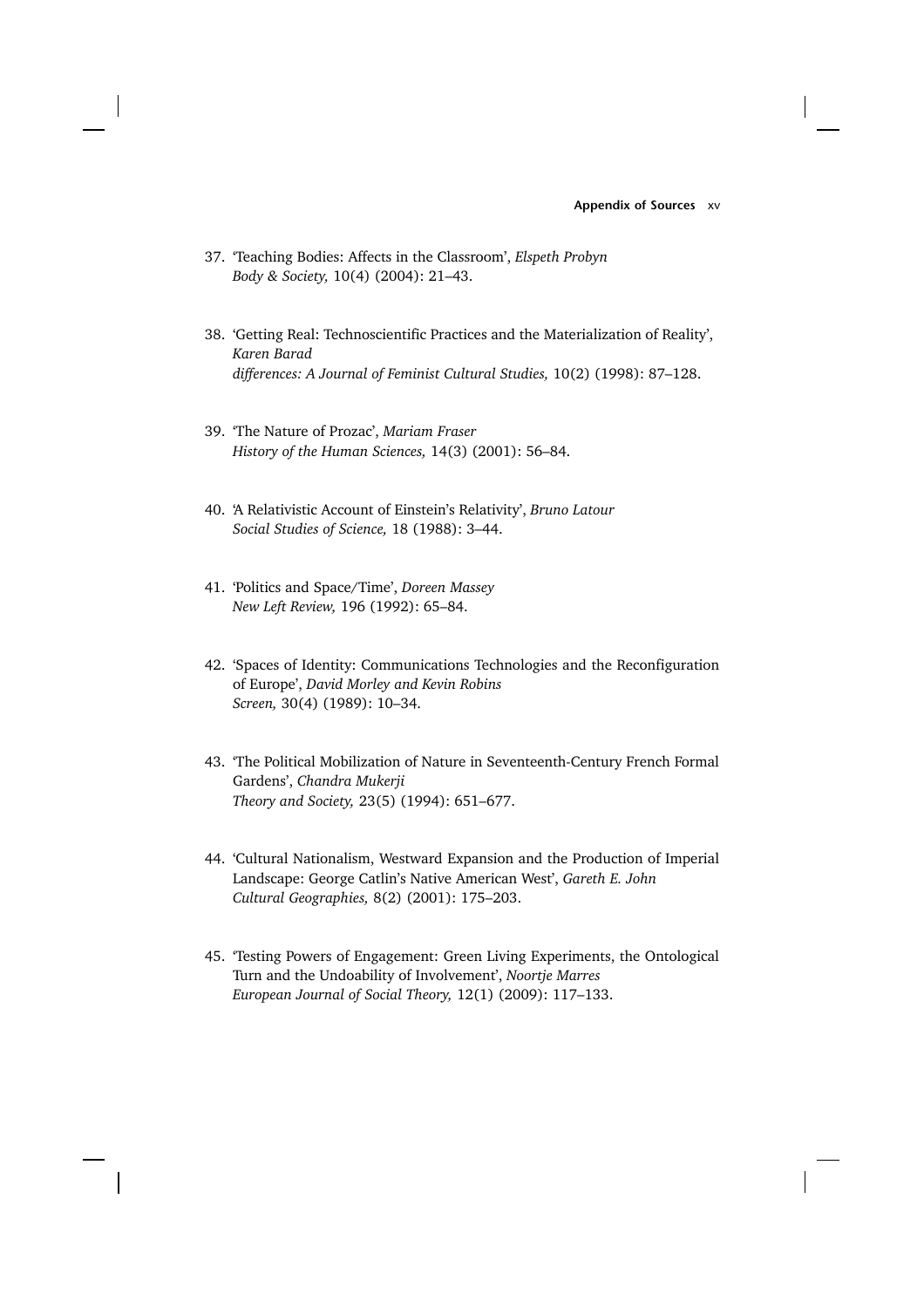#### xvi **Appendix of Sources**

- 46. 'Technological Zones', *Andrew Barry European Journal of Social Theory,* 9(2) (2006): 239–253.
- 47. 'European Cities, the Informational Society, and the Global Economy', *Manuel Castells New Left Review,* 20 (1994): 18–32.
- 48. 'The Urbanization of Empire: Megacities and the Laws of Chaos', *Mike Davis Social Text* 81, 22(4) (2004): 9–15.
- 49. 'People as Infrastructure: Intersecting Fragments in Johannesburg', *AbdouMaliq Simone Public Culture*, 16(3) (2004): 407–428.
- 50. 'Ordering Insecurity: Social Polarization and the Punitive Upsurge', *Loïc Wacquant Radical Philosophy Review,* 11(1) (2008): 9–27.
- 51. 'Cosmopolitan Knowledge and the Production and Consumption of Sexualized Space: Manchester's Gay Village', *Jon Binnie and Beverley Skeggs The Sociological Review,* 52(1) (2004): 39–61.
- 52. 'Urbanism and City Spaces in the Work of Stuart Hall', *Michael Keith Cultural Studies,* 23(4) (2009): 538–558.
- 53. 'Culture as the Ideological Battleground of the Modern World-System', *Immanuel Wallerstein Theory, Culture & Society,* 7(2) (1990): 31–55.
- 54. 'Cultural Studies and the Neoliberal Imagination', *John Frow The Yale Journal of Criticism,* 12(2) (1999): 424–430.
- 55. 'Islam in Public: New Visibilities and New Imaginaries', *Nilüfer Göle Public Culture,* 14(1) (2002): 173–190.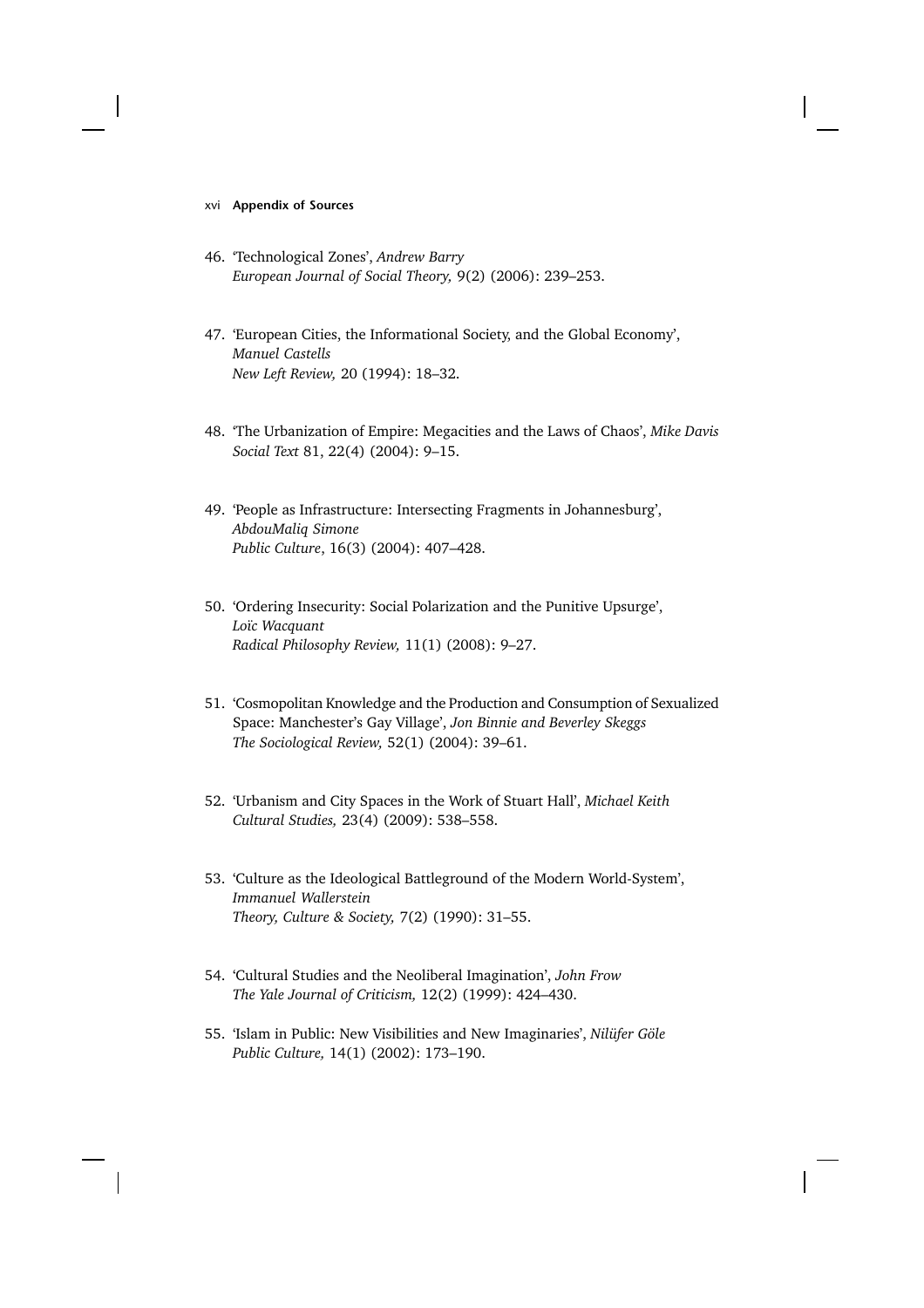- 56. 'Cosmopolitan Modernity: Everyday Imaginaries and the Register of Difference', *Mica Nava Theory, Culture & Society,* 19(1–2) (2002): 81–99.
- 57. 'The Fetish of the Margins: Religious Absolutism, Anti-Racism and Postcolonial Silence', *Chetan Bhatt New Formations,* 59 (2006): 98–115.
- 58. 'Sexual Politics, Torture, and Secular Time', *Judith Butler The British Journal of Sociology,* 59(1) (2008): 1–23.
- 59. 'Zones of Indistinction: Giorgio Agamben's "Bare Life" and the Politics of Aesthetics', *Anthony Downey Third Text,* 23(2) (2009): 109–125.
- 60. 'The Childhood of Human Rights: The Kodak on the Congo', *Sharon Sliwinski Journal of Visual Culture,* 5(3) (2006): 333–363.
- 61. ' ''Where Ignorant Armies Clash by Night": Homogeneous Community and the Planetary Aspect', *Paul Gilroy International Journal of Cultural Studies*, 6(3) (2003): 261–276.
- 62. 'Film and Business History: The Development of an American Mass Entertainment Industry', *Douglas Gomery Journal of Contemporary History,* 19(1) (1984): 89–102.
- 63. 'Concepts of Culture: Public Policy and the Cultural Industries', *Nicholas Garnham Cultural Studies,* 1(1) (1987): 23–37.
- 64. 'Cultural Studies as Performative Politics', *Henry A. Giroux Cultural Studies <=> Critical Methodologies,* 1(1) (2001): 5–22.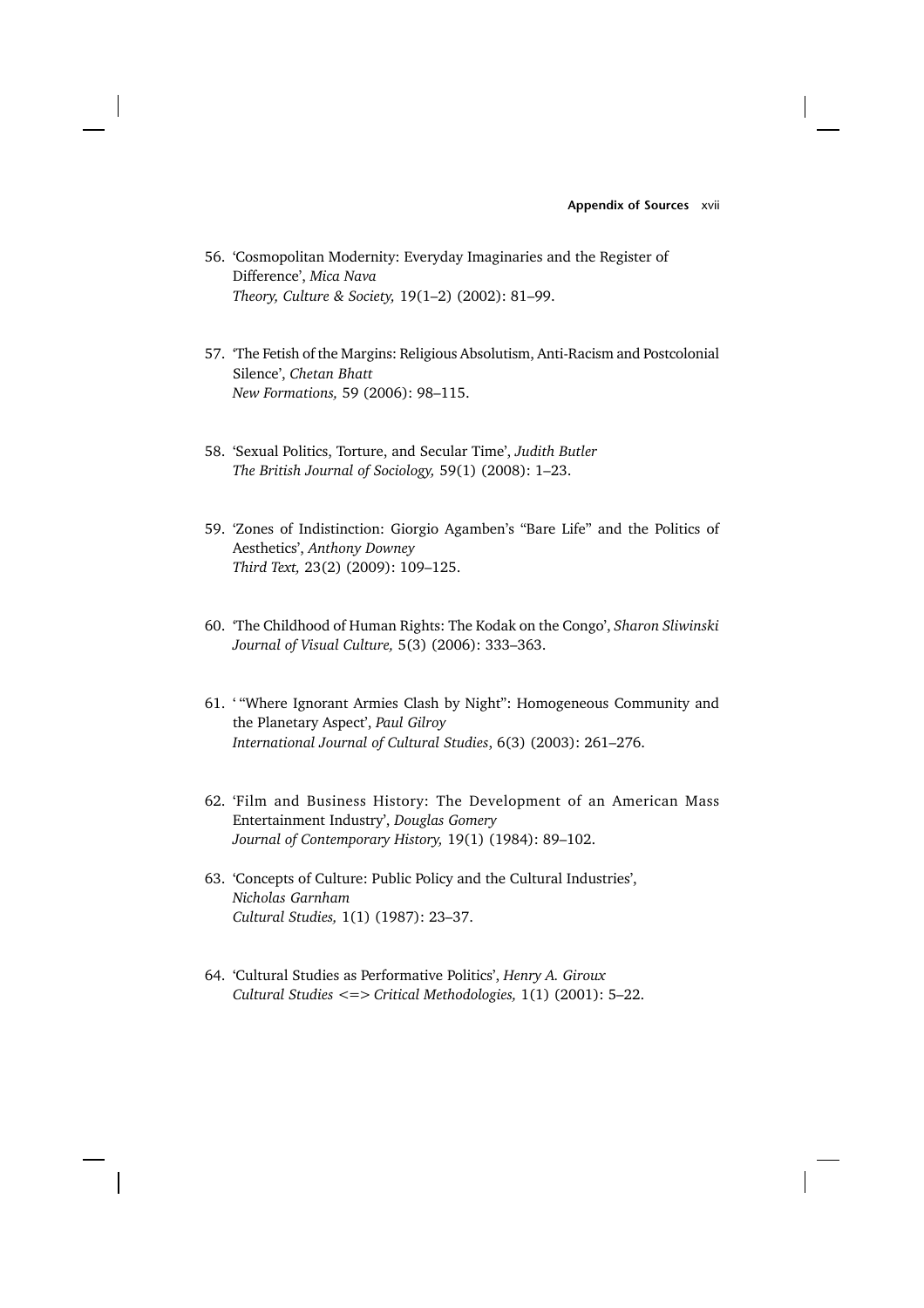#### xviii **Appendix of Sources**

- 65. 'Representing the Enterprising Self: *thirtysomething* and Contemporary Consumer Culture', *Frances Bonner and Paul du Gay Theory, Culture & Society,* 9(2) (1992): 67–92.
- 66. 'The 'Value Chain of Meaning' and the New Economy', *John Hartley International Journal of Cultural Studies,* 7(1) (2004): 129–141.
- 67. 'Fashion Culture: Creative Work, Female Individualization', *Angela McRobbie Feminist Review,* 71(1) (2002): 52–62.
- 68. 'In the Social Factory? Immaterial Labour, Precariousness and Cultural Work', *Rosalind Gill and Andy Pratt Theory, Culture & Society,* 25(7–8) (2008): 1–29.
- 69. 'Toward a Critique of the Political Economy of the Sign', *Jean Baudrillard* (Translated by *Carl R. Lovitt and Denise Klopsch*) *Sub-Stance,* 5(15), Socio-Criticism (1976): 111–116.
- 70. 'Turning Callon the Right Way Up', *Daniel Miller Economy and Society,* 31(2) (2002): 218–233.
- 71. 'Traders' Engagement with Markets: A Postsocial Relationship', *Karin Knorr Cetina and Urs Bruegger Theory, Culture & Society,* 19(5/6) (2002): 161–185.
- 72. 'Geomoney: An Option on Frost, Going Long on Clouds', *Michael Pryke Geoforum,* 38 (2007): 576–588.
- 73. 'Brand as Assemblage: Assembling Culture', *Celia Lury Journal of Cultural Economy,* 2(1–2) (2009): 67–82.
- 74. 'The New Economy, Property and Personhood', *Lisa Adkins Theory, Culture & Society,* 22(1) (2005): 111–129.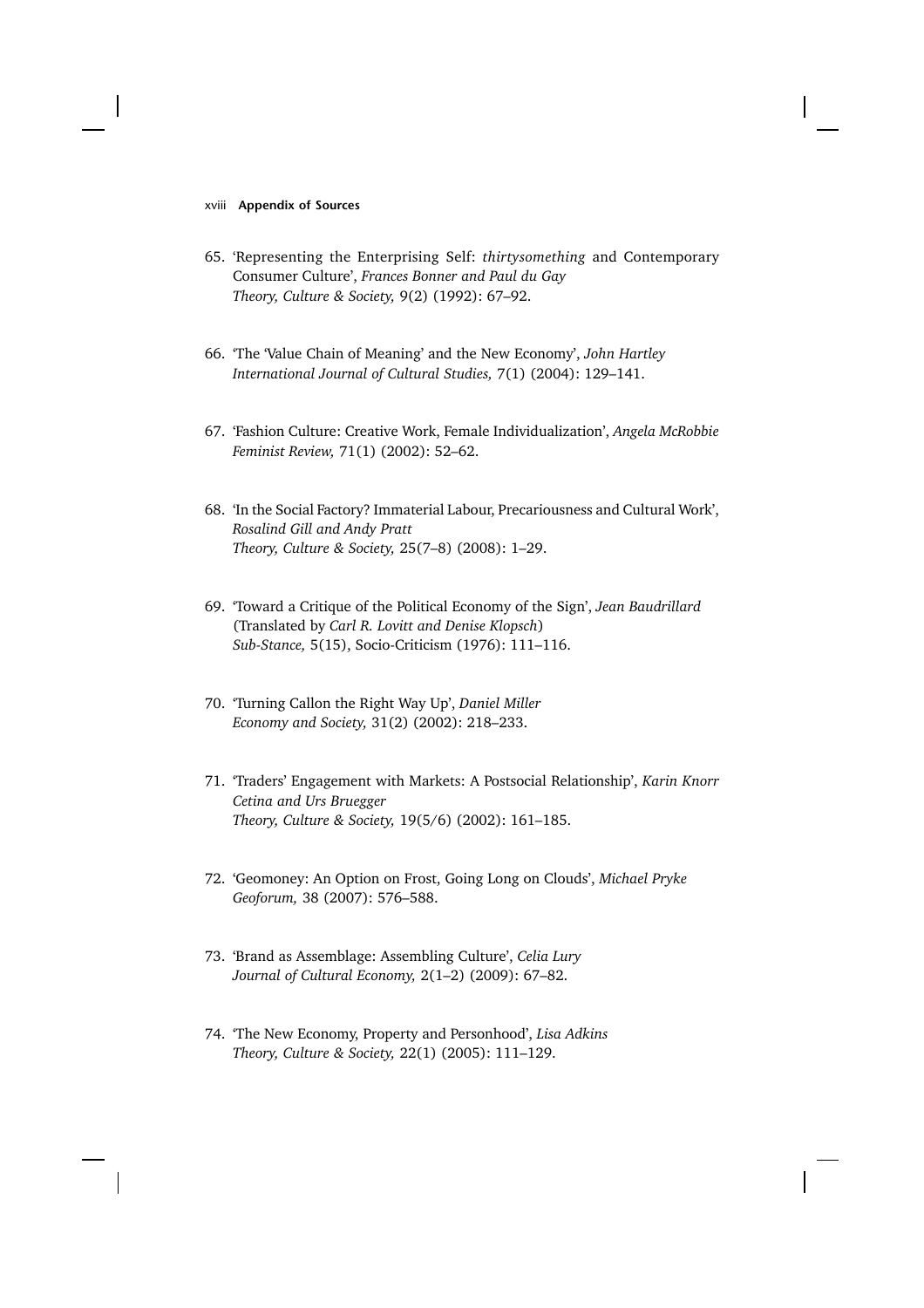- 75. 'Knowledge and Class', *John Frow Cultural Studies,* 7(2) (1993): 240–281.
- 76. 'Do Artefacts Have Ambivalence? Moses' Bridges, Winner's Bridges and Other Urban Legends in S&TS', *Steve Woolgar and Geoff Cooper Social Studies of Science,* 29(3) (1999): 433–447.
- 77. 'Science as Culture, Cultures of Science', *Sarah Franklin Annual Review of Anthropology,* 24 (1995): 163–184.
- 78. 'AIDS, Homophobia, and Biomedical Discourse: An Epidemic of Signification', *Paula A. Treichler October,* 43 (1987): 31–70.
- 79. 'The Body and the Digital Archive: The Visible Human Project and the Computerization of Medicine', *Catherine Waldby Health: An Interdisciplinary Journal for the Social Study of Health, Illness, and Medicine,* 1(2) (1997): 227–242.
- 80. 'Communication beyond Meaning: On the Cultural Politics of Information', *Tiziana Terranova Social Text* 80, 22(3) (2004): 51–73.
- 81. 'Topologies: Michel Serres and the Shapes of Thought', *Steven Connor Anglistik: International Journal of English Studies,* 15 (2004): 105–117.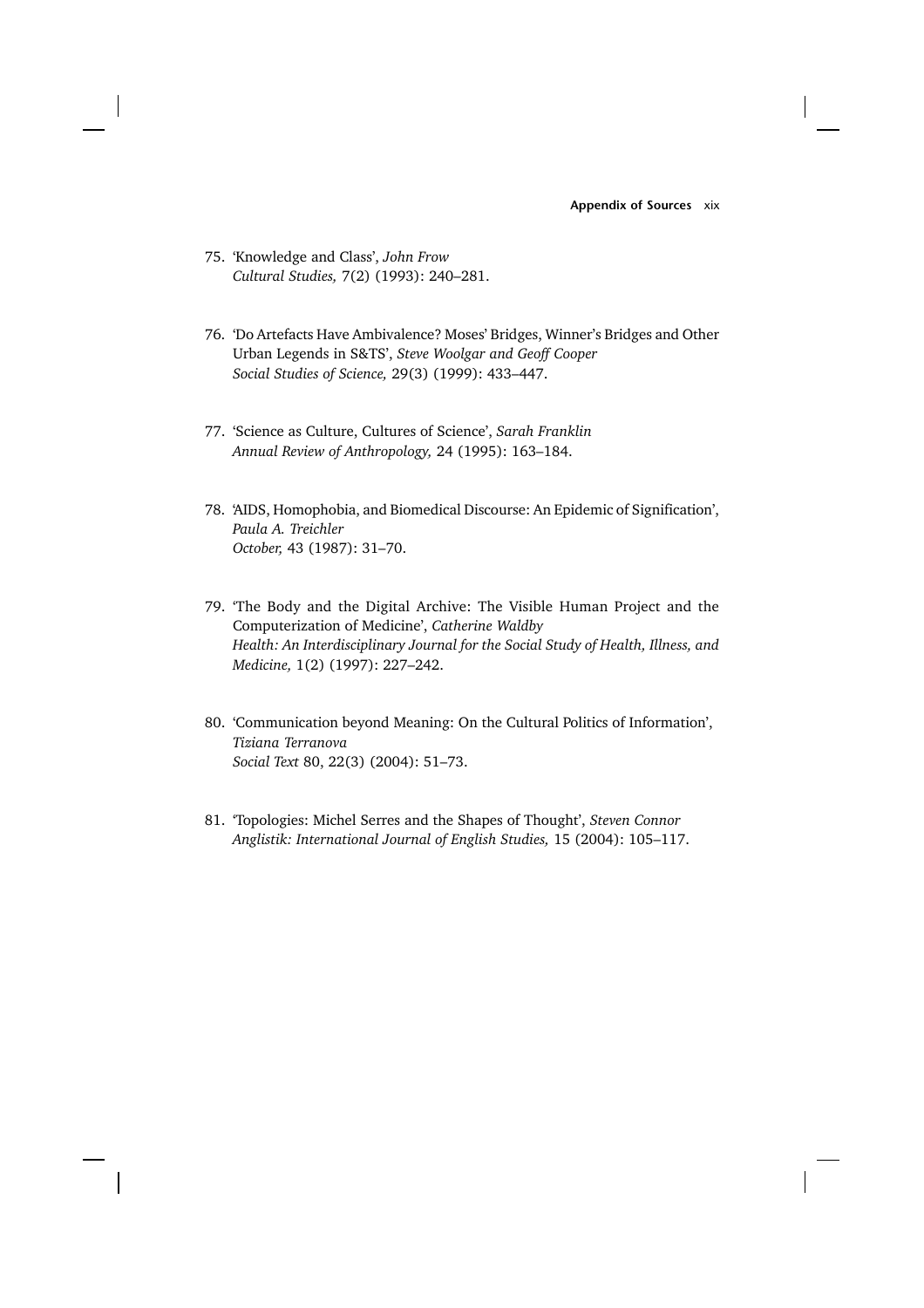$\frac{1}{2}$  $\mathbb{R}^+$  $\frac{1}{\sqrt{2}}$  $\frac{1}{\sqrt{2}}$  $\overline{\phantom{a}}$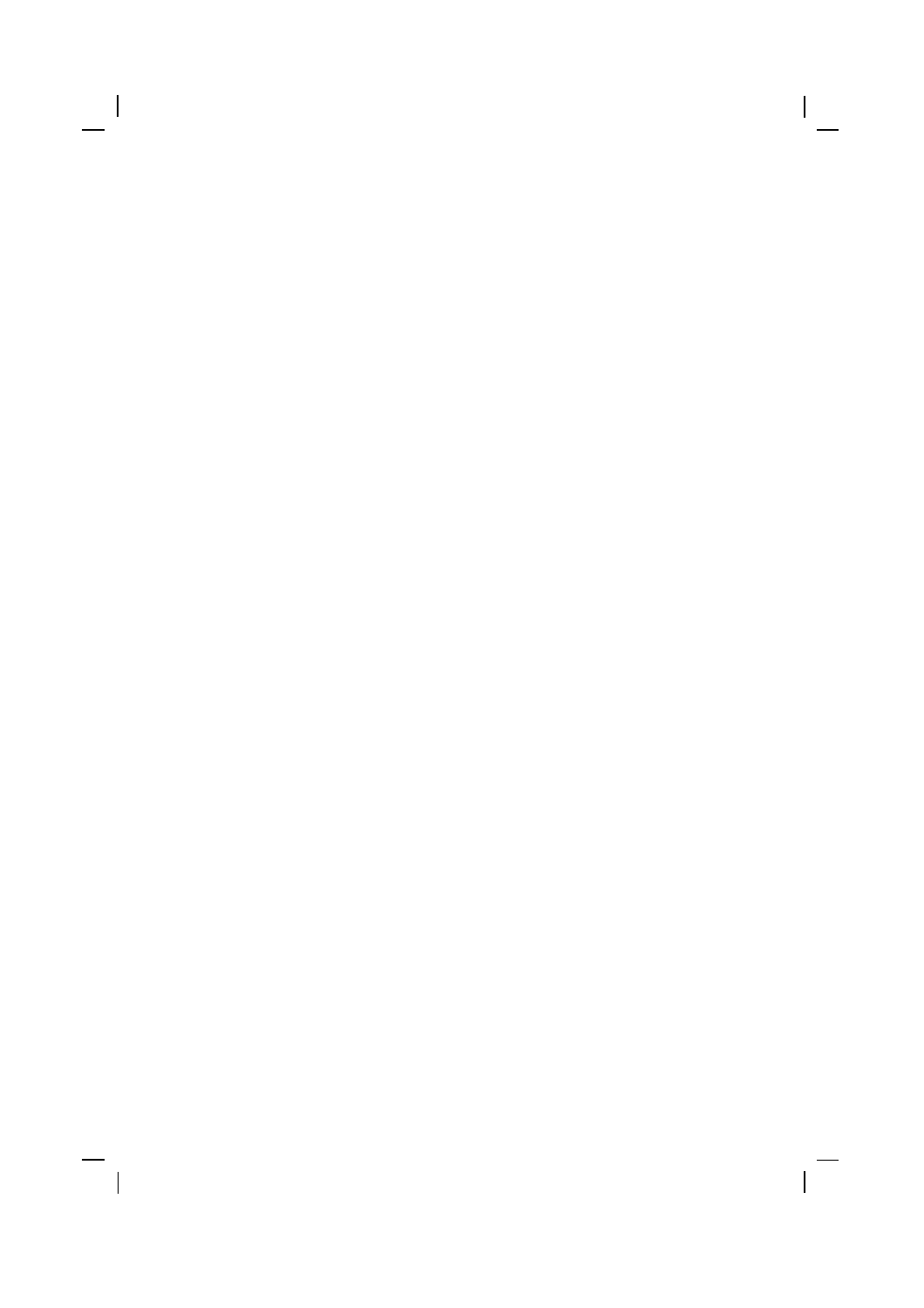# Editor's Introduction: Cultural Theory – Genealogies, Orientations and Territories *David Oswell*

**This four volume collection of articles is intended to stand as an indication** of the broad multi-disciplinary and complex genealogical field of cultural theory. It goes without saying, but nevertheless needs to be This four volume collection of articles is intended to stand as an indication of the broad multi-disciplinary and complex genealogical field of cultural theory. It goes without saying, but nevertheless needs to be said, th particular vision of that field and its potential futures. But more than that, the intention in identifying potential journal articles to be included in this collection was not simply to repeat (which is what I do in some respects in this introduction) what is now often a highly standardised and formulaic description of the field of cultural theory either originating with the emergence of the Birmingham School (including the broader contributions from Raymond Williams and Richard Hoggart) or going back to the sociological fathers (Weber, Marx, Durkheim and Simmel) in order to demonstrate the close correlation between social, sociological and cultural theory. This history of the field is often followed through structuralism, poststructuralism to postmodernism. Although such histories and delimitations of the field of cultural theory are not without their value, they repeat a rather linear developmental narrative and singularly fail to account for the wealth of material across and outside a range of disciplines that has a stake in articulating cultural theory. It has been my intention, then, in this collection to provide some detail of this broader field of discussion, to allow for a range of different forms of writing of cultural theory, and to present through the articles chosen in the four volumes a rather complex series of genealogies (that reach back in search of origin stories and texts, at the same time as the field of cultural theory unfolds over the uneven territories of different disciplines and problematics). That said, particular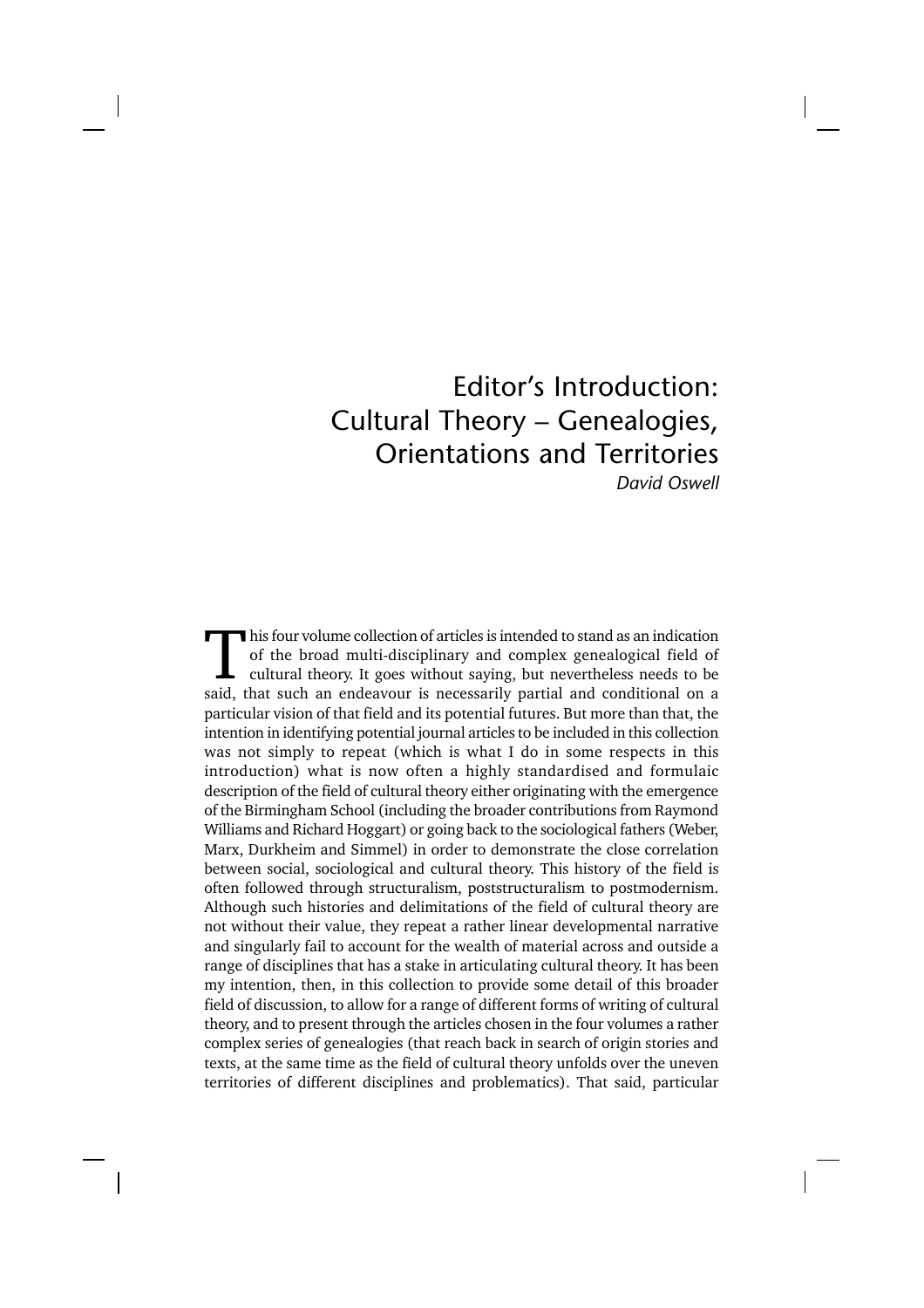#### xxii **Editor's Introduction**

questions, problems and themes are clearly evident and it is these that structure the four volumes in terms of 'Legacies and Innovations', 'Identity, Experience and Body', 'Environment and Global Humanity', and 'Economy, Technology and Knowledge'. These questions, problems and themes are as much an indication of the future trajectories of cultural theory as to where it has come from.

# **The Object of Cultural Theory**

The specificity of cultural theory, as opposed, for example, to social theory, literary theory or political theory is itself a problem in that it raises the question of whether cultural theory is a theory of culture insofar as 'culture' might be said to designate the object of its study in the same way that politics (and the political) and literature (and literariness) are seen to be the objects of political theory and literary theory (see, for example, De Man, 1982). For sure, such a response seems obvious and, although the questions as to the 'what' or 'how' or 'why' of culture would need to be addressed, we might imagine that cultural theory would address itself first and foremost to those questions and to others within the boundaries of its specified object 'culture'. And yet when we look to what is often and by many seen to constitute 'cultural theory' the object of culture is not always readily, and sometimes not at all, apparent. Certainly Theodor Adorno directly addressed the question of culture, but then much Marxist cultural theory of the 1970s and early 1980s said little of 'culture' and more of 'ideology'. Similarly, much of the continental philosophy and particularly the 'poststructural theory' of the late 1960s, 1970s and 1980s had no regard for culture per se. Michel Foucault, Jacques Derrida, Julia Kristeva and others, for example, were not in the first instance interested in the question of culture and yet they stand as key resources in academic definitions of what constitutes cultural theory. Then again, Stuart Hall, Angela McRobbie, Lawrence Grossberg and others writing on popular culture, for example, more explicitly addressed themselves to the question of culture. My point is simply that cultural theory is not always explicitly about culture in the first instance; theoretical objects ranging from 'commodification', 'textuality', 'screen', 'ideology', 'embodiment' and so on might find a home in a range of disciplines and fields, but that through contiguous family connections they come to shape the uneven terrain of cultural theory; moreover, theoretical resources that are not explicit are made at some point explicit through accumulated tacit cultural theoretical knowledge (inasmuch as we include certain questions, problems and concepts in our understanding and teaching of cultural theory sometimes with little or no reflection) or meta-theoretical surveys of the field (which remind us of and often police the boundaries of a field and its objects).

If indeed cultural theory has as its object culture, then 'culture' as a field of intelligibility has, in some respects, a fairly well mapped out genealogy.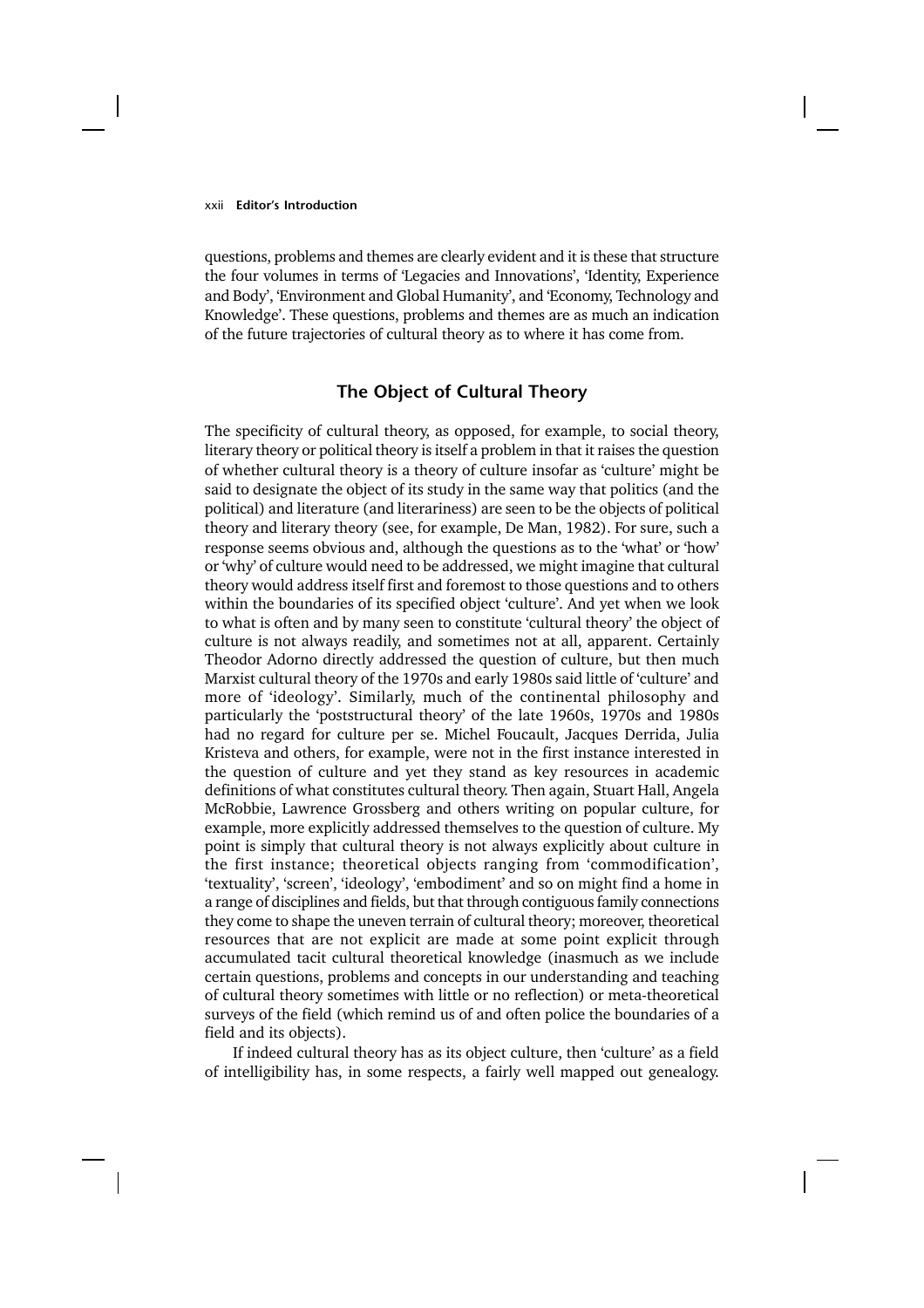From his earliest writings Raymond Williams sought to trace some of the aspects of a lineage of writers, from the late eighteenth and nineteenth century poets and social commentators to twentieth century literary and cultural critics and to frame this line of cultural expression, which writers such as Matthew Arnold encapsulated in terms of the **b**est that can be said and done (Arnold, 1960), in the context of a groundswell of ordinary and everyday cultural and social practice and the driving forces of economic development and technological innovation. Marxism provided the framework (but certainly not rigid or inflexible) within which an understanding of the relation between culture and society could be understood (Williams 1958, 1965, 1997). Alongside Williams, the historian E. P. Thompson with respect to his and others work on a 'history from below' (Thompson, 1963) and the cultural critic Richard Hoggart with regard to his account of British working class cultural forms and their location within a contextual field of mass entertainment and Americanised popular culture (Hoggart, 1958) helped to provide the broad contours of  $\alpha$  programme of empirical and cultural theoretical research from the late 1950s onward.

To a large extent this framing of cultural theory and the premise of its critique of 'high culture' (of culture as aesthetic, as taste, as artistic development and as spiritual deliverance) has been predicated on (and also largely ignored) the longstanding anthropological, and to a lesser and much less explicit extent sociological, research on culture which understood by that term, for example as articulated by E. B. Tylor in 1871 in his *Primitive Culture*, the 'complex whole which includes knowledge, belief, art, morals, law, custom, and any other capabilities and habits acquired by man as a member of society' (1874: 1). In the late nineteenth and early twentieth century this sense of culture was largely indistinguishable, in many treatises, from society itself. Economic, political, scientific and religious life, for example, might be seen as cultural inasmuch as they were forms of association to which one willingly belonged; but equally, and somewhat in contrast, such cultural associations might be distinguished from the structural and enduring features of society, such as family and the state (cf. Dilthey, 1972; Bulhof, 1976).

The idea that the particular groupings of morals, manners, beliefs and habits of humans as social beings constituted distinct, definable and investigable cultures was framed in the context of particular cultural systems in the late nineteenth and early twentieth centuries. Of significant importance was the Durkheimian clearing of the ground for an understanding of both the systemic and the symbolic nature of culture (Durkheim,1995; Durkheim and Mauss, 1967); and of particular importance has been the work of the Swiss linguist Ferdinand de Saussure and his premise that culture may be understood in the context of the study of sign systems and that in turn semiology needs to be framed in the context of a general linguistics (Saussure, 1974). It was Saussure and the adoption of his ideas through French Structuralism (through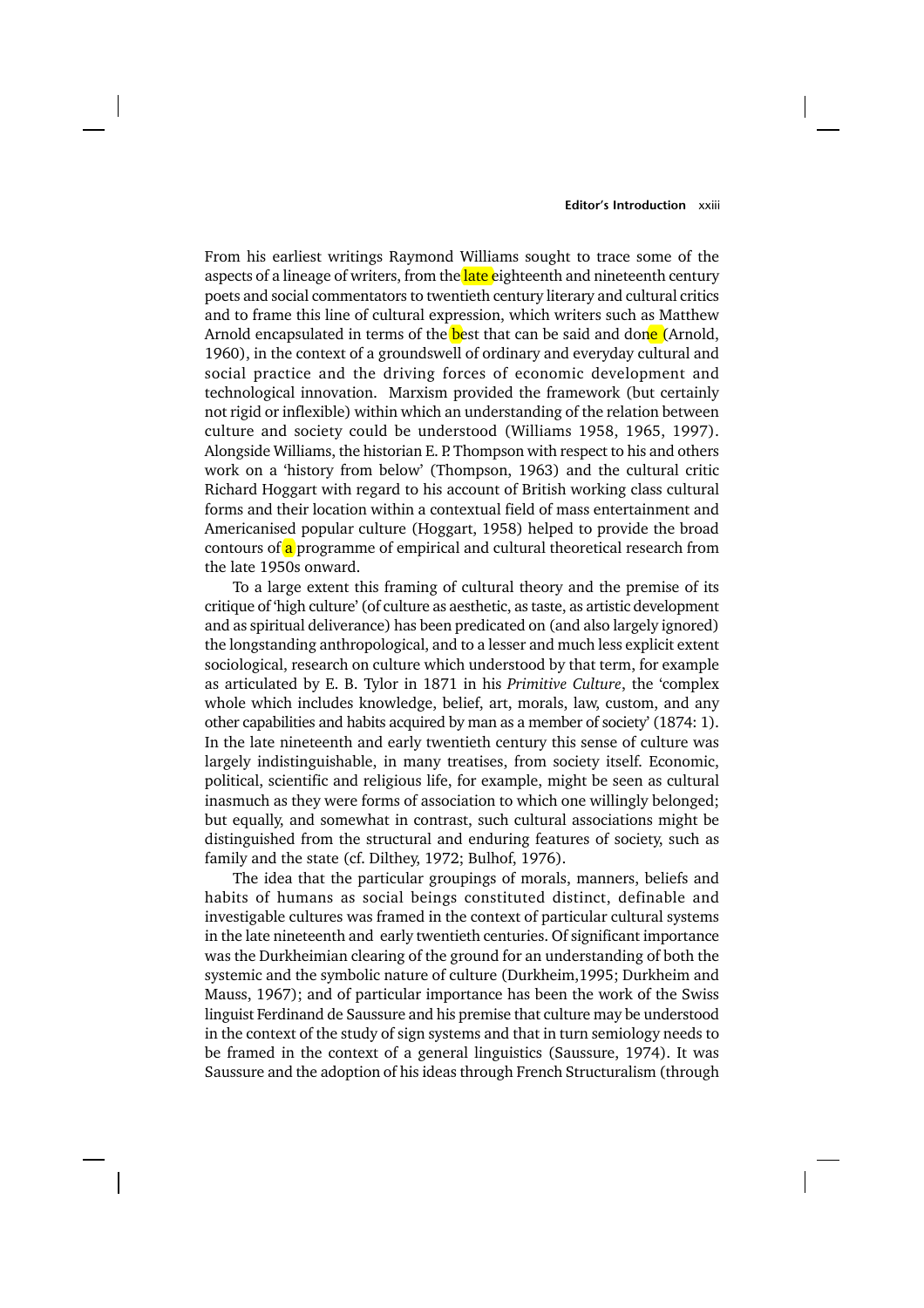#### xxiv **Editor's Introduction**

Claude Levi Strauss, Roland Barthes, Jacques Lacan and others) and beyond that provided the basis for much cultural theory in the proceeding century. As some commentators have noted, there is an affinity between the ideas of both Durkheim and Saussure (see Alexander, 1988; Culler, 1977; Holdcroft, 1991), but what is particularly important is the relation between a systemic understanding of the symbolic nature of social relations, a notion of social solidarity as containing its own immanent regularities, a political and anthropological notion of the people, and the correlation of the ideas of symbolic system, social solidarity and the bounded territorial space of the nation (see Wagner, 2001). It is in this broader context that the human and social sciences of the late nineteenth century bequeathed the fertile soil within which a number of related notions of culture become articulated and distributed (Oswell, 2006). In the development of sociologies and anthropologies of culture across the course of the twentieth century, 'culture' was deployed as a means of understanding national and sub-national social and symbolic systems (for example in the cultural studies analysis of youth sub-cultures in post-war Britain), but its affiliations to 'the nation' were hard to dislodge.

 It was culture in its 'ethnographic sense', then, to quote Tylor again, that provided a means of understanding, on the one hand, the social solidarity of a (nationally) bounded unity but also, on the other, the divisions of that society inasmuch, that is, as an anthropological understanding of culture delivered a sense of culture as popular, as against culture as high art and elite practice. And, of course, it was in the tradition of cultural studies cultural theory (from the late 1950s onward) that a bifurcated and differentiated sense of culture could be developed alongside a keen sense of social structure and power relationality (whether, for example, in terms of Marxist analysis, sociological theories of social stratification, neo-Gramscian political theory, Althusserian ideology critique or Foucauldian discourse analysis). The critique of high culture and the deconstruction of an aesthetic notion of culture were underpinned in empirical and theoretical investigation of popular culture in the work of Williams, but also in the writings of Hall and many others working in the cultural studies tradition that developed, in part, in the context of the Centre for Cultural Studies at the University of Birmingham. In these writings popular culture was not to be simply equated with a notion of mass culture or mass entertainment (inasmuch as those latter notions had been the object of criticism in the 1920s, 1930s, 1940s and 1950s for example in the development of Leavisite literary criticism or Frankfurt School critique), but was construed as itself a terrain of struggle and negotiation. Popular culture was certainly constructed in the interplay with notions of 'folk culture', 'high culture' and 'mass culture', but was framed within a neo-Gramscian setting concerning the formation of hegemonic power, most notably theorised by Ernesto Laclau (1977).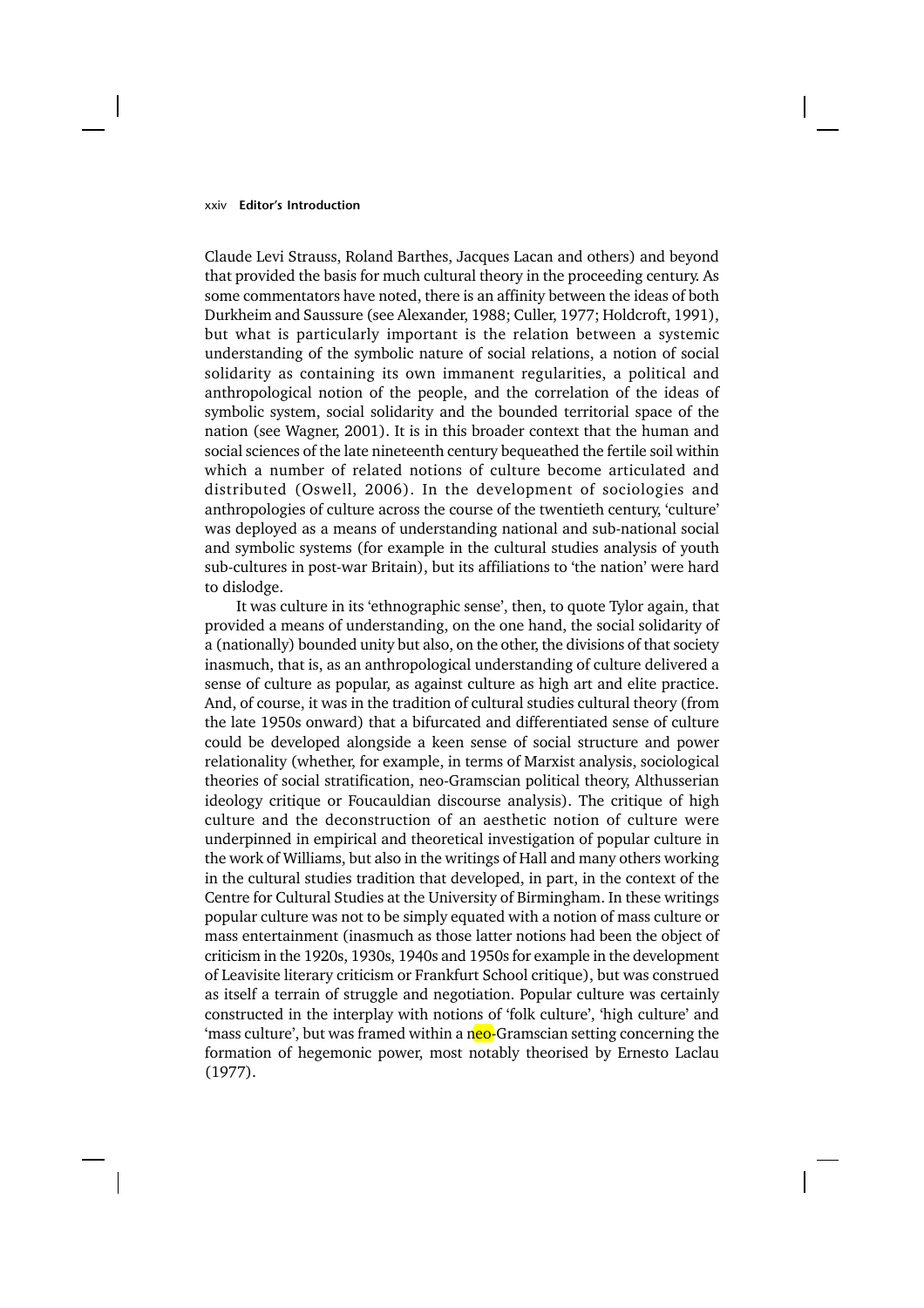#### **Editor's Introduction** xxv

Against these, what may be seen to be, 'realist' interpretations of culture (inasmuch as culture is seen to constitute a particular kind of reality that can be investigated (whether through signifying systems, artefacts and documents, or observable lived experience)), Tony Bennett, Ian Hunter and others presented a series of arguments that understood culture itself as a constructed object and as a means through which people and things, individuals and populations might be organised and governed. That is, these writers understood culture not as the medium through which people, things and the world are classified and divided up, but as itself a category and a classification and hence its definition (or its semantic field) raised important questions about its social, political and economic utility. Why, for example, designate some things as 'cultural'? What kind of resource is 'culture', for example, in the context of governing organisational change? Whereas Hunter identified a long running Romantic discourse in discussions of culture (from the eighteenth century to present forms of cultural criticism) that provided the resources for a particular ethical form of shaping the self (Hunter, 1988a), Bennett looked to the role of both aesthetic and anthropological notions of culture in the organisation of forms of cultivation and improvement for working class populations (for example in museum practices) (Bennett, 1992a, 1992b and 1998). In this Foucauldian inspired sense of culture as a resource for government, cultural practices and objects are conceived only inasmuch as they might be utilised in the organisation of the social. Of course, such a notion of culture implies, as both Hunter and Bennett make clear (Hunter 1992; Bennett, 1992a and 1992b), putting limits on the notion of culture, such that its extension across different social practices and spaces (for example, understanding business organisations or sports policy as fundamentally 'cultural') is a consequence of discursive and governmental practice. Such an understanding of the limited meaning and extension of culture implies that social practice and social relations are not always, necessarily and *a priori* construed as 'cultural'. What counts as culture and cultural are themselves consequences of historical and governmental formation.

However, although the placing of limits on culture means that attention must be focussed on the 'how' something is talked about and made cultural, it is certainly also the case that over the course of the twentieth century and increasingly so over the latter part of that century the ascription of things 'cultural' has proliferated. Not least, and importantly, a number of writers have talked about the 'de-differentiation' of the economic and the cultural (Lash and Urry, 1987 and 1994). On the one hand, culture is increasingly seen in economic terms, as an industry productive of value in a modern economy and, on the other, what are perceived and thought of as the cultural sectors are no longer limited to the arts and crafts or even the media, advertising and marketing, such that the very nature of economic organisation is seen to be dependent on the production, distribution and consumption of cultural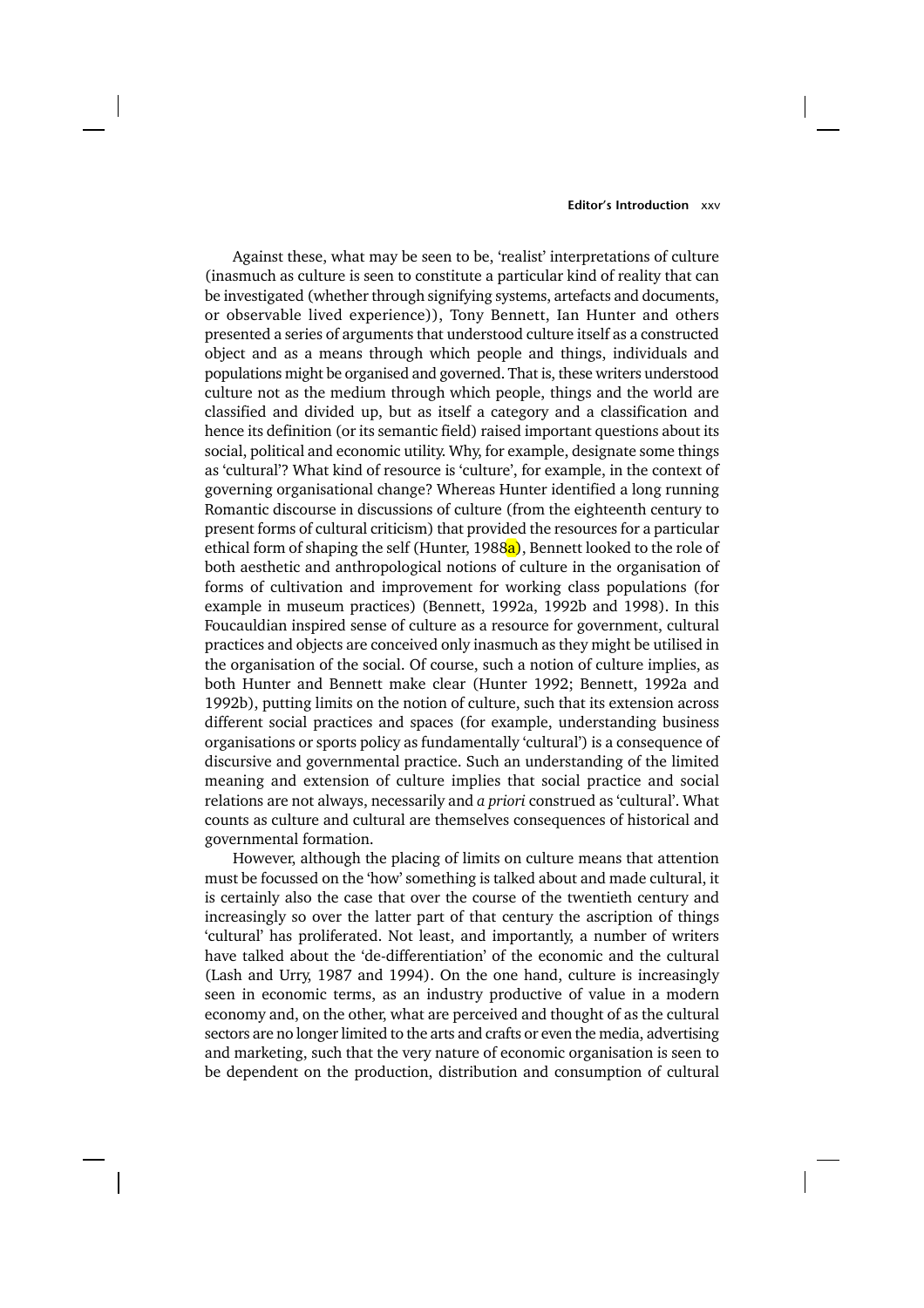#### xxvi **Editor's Introduction**

value. For some writers, such as the French sociologist Jean Baudrillard, this de-differentiation of culture and economy has meant that culture itself is understood on the model of economic exchange. For others, such as another French sociologist Pierre Bourdieu, the investigation of economic and social life through an anthropological lens has meant that the economic can no longer be held up as a singular model of social and cultural action. Nevertheless, what is clear is that there has been a de-differentiation of culture and society inasmuch as the latter has been seen to be mapped over the course of the twentieth century so extensively by the former.

It is not surprising, then, that scholars from across the humanities and social sciences have referred to 'the cultural turn'. Some authors, for example, locate this moment from the 1960s and the development of cultural studies as a consistent body of intellectual work (David Chaney, 1994). Others have located its emergence in the 1930s and 1940s with the development of literary theoretical concerns about mass culture and mass entertainments (Hall 2007). What is clear is that such a cultural turn needs to be understood in historical terms through an analysis of the orientation of social science and humanities disciplines in their turning to studies of culture and the theoretical resources accrued therein in order to understand in many cases longstanding disciplinary questions and issues. This is, as the social and political theorist Kate Nash has discussed, partly historical and partly epistemological (2001). But what is also clear is that talk of any 'cultural turn' has been largely a consequence and reaction, not to the longstanding theoretical development and scholarship on cultural matters, but to the success and international distribution of theoretical work in what is loosely referred to as 'cultural studies', namely that family of ideas and investigation that was initiated in the 195os and 1960s by writers such as Williams, Hoggart and Hall.

### **Legacies and Innovations**

Lawrence Grossberg in 1986 noted that 'British Marxist cultural studies, in the works of the Birmingham Centre for Contemporary Cultural Studies, has recently had a significant and influential impact in the United States' (1986: 61). Grossberg also notes, by way of some partial explanation of this phenomenon, that this sudden interest may be due to 'the dissatisfaction with available theoretical paradigms and research programs, the increasing politicization of the academy, the slow incorporation of continental philosophies into the graduate curriculum, and perhaps, most powerfully, the recent visibility of Stuart Hall in the United States' (1986: 61). A few years later, Jeffrey Alexander and two of his colleagues Philip Smith and Steven Jay Sherwood reviewed a collection of papers from a cultural studies conference held in 1990 in the US that was edited by Grossberg and his colleagues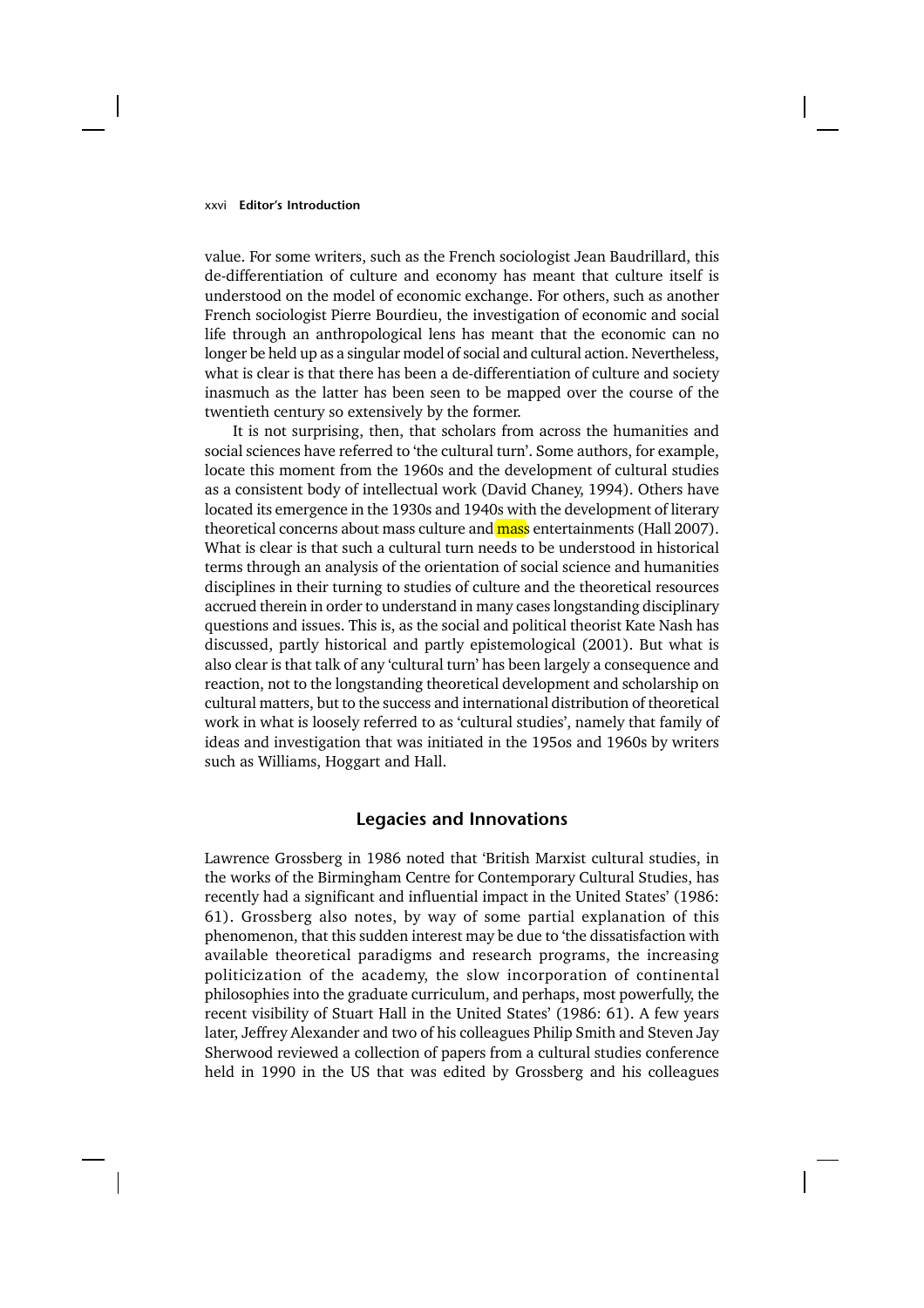#### **Editor's Introduction** xxvii

Cary Nelson and Paula Treichler (1992). The review titled 'The British Are Coming... Again! The Hidden Agenda of "Cultural Studies"' (1993) was one platform among many that issued a counter 'strong program' of 'American cultural sociology' and that criticised British cultural studies for its reduction of culture to power and for its ignorance of the longer social scientific field of cultural study that notably included the writings of Marx, Weber and Durkheim, but also the pursuit of, what Alexander has typified in other writings as, a Durkheimian turn and a structural semiotic understanding of the cultural, as found in the anthropological work of Clifford Geertz, Mary Douglas and Victor Turner. Similarly, in a recent study of ideas about culture in an anthropological context, Adam Kuper again rallies against cultural studies, in the context of issues about multiculturalism, not least for its over-politicisation of the study of culture, for its reduction of culture to power, and for its ignoring the longstanding anthropological writings on culture (1999). These criticisms are, in part, valid; but they are notable inasmuch as they paradoxically indicate both how any focus on cultural theory is reduced if it only considers culture within the purview of a rather static and staid paradigm of the 'British Birmingham School' and yet also how pivotal (whether as a point of agreement or disagreement) this school of thinking has been in the development and shaping of contemporary cultural theory.

In many ways, these claims about cultural studies and the development of cultural theory therein have presented a version of theoretical development that was particular to a specific historical-political-theoretical moment, namely the moment of ideology as a concept caught between, on the one hand, the Gramscianism of class alliances and the hegemonic bloc and the Althusserian ideological interpellation of the subject and, on the other, the post-Gramscian and post-Althusserian discourse theory of Ernesto Laclau, Chantal Mouffe and others. Across a number of disciplinary interfaces (e.g. literary theory, art theory, media and communication studies, sociology, etc.) and across a number of journal and conference platforms (e.g. *Screen*, *Media, Culture and Society*, *New Left Review*, *Console-ing Passions*, *International Television Studies Conference*, etc.) the focus on language, subjectivity and the apparatuses of power guided many discussions. For example, the discussions of, what many have referred to as, '*Screen* Theory' (see Moores, 1990) articulated structural semiotics, post-Lacanian psychoanalytic theory and Althusserian structural Marxism in order to provide a framework for an analysis of the role of particular ideological mechanisms (notably classic novelistic realism (see Heath, 1976; MacCabe, 1976)) in the construction of the bourgeois gendered subject (see Mulvey, 1974). This model, initially developed in relation to film and cinema, was distributed across other media, such as television and the visual arts, in order to provide an understanding of the role of the apparatus (*dispositif* ) in the formation of and control over the subject. At stake in these dialogues was the problematic of representation, not inasmuch as signification might be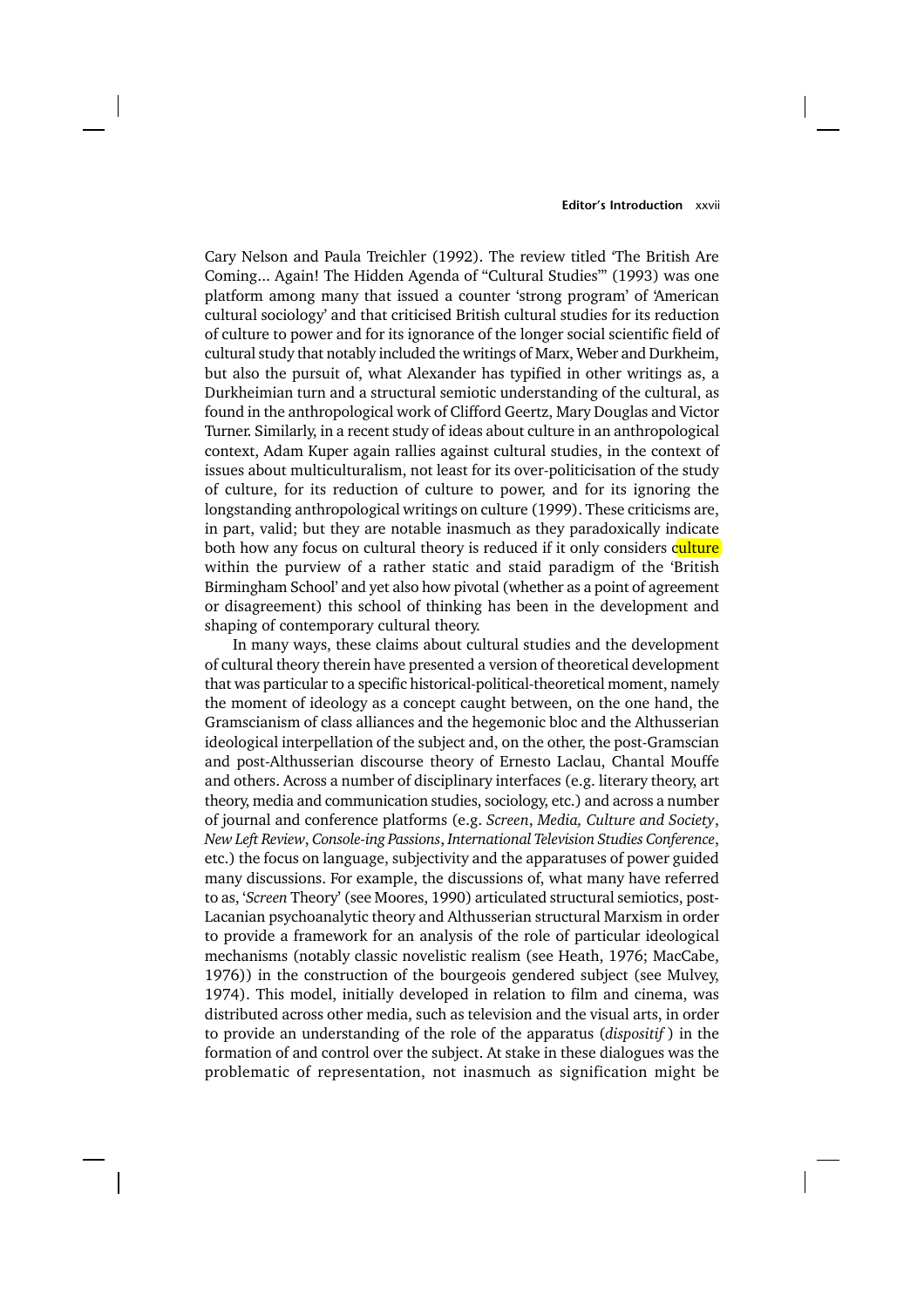#### xxviii **Editor's Introduction**

constituted as a form of verisimilitude or a mirror on reality, but inasmuch as 'realism' constituted an ideological fiction that framed and locked, not the object, but, the subject within an apparatus of power. The inspiration for much of these discussions was the writing on ideology and social reproduction in the work of Louis Althusser. But his work also connected to debates coming out of France from journals, such as *Tel Quel*, that presented the ideas of Jacques Derrida, Roland Barthes, Julia Kristeva, Michel Foucault and others.

In part distinct, but also convergent on this focus on representation and subjectivity, was an interest in the investigation of lived experience, not inasmuch as it might be formed in the perpetual cycle of ideological control (see Thompson, 1978), but inasmuch as it offered the hope of an understanding of resistance, negotiation, and political agency. Hall's classic discussion of the problematic of structuralism and culturalism is one significant engagement with this issue (Hall, 1980). Initially this discussion posed Althusser against and alongside Gramsci as well as drawing on Williams' ideas about residual and emergent cultures, but latterly Foucault's ideas (1979) about power and resistance helped to shape a way out of Althusserian pessimism (see Smart, 1986). But then also Foucault too, at least in the context of his work on discipline and surveillance (1977a) was seen to provide a too overarching space for power to dominate everyday cultural practices; and, as a counter to that totalising vision, the work of the French anthropologist Michel de Certeau was used to understand the tactics of the everyday (1986; see for example the work of Jenkins, 1992; Silverstone 1994).

For some commentators of this process of thought and engagement, the discussion has been at once too sociological and yet not sociological enough. For example, Alexander in his outline of the 'strong program' in cultural sociology is critical of the lack of classical sociological references in contemporary 'Birmingham School' cultural studies, but he also presents an argument for understanding and investigating culture as autonomous. He berates the 'Birmingham School' for their inability to detach culture from social structure, such that representation, for example, is only understood in the context of what it 'really' represents. As an aside, we should note that there is a tendency (not just on the part of Alexander) to present 'the Birmingham School' as a straw person (as a hollow figure that if such a 'school' existed in the form presented, it is one that has been superseded and criticised by many of those who might be said to belong to such a school); moreover, the writings of 'the Birmingham School' of the 1970s and 1980s are very much symptomatic of the wide ranging and richly textured innovations and debates across cultural theory at the time. Nevertheless, Alexander criticises the Birmingham School inasmuch as he see it as conceptualising meaning as anchored or determined by external forces and relations; he argues that such an approach to culture can be termed a 'sociology of culture' inasmuch as culture is explained only with respect to the '"hard" variables of social structure'. In contrast to a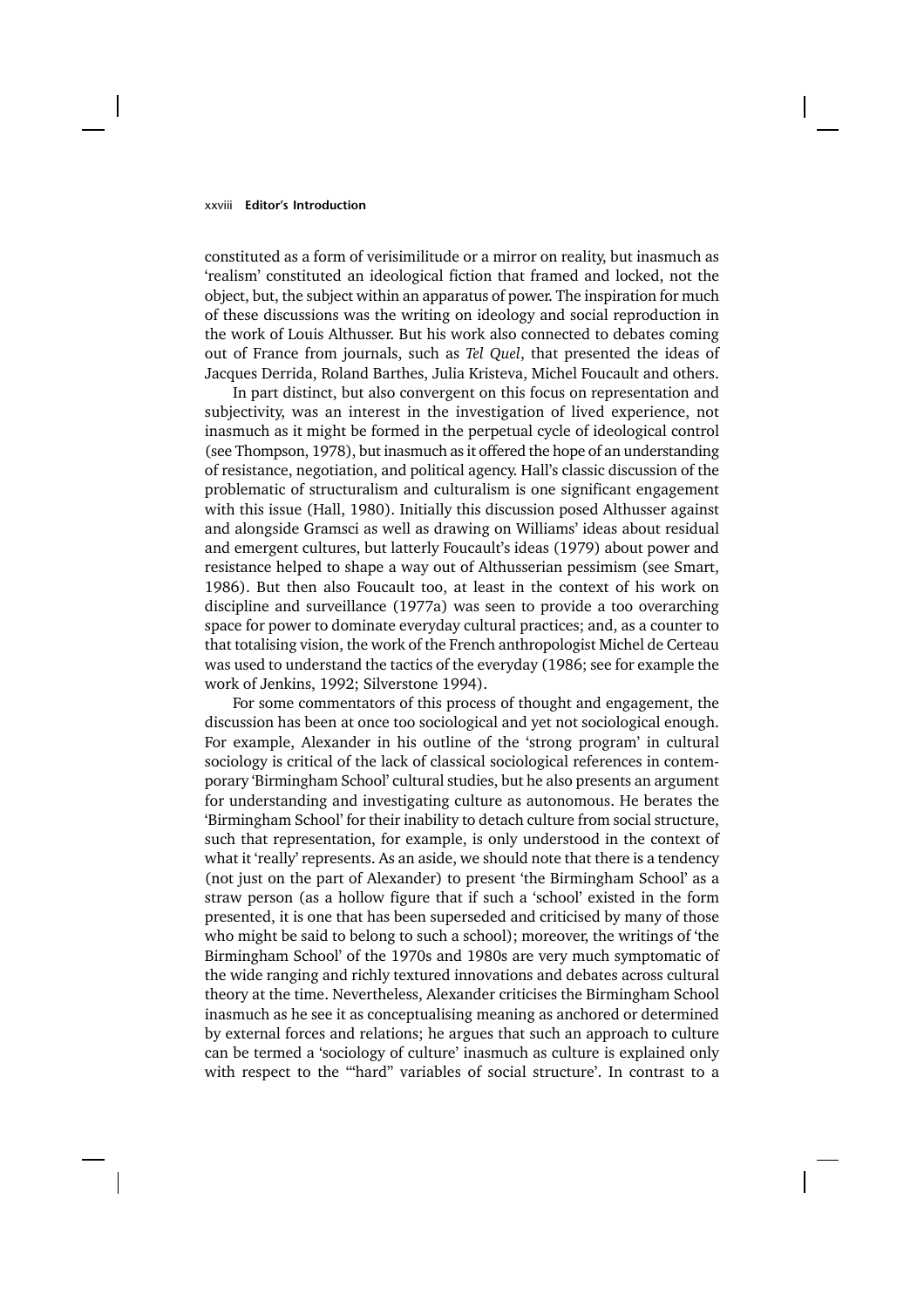'sociology of culture', Alexander proposes a 'cultural sociology', which aims to study culture itself as an autonomous domain (Alexander and Smith, 2002). Alexander argues that, in the 'strong program' of cultural sociology, culture needs to be investigated, following Geertz, through ethnographic 'thick description' and in the context of a cultural system's 'causal specificity', namely its causal and influential relations 'that guide action on the ground' (Alexander and Smith, 2002: 144). For Alexander, the means of achieving such a 'strong program' lie in the lineage, that Alexander indicates as emerging in the work of Dilthey and then developed in the sociology of Durkheim and in the synthesis of structural hermeneutics (that is a synthesis of a German hermeneutics and a French structural semiology). There are clearly issues (over and above any methodological primary orientation to culture in and of itself) about how it might be possible to conceptualise in a logical manner a domain (in this case a domain of meaning) that is not determined by external forces and relations and yet is itself a determinant of those forces and relations. Moreover, the questions about determination and autonomy are ones that have been long discussed in the context of structural Marxism, for example, in relation to the work of Althusser, Poulantzas and others (see Hindess and Hirst, 1977; McLennan 2005).

In many ways though, Alexander's arguments complement much of the work within and outside cultural studies and across the broader field of cultural research (see, for example, Hall's recent reading of Hoggart's *The Uses of Literacy* 2007), but also they connect with the writings of, for example, Laclau and Mouffe in their pushing of the theoretical idea that discourse is autonomous (1985). In Laclau and Mouffe's deconstructive critique of Marxian theory they foreground the primacy of discourse (see also the criticism by Norman Geras, 1987). They do so in such a way as to draw upon the intellectual resources of the genealogical development of the concept of 'hegemony', from Lenin through to Gramsci and beyond, but by turning any semblance of structural power inside out, such that power relationality and hegemonic struggle are themselves a consequence of discursive antagonism. In this model, discursive articulation constitutes subjectivity and the social not as atomistic or totalising structures, but as open and processual (1985). It is also, in many ways, upon this theoretical ground that we can read the take up of Judith Butler's work on performativity, Hall's later work on identification and various other developments in cultural theory in the late 1980s and early 1990s. Alexander's strong program, although it is much more explicitly sociological and human scientific in its references (Durkheim, Dilthey, Geertz, Turner, Douglas) and dismissive of Marxist and post-Marxist lines of thought, has many intellectual similarities to this theoretical turn. Moreover, his later work develops an interest in performativity (see Alexander 2004), which although more normative in its presentation of the cultural and sophisticated in its systemic modelling, has clear affiliations with the wealth of other work on performativity following Butler's seminal work in the area.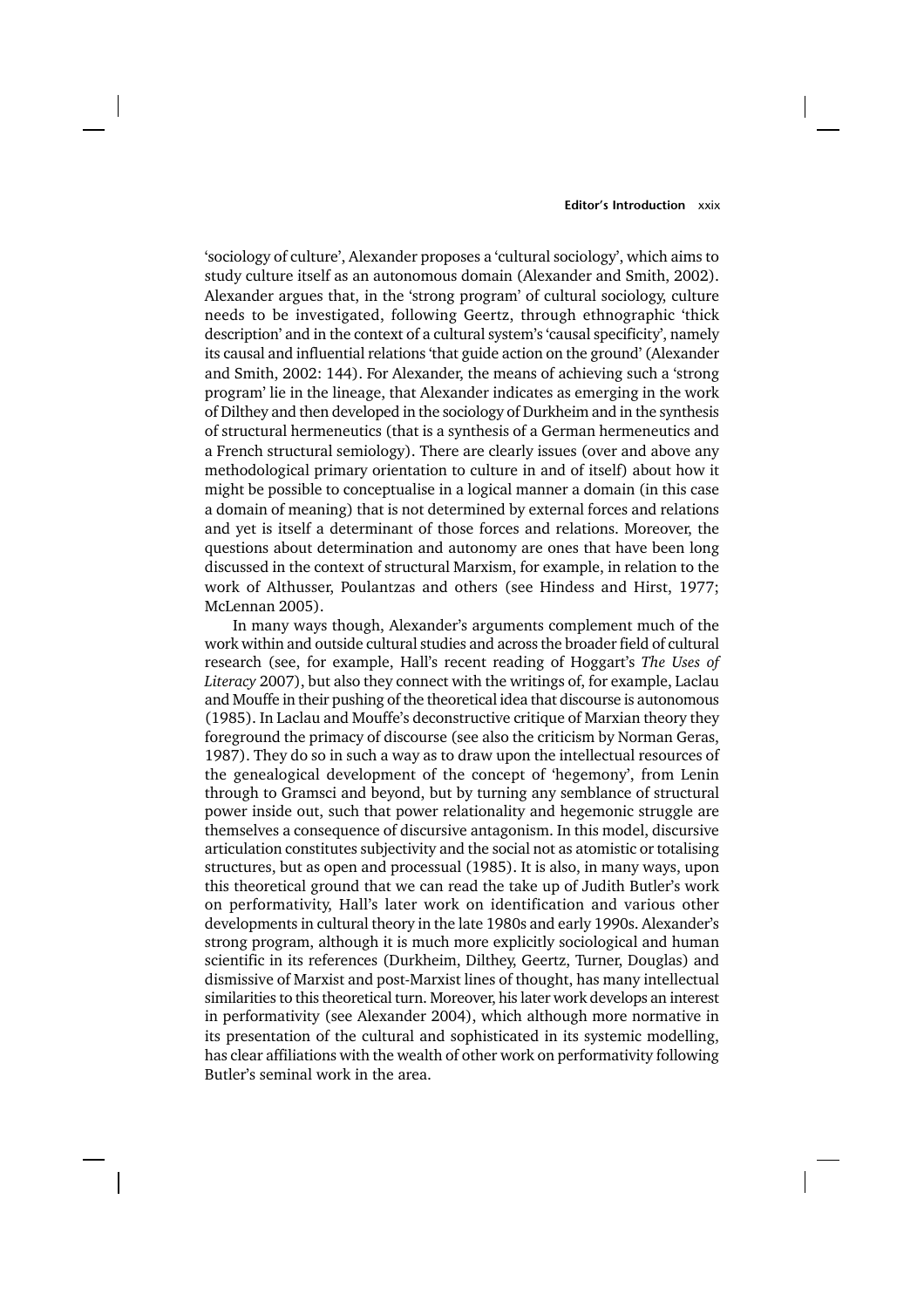#### xxx **Editor's Introduction**

One of the problems of this focus on discourse and discursivity is that it too easily conflates discourse with the symbolic or relies on a model of discourse that is at root linguistic (and often Saussurian). Often confused with a Saussurian model of semiology, Foucault's discussion of discourse (in the context of both his archaeological writing, but especially in his genealogical writing on apparatuses of power/knowledge and on governmentality) is explicitly critical of the intellectual underpinning of any structural linguistic model. The broader theoretical work on the apparatus (*dispositif* ), technologies of knowledge and power, and governmentality (notably developed by Paul Rabinow, Nikolas Rose and others associated with the 'History of the Present' groups of the US and the UK) helps to make this explicit, but the work of Ian Hunter on the problematic of representation is especially significant in denuding language of both its individual experiential and its structural linguistic premises in order to place linguistic practice alongside other techniques and devices in the context of more mundane capacities, resources and forms of organisation (Hunter, 1984).

Later cultural theory – drawing on Foucault, but also more readily on the work of the twentieth century French philosopher Gilles Deleuze, on the pragmatist semiotics of Charles Sanders Peirce, on the tradition of 'radical empiricism' from the late nineteenth and early twentieth century philosopher William James, on Henri Bergson's vitalist thinking, and on A. N. Whitehead's discourse on science and nature – has helped to provide an understanding of signification in the context of experience and affective and sensual relationality and in the context of a post-Einsteinian understanding of spacetime. It is this later work on post-phenomenological understandings of experience and the empirical across the human and non-human that has been a driving force of more recent cultural theoretical labour (see for example Adkins and Lury, 2009).

# **Identity, Experience and Body**

Seyla Benhabib, in the closing of her discussion on collective identity and narrative in the context of major global transformation, argues that in the context of migration 'we must have the right to become members of a polity' and that membership should accord with principles of 'human dignity': 'To achieve this, we must indeed renegotiate the normativity of the "logocentric polis". The feminist theorist at the present is one of the brokers in this complex renegotiation of sexual difference and new collective identities' (Benhabib, 1999: 357). Unlike earlier discussion in the twentieth century of class consciousness or the distinction between a class in itself and for itself (Lukacs, Sartre), cultural theoretical debates on collective identity in the latter part of that century have been more reflexively framed in the context of regimes of knowledge and classification. Althusser's claim for the science of Marxism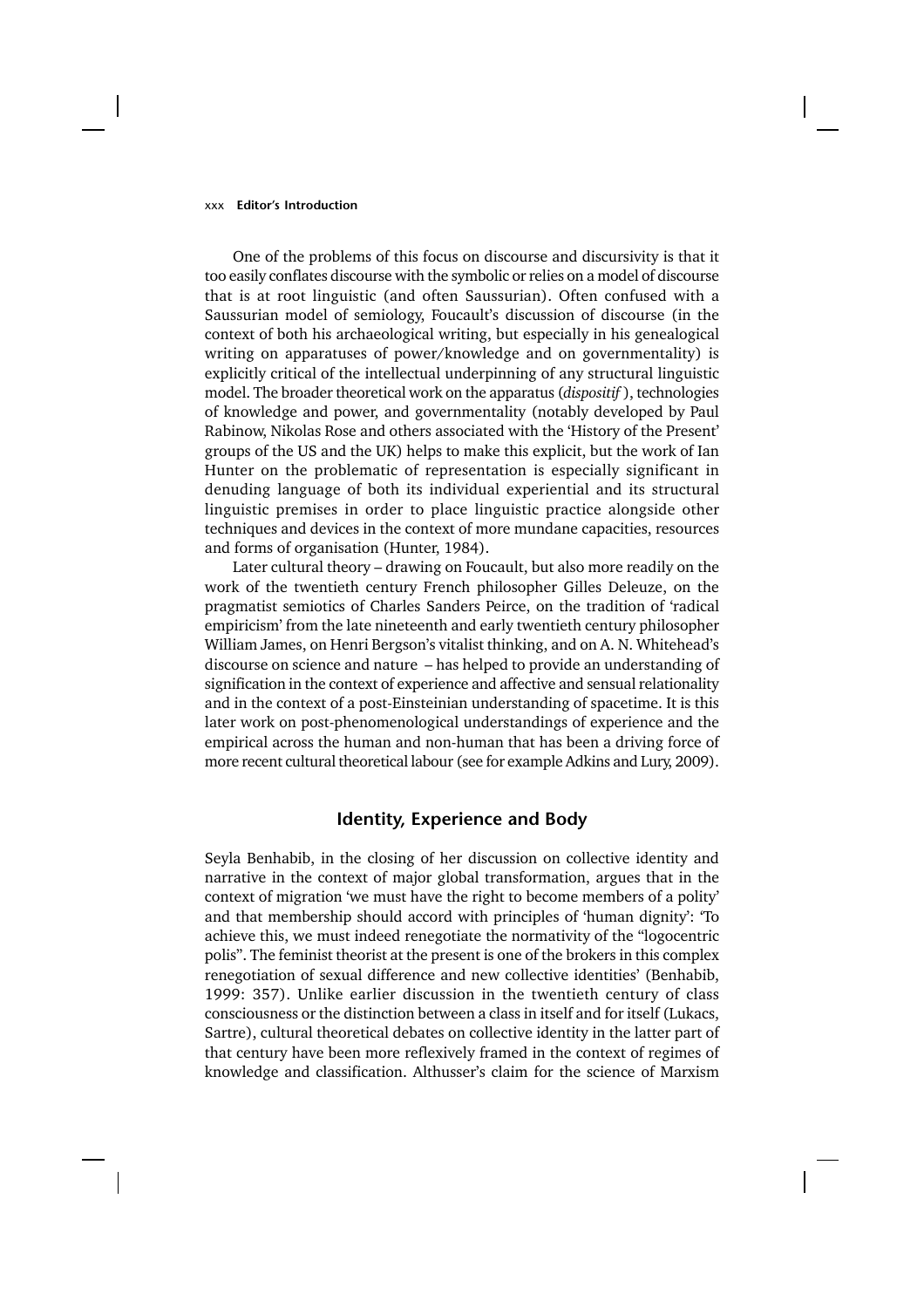was always taken lightly within cultural theory, not least because cultural theorists have had a keen sense of their own and others' positionality. Edward Said's presentation of orientalism in the context of an insidious correlation of knowledge and power stands also as one of the contexts of his later writing on the role of the intellectual (Said, 1993). The role of cultural theorist as public and political intellectual is one that draws on the long tradition from Gramsci's writings on the pastoral relation between organic intellectual and the people (Gramsci, 1971 and 1978), from Foucault's genealogy of the social and human sciences and his suggestion of the persona of the 'specific intellectual' (Foucault, 1977b and 1980), but also significantly from Bourdieu's reflexive, strategic and dynamic understanding of social space and the 'genesis of groups' (1985). His understanding of the genesis of groups is one that foregrounds relationality (instead of substance), multi-dimensional topological space (rather than reductionist determination), and strategic symbolic struggle (rather than objectivism and intellectualism). Thus any 'science of classifications' must also be a 'science of the struggle over classifications', as well as an analysis of 'the position occupied, in this struggle over the power of knowledge, for power through knowledge, for the monopoly of legitimate symbolic violence, by each of the agents or groups of agents who are involved in it, whether they be ordinary individuals... or authorized (and full-time) professionals' (1985: 208).

But where Bourdieu offers a sense of the systematic complexity and dynamism of competing claims over classification, knowledge and collective and individual identity formation, it is those cultural theorists who, engaging with structural and 'poststructural' ideas about language and subjectivity, throw in another dimension, namely the problematic of enunciation and the conditions of representability. For Benhabib, narrative and dialogue offer a point of understanding; for others, such as Judith Butler (1988) and Valerie Walkerdine (1989), it is performativity and performance; for Homi Bhabha it is 'writing'. Bhabha, for example, draws on Derrida, Foucault and post-Lacanian psychoanalysis to think through the question of theoretical knowledge as a commitment not to 'the working class', 'women', or the 'Third World' as somehow objects of that discourse, but as elements within a mediated hybrid 'third' space of translation; 'politics can only become . . . a truly *public* discourse, through a splitting in the signification of the subject of representation, through an ambivalence at the point of the enunciation of a politics' (1988: 9–10). The textuality of 'representation' does not simply deliver individual and collective identities to the political activist or the cultural theorist as if such 'identities' were simply the expression of preformed beings. Rather an understanding of the textuality of representation implies a realisation of the fundamental disarticulation of the subject of enunciation and the subject of the enounced. Language in this sense divides the subject and forecloses any possibility of simply speaking about or for oneself. Any articulation (in this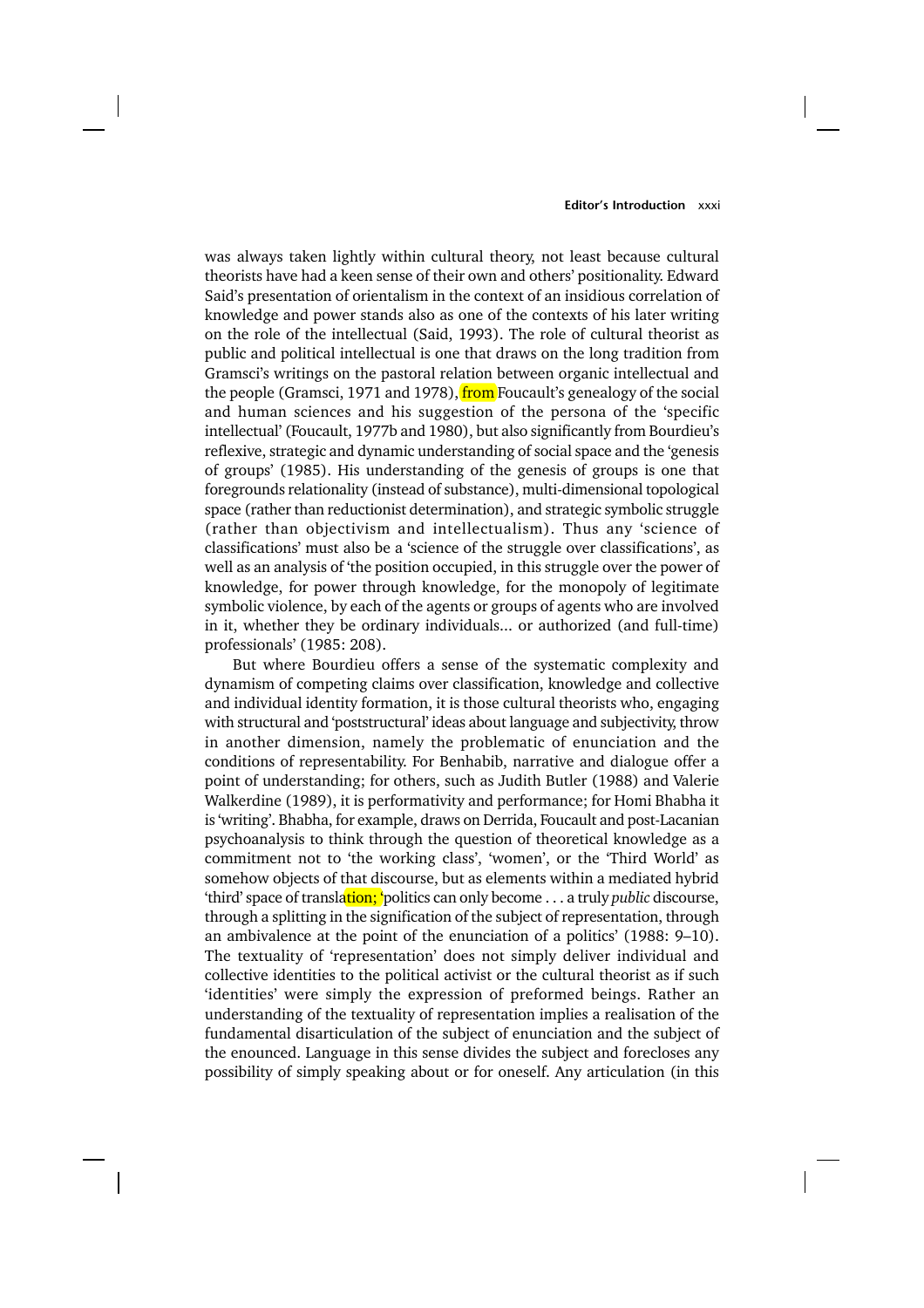#### xxxii **Editor's Introduction**

sense also implying something similar to the Gramscian notion of 'alliance') of identities across the spaces of cultural difference is a negotiation and a cultural invention. In this sense also the epistemological authority of cultural theoretical knowledge to speak for and about collective identity is marked by a fundamental ambivalence, if not impossibility. Such an argument has affinities with arguments about the performative iteration of gender, about the splitting of the gendered subject, about the ambivalence at the heart of sexual and 'racial' identification (Mercer, 1992), and about the process of classed and gendered recognition and misrecognition (Skeggs, 2001). At the heart of this problem lies that problem about the necessity and impossibility of identity that the sociologist Brett St. Louis discusses in relation to the work of Hall (St Louis, 2009).

Of course, also at the heart of these questions and issues lies a fundamental recognition of the alterity at root in the formation and living out of subjectivity. Otherness is not only marked across the imaginary and imaginative geographies of colonial power or in the gendered divisions of labour between men and women, but within the self itself. Paul Gilroy has mapped this alterity at the heart of modernity in the context of a correlation between modern social thought, modern enslavement and the moving space of 'the Black Atlantic' (Gilroy, 1993). In this sense, Hegel is understood as more cultural commentator, than philosopher. The poststructural turn that understood the subject as fundamentally split and other to itself was in part a thinking through of the Hegelian dialectic in the context of post-Saussurian structural semiology as a means of proposing a radical anti-humanism (see Lacan, Kristeva and others). This anti-humanist theme certainly gained ground in the convergence of poststructural theory with science and technology studies. Notably, Donna Haraway's argument regarding the figure of the cyborg was presented as both a means of deconstruction, but also as some have commented as a form of ethical self (Haraway, 1991; Prins, 1995). But then this move also pushed post-structural theories of subjectivity away from their structural centre in the human body; and however decentred the subject had become within poststructural theory it was always resolutely grounded in something identifiably human (through reference to language, the conscious/unconscious split, through metaphors of perception, and so on). The distribution of subjectivity across the human and non-human and across the organic and inorganic implied a need to radically rethink those certainties. It also led some to call a halt, and to insist a return, to a humanism whether as an existential ground or as an ethical presupposition upon which subjectivity itself might be seen to be constituted (see Bell 2001; Levinas, 1969, 1985, and 1998; Soper 2003) or in the form of a political anthropology of collective labouring humanity (for example in Hardt and Negri's figure of the global multitude (2000 and 2004; and cf. Laclau, 2001; Hawkesworth, 2006)).

Although some discussion has become breathless in its excited toing and froing, the direction of discussion has moved to a more concerted attempt to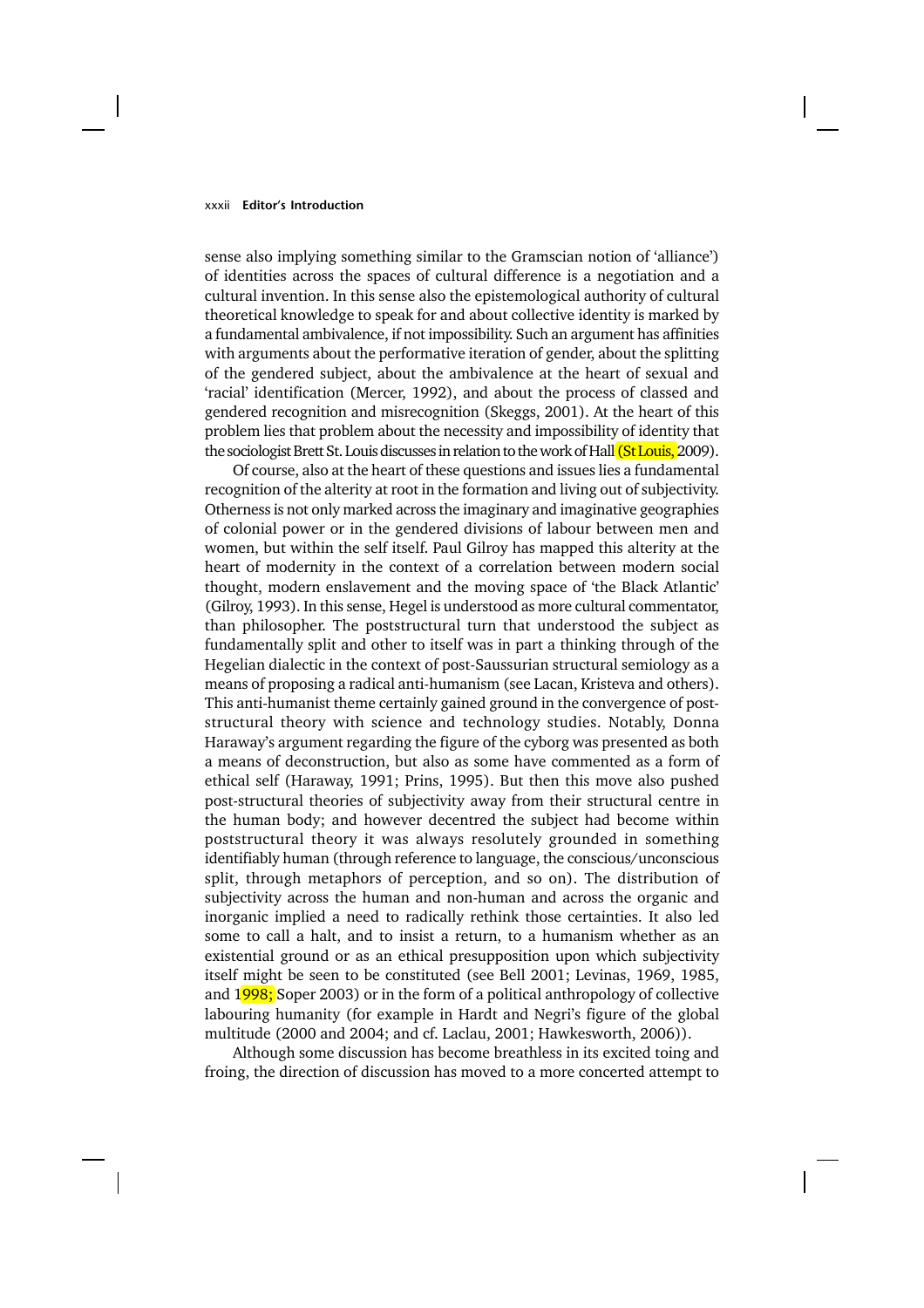understand the performative nature of subjectivity, whether individual or collective (as if it were easy to separate the two) in the context of science, technology and nature, not in the sense that these terms constitute unitary domains, but rather in the sense that they signal a series of questions and debates. One important outcome of these discussions and investigations is that the model of the linguistic is no longer held up as the measure of subjectivity. It is significant, for example, that Gilroy in his paper 'Race Ends Here' calls us to explore 'the political technologies at work in mediating our relation to our selves, our humanity and our species'. For him, '[t]his task takes us beyond the discursivity and the semiotics of "race" into a sustained confrontation with human sensorium, with spectatorship, visual apparatuses and optics' (1998: 840). And although phenomenology might appear to offer a move forward, Gilroy argues that 'scientific and biological, historical and cultural, rational and irrational, skin, bone and even blood are no longer primary referents of racial discourse . . . [I]n a space beyond and below that of comparative anatomy, the whole integral body and its obvious functional components no longer delimit the scale upon which assessments of the unity and variation of the species are to be made' (Gilroy, 1998: 845).

Cultural theory has for some time investigated the experiential and the sensory in the distribution of the apparatus, whether in its analogies and metaphors for subjectivity itself (as, for example in Freudian ideas of the relation of the unconscious to conscious in terms of the writing pad (see Derrida, 1978)) or in its discussion of technologies of perception or subjectformation. The post-phenomenological turn in recent years has been less concerned to simply distribute experience through the social and the technological, than to add a more nuanced story of how the sensual has been played out over historical time and space and to add a more detailed sense of the heterogeneous material relationality, for example, across camera and eye, person and pill, cultural concept and student or theoretical physicist and universe (Barad, 1998; Howes and Lalonde 1991; Fraser 2001; Latour, 1988; Penley, 1985; Probyn, 2004; Puwar, 2007).

# **Environment and Global Humanity**

The concerted turn to space in cultural theory in the 1980s and 1990s was facilitated, in part and among other things, by the critique of Hegelian and Marxist dialectics, the foregrounding of Foucauldian understandings of the spatialisation of knowledge and power, the Derridean conceptualisation of *différance* (implying both a synchronic idea of differing and a diachronic notion of deferring), but also the impending sense of the global, or at least the postnational, and a recognition of the frailty of the 'blue planet' (see Franklin et al., 2000). The turn to space was matched also by the foregrounding of those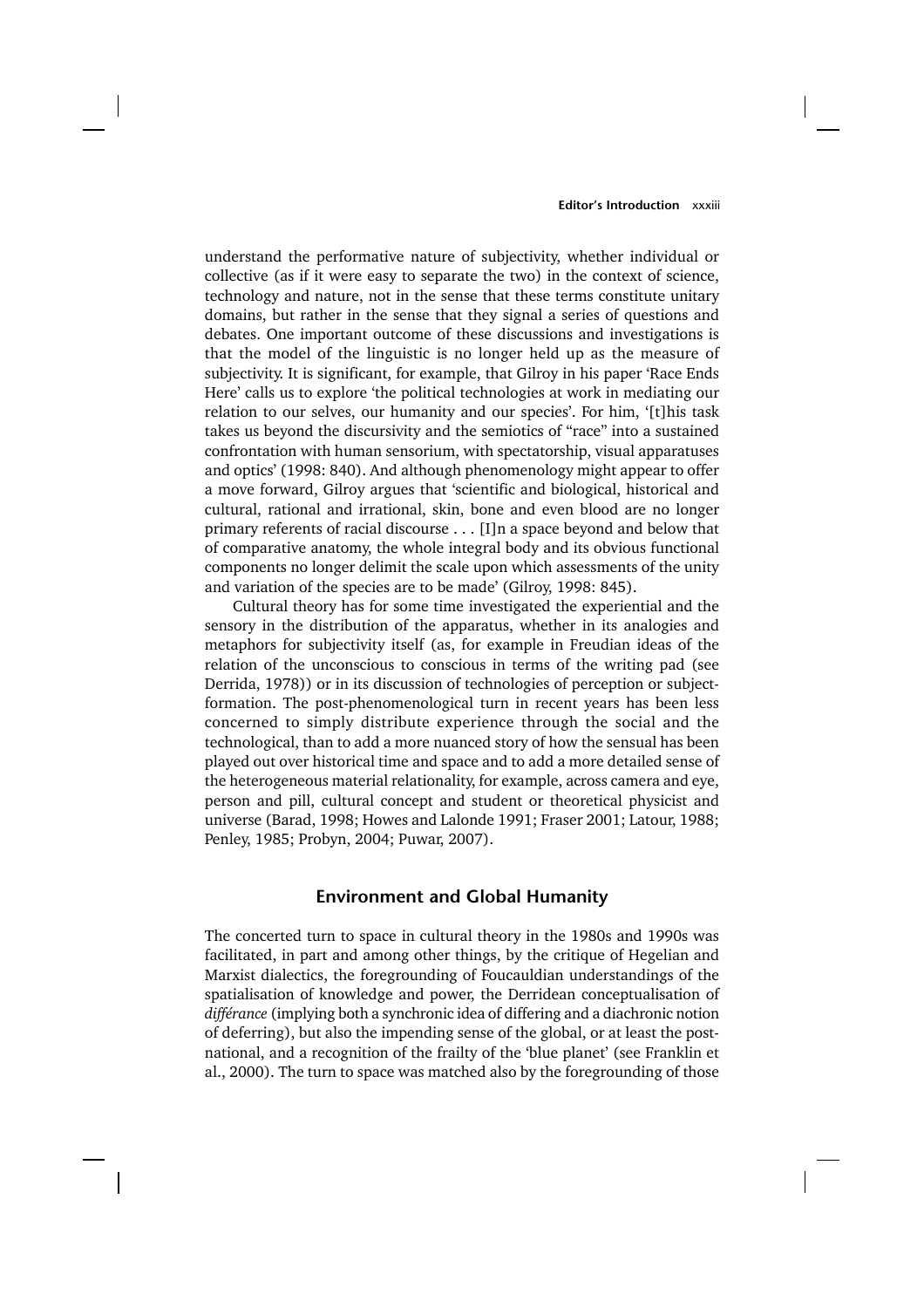#### xxxiv **Editor's Introduction**

disciplines, predominantly geography and architecture, which might lay claim to the built and the natural environment; moreover, in turn, these disciplines themselves claimed a privileged position in speaking for space and spatiality (Massey, 2005). In doing so, conceptions of geometric and topological space from mathematics and theoretical physics were used as benchmarks for a variety of reconceptualisations of the spatial, from the lived experience of space to multidimensional spacetime (see Lefebvre, 1991; Massey, 1992; Massumi, 2002). Out of that broad context, and with regard specifically to cultural theory, emerges, I think, three clear routes of passage concerning an increasing, but still somewhat patchy shift from conceptualisations of imagined geographical symbolic space to understandings of the natural-culturaltechnological environment, to the problematic of urbanisation as a resounding issue for the late twentieth and early twenty-first centuries, to a sense of cosmopolitan humanity inasmuch as an understanding of the peopling of global space is a fundamental cultural and political problem.

Over the course of the 1980s and 1990s, spurred on by Frederic Jameson's *New Left Review* article on 'Postmodernism, or the Logic of Late Capitalism' (1984) and Benedict Anderson's *Imagined Communities* (1983) and in the context of Said's understanding of the geopolitical distribution of power and cultural imagination in *Orientalism* (1978), cultural theoretical research deconstructed the fabrication of 'the nation', looked to the role of media and communication technology in that enunciation, attempted to understand the articulations of the local and the global and the domestic and the public, and laid down the sketches of some tentative 'cognitive mappings'. Although in Jameson's eyes historical analysis had been cast aside by the spatialising tendencies of transnational postmodern capital, many of the particular cultural theoretical mappings of culture and power were keen to detail the interrelations of history and space. Moreover, as Doreen Massey had argued, through her sympathetic critique of Laclau's work on discourse and hegemony, it is important to gain a clear sense of how social interaction and the relations between objects don't 'occur *in* space and time', but rather that these relations themselves '*create/define* space and time' (1992: 79). The focus on space should not be to the detriment of an analysis of time, as if the two were distinct and separate variables, but rather space and time are co-constructed dimensional effects of action and interaction.

Research on the role of cultural technologies in the constitution of 'the nation' (see Bhabha, 1990; Donald, 1992) were largely concerned with the constitution of that entity as both imagined and symbolic, inasmuch as, in Anderson's terms, the nation is an imagined horizontal solidarity (1983), but also ritualised (in a Durkheimian sense) in modern times through the mass media (Couldry, 2003). Crudely put, the inability to know everyone within a national community is made up by the power of the symbol (for Anderson novelistic and printed, for others, such as Scannell, broadcast radio or televisual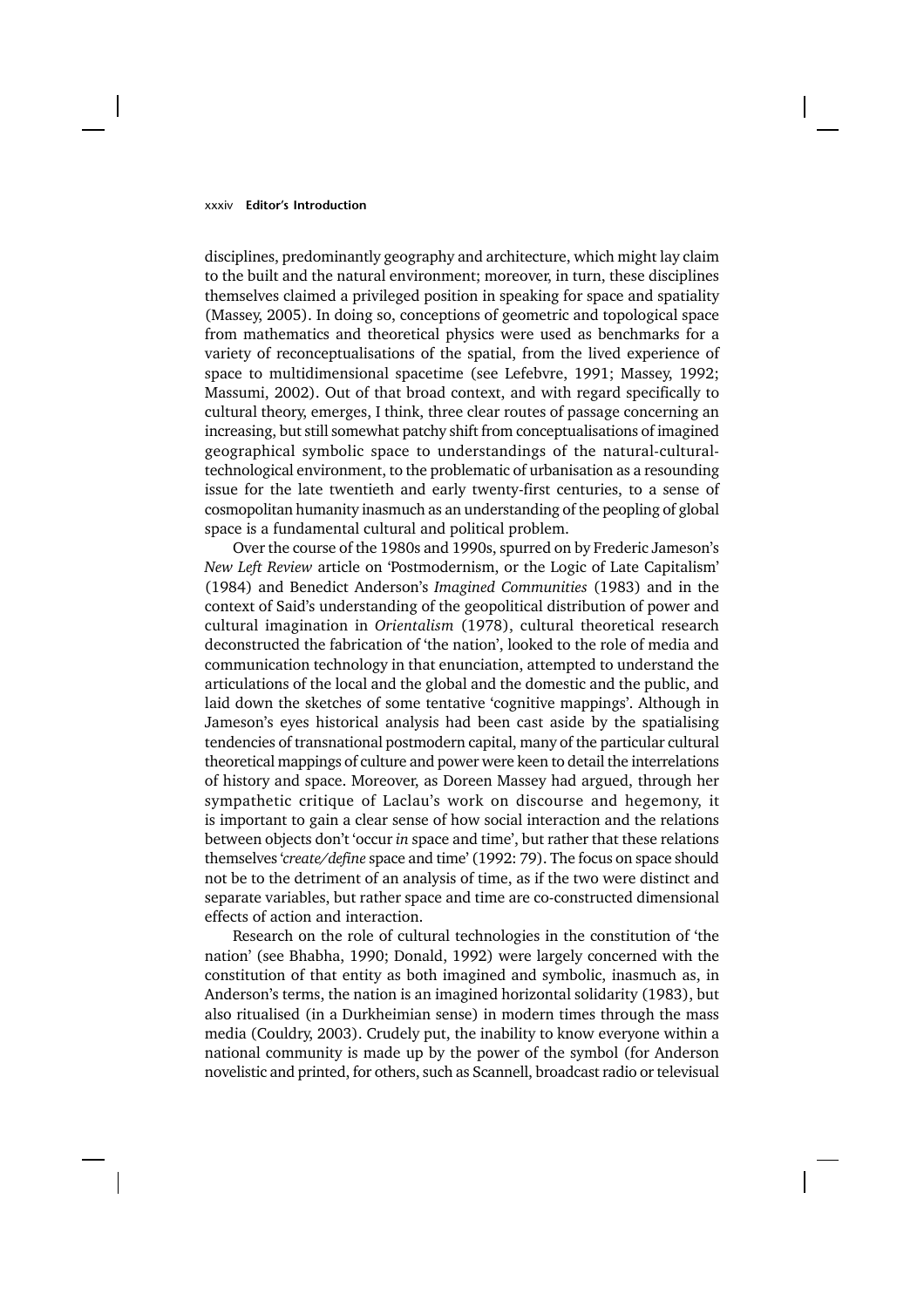#### **Editor's Introduction** xxxv

(1988)) and by the insistence of the symbolic as a repeated, regularised everyday practice (see Silverstone, 1994). It was, though, during the 1990s and early 2000s that cultural research began to engage more concertedly with 'material culture' and with the technological. In a sense, the detailing of the processes of construction seemed to require not only a focus on the symbolic and the imagined, but on the particular material assemblages that might be utilised in the forging of a nation or a standardised technological zone (Barry, 2006). Alongside this move to material culture was a greater understanding not only of the construction of social and cultural communities, but of the natural and technological. Nature, in this sense, became increasingly recognised as both a resource and a significant agent in the composition and mobilisation of, for example, national culture in seventeenth century France (Mukerji, 1994) or nineteenth century North America (John, 2001). Said, in his *Culture and Imperialism*, declared that '[t]he main battle in imperialism is over land, of course; but when it came to who owned the land, who had the right to settle and work on it, who kept it going, who won it back, and who now plans its future – these issues were reflected, contested, and even for a time decided in narrative' (Said, 1993: xiii). But what is significant, I think, is that the analysis of the imagined and imaginative geographies, that Said and others talk about, pays regard not only to the human, but to the non-human, such that any common endeavour entails both. The brutal domination and extermination of peoples in imperial expansion, for example, does not occur in geographical landscape space nor even in abstracted time, but rather through the eviscerating, suturing, digging, building and shaping of blood, soil and symbol together.

If an earlier cultural theory was too focused on the symbolic, more recent interventions have sought to understand 'the built' and 'the natural' environment less as two separate and distinct constitutive domains, each with different types of resources and agency, than as hybrid and collectively assembled. Importantly, any division between 'built' and 'natural' environment has been undercut by understandings of the complexity of the material spaces through which we live our lives. The demand to understand 'the information society', for example, was underpinned by an equal demand to understand that phenomenon as material and as political economic. What ensued in cultural research was less a return to base denominators, than an analysis of the complexity of material infrastructures, at once informational, economic, cultural, social, architectural, biological and geographical (see Castells, 1994; Haraway, 1997; Simone, 2004). In this move a significant rearticulation of and mobilisation away from a classical conceptualisation of the city as the locus of both social and political life has occurred (cf. Agamben, 1998). Any notion of the city as a bounded territorial space (within which political association occurs and human organisms live as social and political beings) outside of which in the surrounding environment is a world of nature and barbarians has surely been surpassed. Even those town planners of eighteenth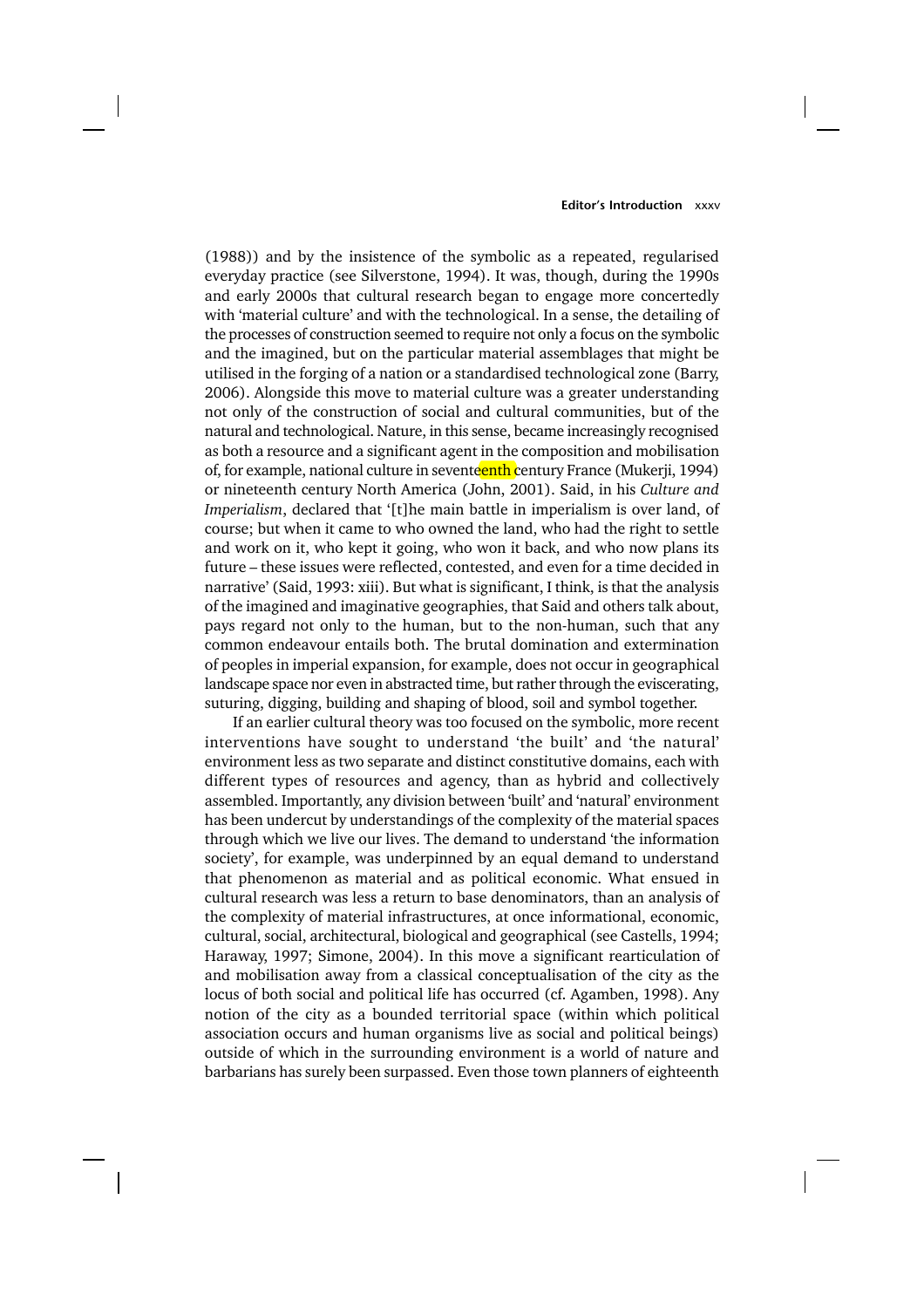#### xxxvi **Editor's Introduction**

century Europe (see Foucault, 2007) that took account of both the milieu of a population and their environs (i.e. as that which surrounds the city) understood the externalities of the city as integral to its own composition and day to day living. In the context of, among other things, globalisation and modern media and communication technologies, the city has had a unique, but problematic politics. The huge growth of urban spaces and the forms of life that populate those spaces certainly challenge earlier sociological certainties about the agents and forces of history and social struggle. The great urban spaces of the late twentieth and early twenty-first centuries, such as Mumbai, Shanghai or Mexico City constitute cultural dynamics that we are only just beginning to understand. The 'contradictory cartographies' (Keith, 2009) of the late modern city foreground, just as a starting point, multi-culture, multi-ethnicity, linguistic difference, gendered and sexual self and communal formation, locality and globality, and identity and belonging. The role of the national state and forms of governmentalisation in the policing, securing and regulation of the city through logics of spatial distribution (of peoples and things), through the pathologisation of city spaces (e.g. the slum, the ghetto, the banlieue, etc.), through the deployment of moral welfare programmes (for example, across social state agencies concerning child protection or across cultural agencies such as the museum), and through the incarceration and penalisation of an urban poor have been significant in the shaping of urban life. The more recent political economies of capital and wage labour, which some typify in terms of precariousness or precarity, certainly play a significant role in the dynamics of late modern urban life, whether in Chicago, London, or Mumbai and the role of the state in the social management of 'working' populations is equally significant. As Loïc Wacquant has argued: '*the penalization of precariousness creates new realities*, and realities tailor-made to legitimize the extension of the prerogatives of the punitive state according to the principle of the selffulfilling prophecy' (Wacquant, 2008: 26). Moreover, as a number of writers argue, the forces of urban governmentality are also increasingly recognised as significantly sub- and supra-national (see Sassen, 1991 and 2006).

It is clear that any attempt to take account of such complexities of construction, experience, and terrain cannot do so from the position of a single 'topography commanded by a geographical and historical vision locatable in a known center of metropolitan power' (Said, 1985: 106). As Morley and Robins have argued, a 'global matrix of unevenly developed regions, cities and localities' (1989: 22) emerged in which the horizon of politics, economics and social organisation was no longer 'the nation'; and yet what appears more clearly now is that the question is not only one of the post-national, but one also of the twin problematic of the topological complexity of spatial scales (not only local, national, regional, and global) and the heterogeneous agency of our material world. In such a context, the urgent need to address the major faultlines of humanity paradoxically become ever more clear. For cultural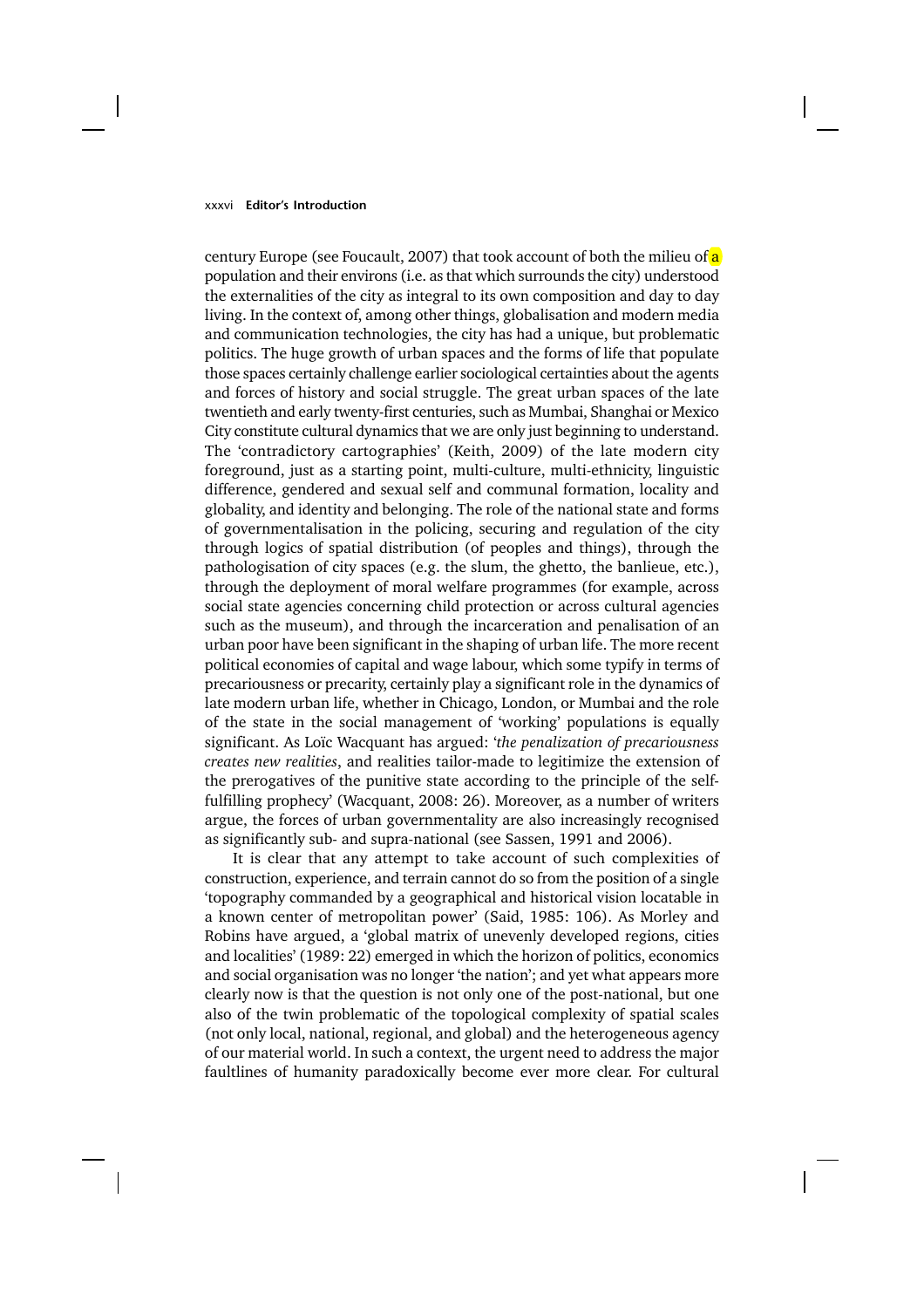#### **Editor's Introduction** xxxvii

theory, the demand to understand culture in the presence of the global is often posed against the multiplication of cultural particularisms (see Bhatt, 2006). Both perspectives often fall at the door of a flawed 'world history' that is presented from the standpoint of a single, perhaps, but not exclusively, 'Western' positionality. Such criticism has been thrown in the face of many, from Wallerstein's 'world-systems' theory (1990) to Hardt and Negri's analysis of the constitution of 'Empire'  $(2000)$ . That said, Gilroy in the opening of a paper published in 2003, states that '[a] widespread failure of imagination has limited the ambitions of a cosmopolitan approach to the political lives of multicultural societies' and that such hope 'has been confounded by the problems involved in producing a worldly vision that is not simply another imperialistic particular dressed up in universal garb' (Gilroy, 2003: 261). In the closing paragraphs of that paper, he appeals to 'humankind', as both anchor and addressee, defined, he says, 'by a sense of the mutability of life' and 'its singularity and continuity'; this appeal, he argues, is rooted in 'an instructive and humble confrontation with the bloody human consequences of awesome, destructive imperial power' and in the context of a demand that the 'abject and vulnerable' be 'shielded by others endowed with the more valuable rightsbearing bodies that can inhibit the brutal exercise of colonial governance' (2003: 275). The visibility of the cosmopolitan (in all its earthly and heavenly diversity) demands an urgent as well as political, ethical clarity.

### **Economy, Technology and Knowledge**

John Hartley has declared that there has been a stand-off between 'culture' and 'business', such that a 'Cold War relationship existed between the disciplines of cultural studies and business studies, characterized by a strong sense of difference and mutual opposition so marked that it often formed part of the self-identification of people on both sides' (2004: 130). He argues that the turn to policy (in the context of the question of governmentalisation) as framed by Tony Bennett and others in Australia in the early 1990s (Bennett, 1992a and 1992b) provided the means of a period of détente and furthermore the success of cultural studies and the cultural turn have led those who study business (by which he means in the context of 'business schools') to engage seriously with the problems and issues of culture and cultural analysis. Hartley points to the de-differentiation (although he doesn't use this term) of culture and economy as a broader context for making intelligible this disciplinary impasse. And yet in many ways this rhetorical opposition between those who analyse culture and those who study (and do) business has always been a folly of those disciplinary and political demagogues who would hope to capture us all in their rather local corridor scrap. Outside but also well-within the practices and institutions of both business and culture, for example, economic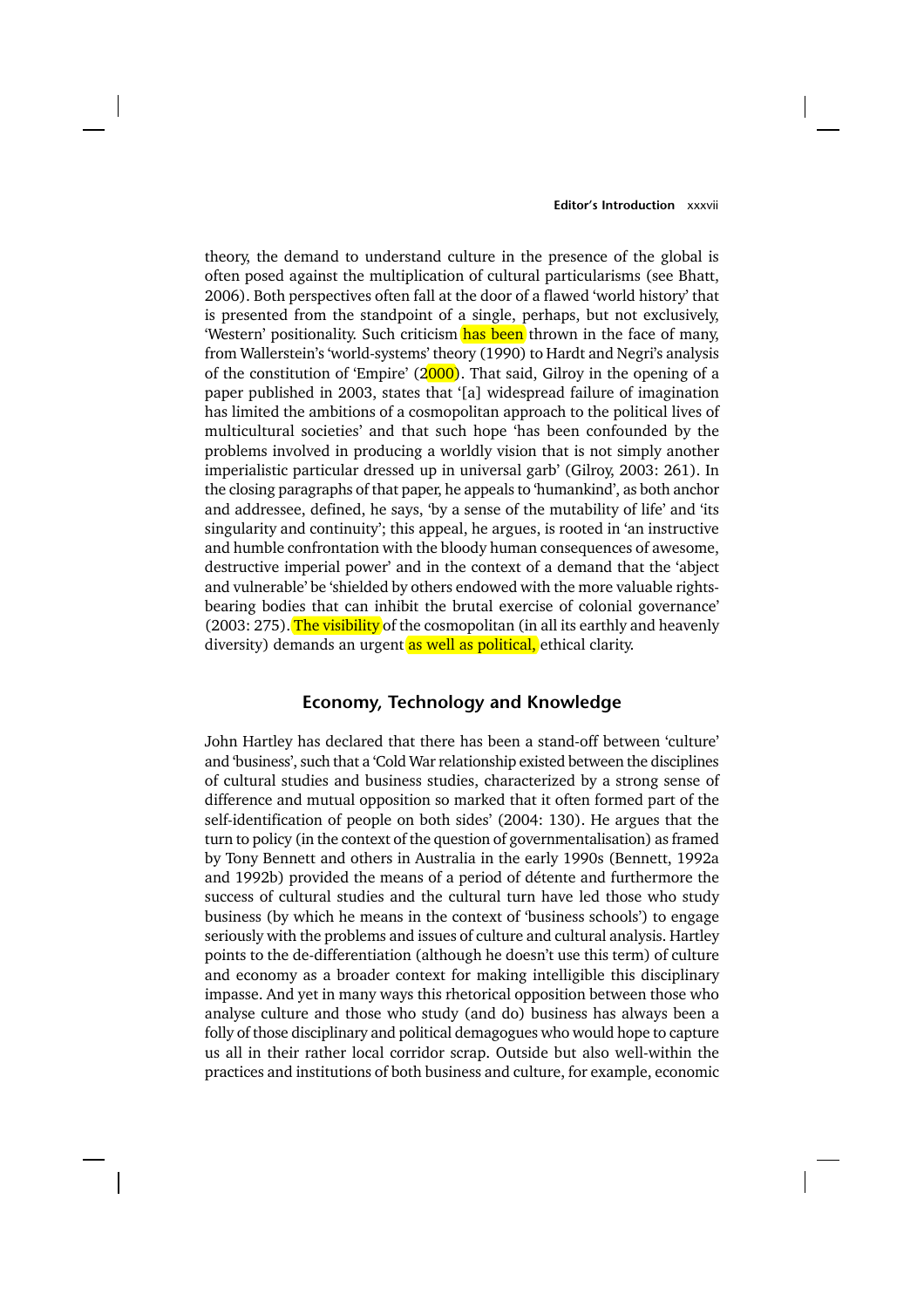#### xxxviii **Editor's Introduction**

historians have looked to cultural practices and media historians have turned to understandings of business models; advertisers have gleaned ideas from cultural theorists and those researching cultures of consumption have thought seriously about the binaries of supply and demand, consumer and producer. Of course, below any Cold War searchlight, fruitful engagement between and across the supposed divides has been ongoing for years.

And yet, Hartley is undoubtedly correct inasmuch as the proliferation of debate and innovation in research concerning, what may crudely be termed (following Fiske, 1987), 'cultural economy' has certainly intensified. In part much of this discussion has enfolded as a consequence of, and certainly contributed to, the epistemological de-differentiation of culture and economy. The model of culture as determined by economic relations faces a critical turning of tables in the 1970s and 1980s. For example, Baudrillard's revaluation of consumption as against production (1975), his critique of the political economy of the sign (1976 and 1981), and his analysis of the order of the simulacra (1983) have often been read in terms of a 'culturalisation' of the economy inasmuch as economic life is seen to be increasingly understood as and determined by symbolic and cultural relations (cf. Lash and Urry, 1987 and 1994). In such an argument cultural studies, literary studies, media studies and those other sciences of culture and the arts are seen to provide a methodological resource for interpreting and reading economic practice as if it were discursive or symbolic practice. In many ways though, and certainly in contrast to this reading, Baudrillard's writings on the **political** economy of the sign and on simulation can be understood as foregrounding (and as symptomatic of ), not a cultural, but an economic logic of the sign inasmuch as the sign is understood only inasmuch as it is produced within an economy of exchange. The cultural arts and sciences, in this sense, then, are read in the context of an expansion of capital (as the economisation of culture).

If this discussion warms the fires of an emerging field of cultural economy, it is the interdisciplinary dialogues across science and technology studies, anthropologies and sociologies of the economy, and cultural studies of economic life that have shaped the irons and glazed the pots of cultural theoretical innovation in more recent years. The edited collection by Paul du Gay and Michael Pryke on *Cultural Economy* (2002) certainly oxygenated this debate, but also significantly the writing of the sociologist of science and technology, Michel Callon on the performative framing of economic life and the reactions to that argument have been crucial to thinking about cultural economy. Callon argues that economic interactions (for example as typified in terms of supply and demand mediated through a price mechanism) need to be understood not with reference to culture or society, but in terms of the highly localised interactions of the agents involved. What, for Callon, is interesting in such market interactions is that a contractual arrangement between buyer and seller (such that a good can be sold and bought) is such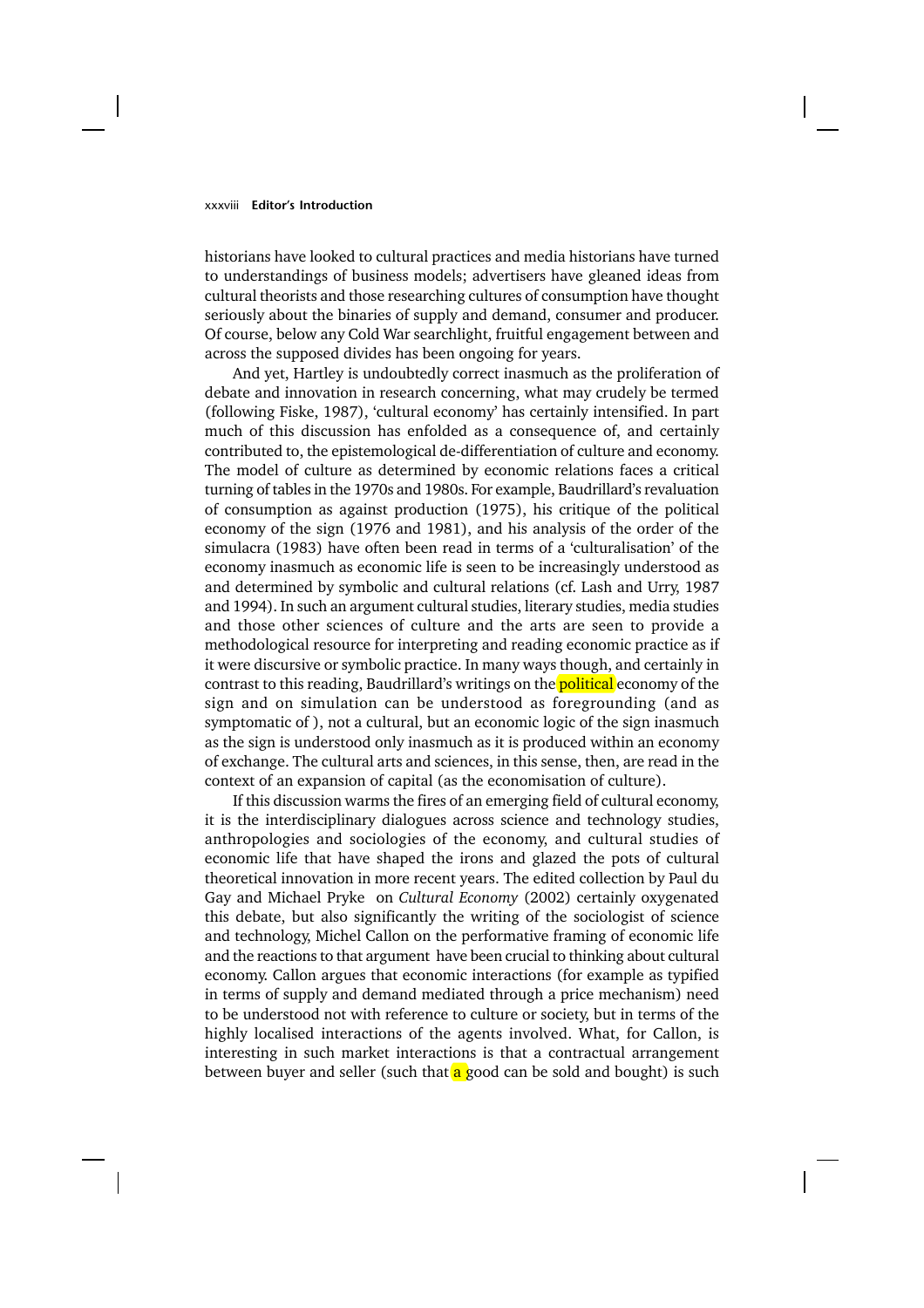#### **Editor's Introduction** xxxix

that it necessitates a framing that excludes contingent cultural and social factors and yet all transactions involve externalities or overflowing that adds value to any market transaction (Callon1998a and 1998b). Callon's emphasis on the performative nature of the economic can be seen alongside some of the recent research on complex, distributed market relations, for example, on the cultural shaping of financial trading (including the object relationality facilitated through trading screens and the opening up of new forms of temporality by way of futures and derivatives markets (Knorr-Cetina and Bruegger, 2002; Pryke, 2007). Of course, as Miller's response to Callon testifies, the question of the extent to which an overemphasis on an understanding of the performance of the economic without a correlational understanding of the cultural form of that performance might return the argument yet again to the dominance of an economic rationality is of importance (Miller, 2002).

The writing specifically on cultural economy draws on a strand of research on, what may now be termed, cultural and creative industry. Research on cultural and creative industry (or at least on the film, television, radio, advertising, arts and crafts productive sectors) has a much longer history (Gomery, 1984; Garnham, 1987). And yet, in recent years the explicit nomination of 'the creative and cultural industries' has often been directly linked to instrumental and governmental concerns with making national and regional economies competitive in the context of what are perceived to be the leading-edge sectors of new and growing, global informational and cultural markets. On the one hand, the take-up of academic cultural research and expertise has been welcomed as part of a greater engagement with policy. But, on the other, there has been cynicism about the analytical utility and the political veracity of the nomination 'creative and cultural industries' (Flew, 2004; Donald, 2004; Garnham, 2005; Schlesinger, 2007). One context for understanding the new interest in creative and cultural industry has been the **break-up** of both the media and telecommunications sectors and their re-combination and realignment in the context of creative and digital economy. A significant aspect of this transformation has been an understanding of a transition from a model of Fordist industrial social, political and economic organisation to a post-Fordist post-industrial model of organisation, such that the latter no longer ties production, distribution and consumption to massified forms (i.e. the mass audience, mass entertainment, the mass political party, and so on) but facilitates segmented, niche oriented lines of production and servicing (Kumar, 1995). Moreover, in that transition, the value chain, for example, from production to consumption is now seen to be mediated by numerous intermediaries that may be housed within a single organisation or any number of connected organisations concerned with product innovation and design to marketing to sales and so on. Cultural research on various aspects of this transition has proliferated (from representations of new middle class creative entrepreneurs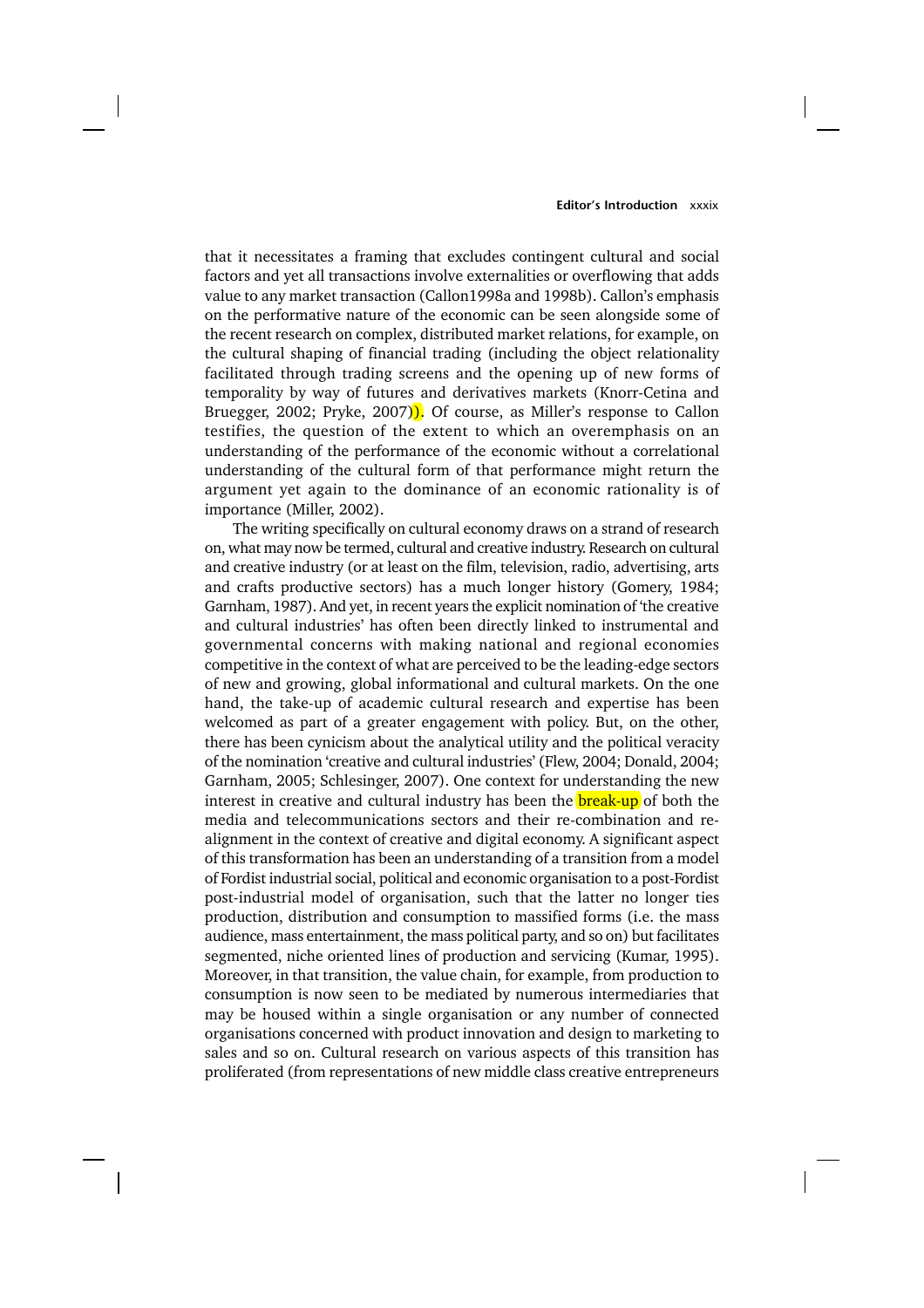#### xl **Editor's Introduction**

to new forms of collective symbolic and creative labour and solidarity (Bonner and Du Gay, 1992; McRobbie, 2002; Gill and Pratt, 2008)).

But also significantly, the wider cultural economic context provides a framework for understanding cultural labour and cultural productivity more broadly defined not only with regard to film, television, internet, advertising and other industries of the cultural and creative sectors, but importantly with regard to a diverse array of workers and sites of cultural productivity, including educationalists and sites of learning (Giroux, 2001). In this sense, the model of authorship that had been deconstructed in the academy through the work of Barthes (1977), Umberto Eco  $(1987)$  and Foucault  $(1977C)$  and many others helped to make intelligible the forms of labour and productivity of a new creative and digital economy. The cultural theoretical declaration that consumers were now producers, that reading was a form of writing, and that reading, moreover, was always a form of power, poaching, and creative mashing was in very broad terms accepted as much by the gurus of the new economy (such as Don Tapscott and Lawrence Lessig) as the spokespersons of the global resistance (such as Hardt and Negri). Just as the classic Marxist concerns with labour process and capital flows have been complexified and detailed with regard to culture, so too the forces of production (i.e. scientific knowledge and technology) have been deconstructed through the prism of cultural economy. Some of this research has revisited the problematic of knowledge and class (in terms of the formation and classification of a knowledge class (Frow, 1993)), other work has subjected technology to the rigorous and reflexive analysis of textual analysis (Woolgar and Cooper, 1999). What has become clearly significant though is not any supposed redistribution of cognitive and cultural powers, but exact and particular lines, trajectories and spaces through which cultural economic relations are formed and concretised.

# **Concluding Thoughts on the Places and Manners of Cultural Theory**

Cultural theory has established itself across a number of disciplinary areas; less a complete identity that has been distributed across other disciplinary terrains as an imperial mission, it can be seen as the ongoing orientation to a series of overlapping, sometimes consistent, sometimes contradictory and antagonistic, contiguous (if not always common) discussions, utilising and drawing upon resources that equally become shared and passed around whether as moments of agreement or critique. Inasmuch as either literary theory or social theory or film theory, for example, are, and have been, also cultural theory, the demonstration of that theoretical turn constitutes something that is as much internal as external to those disciplines. The question, then for example, as to how 'cultural theory' becomes accounted for in the context of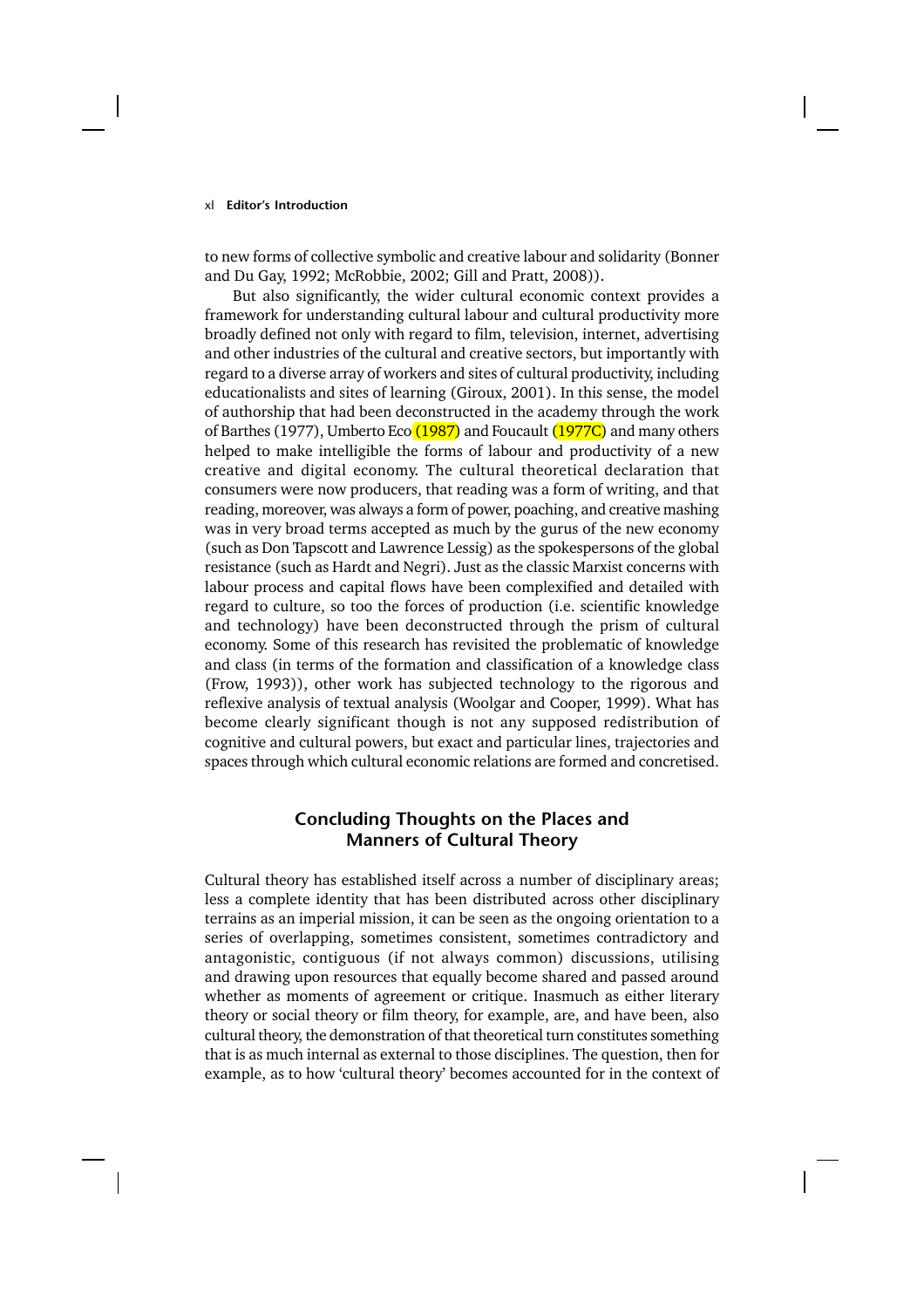particular institutional and disciplinary and cross-disciplinary fora (such as conferences, journals, edited collections and so on) has rather specific articulations specific to the particular field of study.

That said, if the establishment and development of academic journals and standing conferences is an indication of consolidation and self-reflexivity, then the kinds of conversations that were taking place across a range of disciplinary-specific journals and conferences and other sites in the 1970s and 1980s become institutionalised with the setting up of dedicated cultural theoretical academic journals and standing academic conferences in the 1990s. And yet, also at this moment a greater visibility emerges outside of those new institutional spaces that declare a series of cultural theories of science and technology, of film, of crime, of childhood, of the city, of the economy, and so on. Moreover, it is across those hybrid spaces that cultural theory has developed in a manner less introspective and anxious about its future and more committed to the application and development of theoretical elaboration and investigation in the context of empirical domains. And it is in these more empirically focussed contexts that cultural theory, although certainly not 'positivist' or 'normative', has been seen to be a major intellectual and methodological resource for social understanding that is less iconic, but certainly engaged and relevant, critical and organisational.

Cultural theory occupies a particular space of thought and writing, singular and specific, but equally multiple and complex. The forms of cultural theory are not unitary and importantly they are not dictated by the normativity of style, narrative structure and mode of address that some might typify as philosophical. The resources for argument are not defined through a defensive exclusion or the secondary relegation of the empirical (i.e. as 'example' or 'case study'), but rather defined in the context of culture as both object and resource. Cultural theory is a reflexive engagement with culture inasmuch as that reflexivity orients itself to an intertextual meta-field rather than simply to the object itself. In many ways, cultural theorists, twisting Geertz's formulation of anthropology, not only produce knowledge *about culture*, they investigate, experiment and produce theoretical architectures and concepts *in it*, but also *with it*. Its modes of writing are in many ways a consequence of not only its political genealogy and its interdisciplinarity, but also its particular orientation to the cultural. Firstly, the legacy of the formation of cultural studies in the context of publication platforms, such as the *New Left Review* (and its precursor the *Universities and Left Review*), *Marxism Today*, *Screen*, and others journals, and also book publication series, such as the *New Accents* series edited by Terence Hawkes, seminar and conference fora that included an active student presence meant that the mode of address and the medium of discourse could not be overly 'abstract'. Secondly, the breadth of intellectual resources and the explicit demand of interdisciplinarity (of cultural theory as a field of engagement and not a discipline) meant that the mode of writing and thinking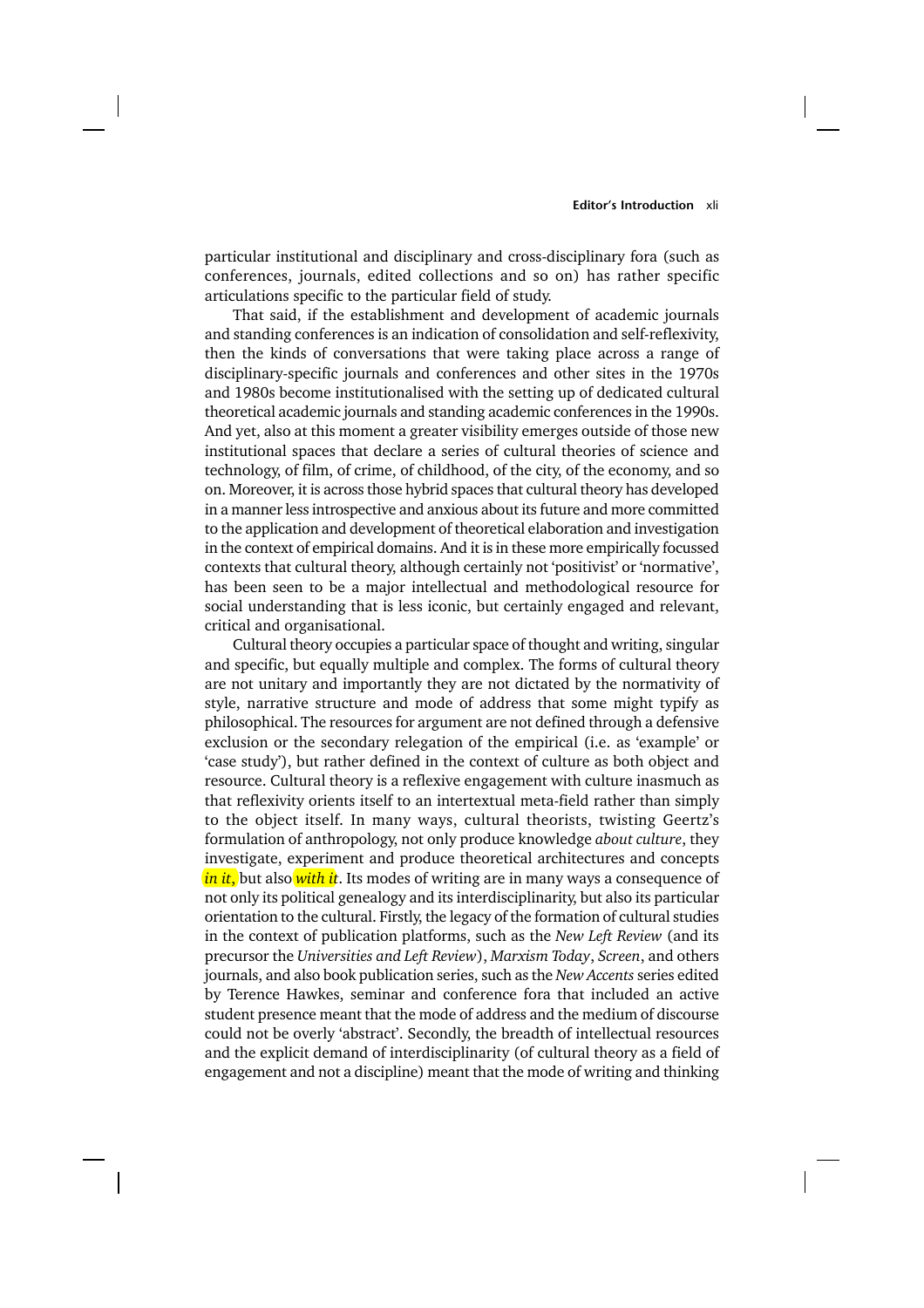#### xlii **Editor's Introduction**

traversed, for example, from the sociological and the social theoretical to the literary to the philosophical to the anthropological to the Marxist to the historical and to the art theoretical, all of which 'talked theory' in different ways and such that the development of any dialogue across those disciplines articulated a mode of talking that could not be reduced to either the philosophical or the empirical. Thus, even though cultural theory had a definite affinity to certain continental philosophies in the 1970s and 1980s, it could not properly be reduced, for example, to structural Marxism or poststructural theory. The engagement with Althusser or Derrida or Kristeva was never in the mode of philosophy, but as a mode of engagement with the political and as a strategy of articulation across the social sciences and humanities. Thirdly, cultural theory has had a literary and ethnographic sensibility, not in the sense that these are the objects of its inquiry, but in that these constitute (in many ways) its implicit ethic or mode of stylisation. The writers included in these four volumes, for example, do not engage in the beautiful and fraught game of ideas in the manner of philosophy; equally they do not draw conclusions from empirical data and use data as a self enclosed resource; rather they use the data of the world as a varied resource, as texture for a sustained mode of thought. Cultural theory is not, by and large, 'purely theoretical' nor 'purely empirical'; it is a synthetic mode of writing that pursues ideas in the context of lived cultural experience. In that sense, the sociological and historical bifurcation of culture, that Raymond Williams presents in terms of a distinction between culture as aesthetic and lived experience, is properly synthesised in the diverse craft of writing cultural theory (i.e. as both literary and ethnographic).

Cultural theory in this vein would seek to offer theoretical understanding rather than only theoretical explanation, such that whereas the latter implies only a cognitive abstracted grasp of 'the world', the former makes apparent a greater degree of apprehension (in the sense that apprehension connotes a degree of experiential tactility and temporality). That said, these descriptive summations of mine serve to be overturned as cultural theoretical writing extends its engagement with topology, material-semiotics, governmentality and bio-power, and post-phenomenological approaches to the experiential and begins to tackle some of the substantive problems of the twenty-first century concerning organisation over longevity of time, scale, scarcity and material resources, environment and nature, and hybrid collective multiplicitous agency. In the face of these problems, cultural theory will undoubtedly need to converse much more with the natural and mathematical sciences in a manner that is properly dialogical and in the context of, what in the past would have been called, human civilisation (Braudel, 1980).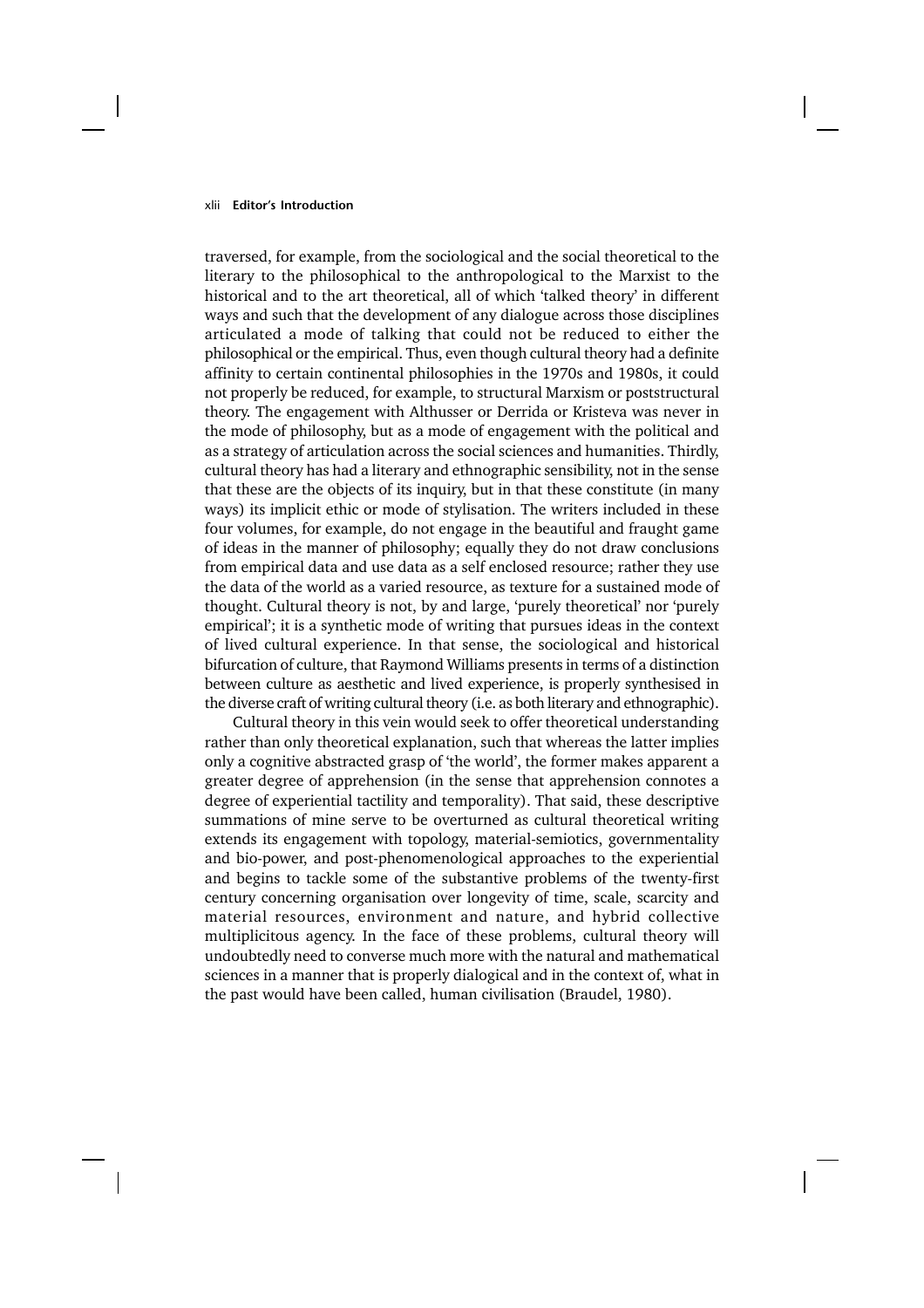### Bibliography

- Adkins, Lisa (2005) 'The New Economy, Property and Personhood', *Theory, Culture & Society* 22(1): 111–130. London: Sage.
- Adkins, Lisa and Lury, Celia (2009) 'Introduction: What is the Empirical?', *European Journal of Social Theory.* 12(1): 5–20. London: Sage.
- Agamben, Giorgio (1998) *Homo Sacer: Sovereign Power and Bare Life*. Stanford, CA: Stanford University Press.
- Alexander, Jeffrey (ed.) (1988) *Durkheimian Sociology: Cultural Studies*. Cambridge: Cambridge University Press.
- Alexander, Jeffrey (2004) 'Cultural Pragmatics: Social Performance Between Ritual and Strategy', *Sociological Theory*. 22(4): 527–573. Washington DC: American Sociological Association.

Alexander, Jeffrey and Smith, Philip (2002) 'The Strong Program in Cultural Theory' in Turner, Jonathan (ed.) *Handbook of Sociological Theory*. New York: Plenum Publishers.

- Anderson, Benedict (1983) *Imagined Communities: Reflections on the Origins and Spread of Nationalism*. London: Verso.
- Arnold, Matthew (1960) *Culture and Anarchy*. Cambridge: Cambridge University Press.
- Barry, Andrew (2006) 'Technological Zones', *European Journal of Social Theory* 9(2): 239–253. London: Sage.
- Baudrillard, Jean (1975) *The Mirror of Production*. St. Louis: Telos Press.
- Baudrillard, Jean (1976) 'Toward a Critique of the Political Economy of the Sign', *SubStance* 5(15): 111–116. Wisconsin: University of Wisconsin Press.
- Baudrillard, Jean (1981) *For a Critique of the political Economy of the Sign*. St. Louis: Telos Press.
- Baudrillard, Jean (1983) *Simulations*, New York: Semiotexte.
- Barad, Karen (1998) 'Getting Real: Technoscientific Practices and the Materialization of Reality', *differences: A Journal of Feminist Cultural Studies* 10( 2): 87–128. North Carolina: Duke University Press.
- Barthes, Roland (1977) *Image, Music, Text*. London: Fontana.
- Benhabib, Seyla (1999) 'Sexual Difference and Collective Identities: The New Global Constellation', *Signs: Journal of Women in Culture and Society*, 24(2): 335–361. Chicago: University of Chicago Press.
- Bennett, Tony (1992a) 'Putting policy into cultural studies' in Grossberg, Lawrence, Nelson, Cary, and Treichler, Paula (eds.) *Cultural Studies*. London: Routledge.
- Bennett, Tony (1992b) 'Useful culture', *Cultural Studies*. 6(3).
- Bennett, Tony (1998) *Culture: A Reformer's Science*. London: Sage.
- Bell, Vikki (2001) 'On Ethics and Feminism: Reflecting on Levinas' Ethics of Non (In)Difference', *Feminist Theory* 2(2): 159–171. London: Sage.
- Bhabha, Homi (1988) 'Commitment to Theory', *New Formations* 5: 5–23. London: Lawrence and Wishart.

Bhabha, Homi (ed.) (1990) *Nation and Narration*. London: Routledge.

- Bhatt, Chetan (2006) 'The fetish of the margins: religious absolutism, anti-racism and postcolonial silence', *New Formations* 59: 98–115. London: Lawrence and Wishart.
- Binnie, Jon and Skeggs, Beverley (2004) 'Cosmopolitan Knowledge and the Production and Consumption of Sexualized Space: Manchester's Gay Village', *Sociological Review* 52(1): 39–61. Oxford: Blackwell.
- Bonner, Frances and Du Gay, Paul (1992) 'Representing the Enterprising Self: *Thirtysomething* and Contemporary Consumer Culture', *Theory, Culture and Society* 9(2): 67–92. London: Sage.
- Bourdieu, Pierre (1985) 'The Social Space and the Genesis of Groups', *Social Science Information* 24(2): 195–220. London: Sage.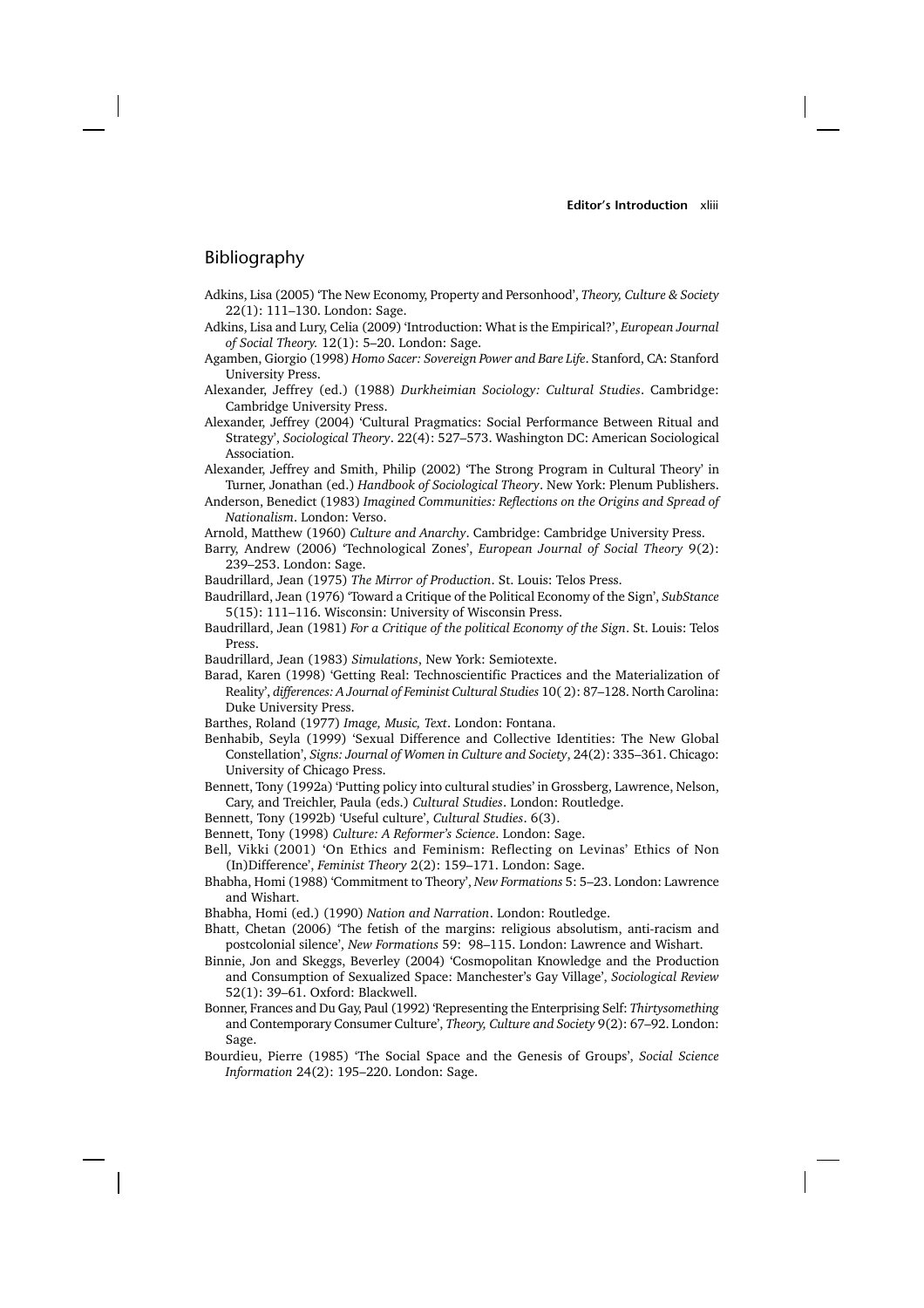#### xliv **Editor's Introduction**

Bourdieu, Pierre (1990) *The Logic of Practice*. Cambridge: Polity Press.

Bourdieu, Pierre (1998) *Practical Reason*. Cambridge: Polity Press.

- Braudel, Fernand (1980) *On History*. Chicago: University of Chicago Press.
- Bulhof, Ilse (1976) 'Structure and Change in Wilhelm Dilthey's Philosophy of History', *History and Theory*. 15(1): 21–32. Oxford: Blackwell.
- Butler, Judith (1988) 'Performative Acts and Gender Constitution: An Essay in henomenology and Feminist Theory', *Theatre Journal* 40(4): 519–531. Baltimore: John Hopkins University Press.
- Butler, Judith (2008) 'Sexual politics, torture and secular time', *British Journal of Sociology* 59(1): 1–23. Oxford: Blackwell.
- Callon, Michel (1998a) 'Introduction: The embeddedness of economic markets in economics' in Callon, Michel. (ed.) *The Laws of the Markets*. Oxford: Blackwell.
- Callon, Michel (1998b) 'An essay on framing and overflowing: Economic externalities revisited by sociology' in Callon, Michel. (ed.) *The Laws of the Markets*. Oxford: Blackwell.
- Castells, Manuel (1994) 'European Cities, the Informational Society, and the Global Economy', *New Left Review* 20:18–32. London: Verso.
- Chaney, David (1994) *The Cultural Turn: Scene-Setting Essays on Contemporary Cultural History*. London: Routledge.

Couldry, Nick (2003) *Media Rituals A Critical Approach*. London: Routledge.

Culler, Jonathan (1977) *Saussure*. Harmondsworth: Penguin.

Davis, Mike (2004) 'The Urbanization of Empire: Megacities and the Laws of Chaos', *Social Text* 22(4): 9–15. North Carolina: Duke University Press.

- De Certeau, Michel (1984) *The Practice of Everyday Life*. Berkeley: University of California Press.
- De Man, Paul (1982) 'The Resistance to Theory', *Yale French Studies* 63: 3-20. Yale: Yale University Press.
- Derrida, Jacques (1978) 'Freud and the Scene of Writing' in *Writing and Difference*. London: Routledge.
- Dilthey, Wilhelm (1972/1900) 'The Rise of Hermeneutics', *New Literary History*. 3(2): 229–244. Baltimore: John Hopkins Press.
- Donald, James (1992) *Sentimental Education*. London: Verso.
- Donald, James (2004) 'What's New? A Letter to Terry Flew', *Continuum: Journal of Media and Cultural Studies*. 18(2): 235–246. London: Routledge.

du Gay, Paul, and Pryke, Michael (2002) 'Cultural economy: an introduction' in du Gay, Paul, and Pryke, Michael (eds.) *Cultural Economy*. London: Sage.

Durkheim, Emile (1995/1912) *The Elementary Forms of Religious Life*. New York: Free Press.

Durkheim, Emile and Mauss, Marcel (1967/1903) *Primitive Classification*. Chicago: University of Chicago Press.

Eco, Umberto (1987) 'Towards a Semiological Guerrilla Warfare' in *Travels in Hyperreality*. London: Picador.

Fiske, John (1987) *Television Culture*. London: Macmillan.

- Flew, Terry (2004) 'Creativity, the "New Humanism" and Cultural Studies'', *Continuum: Journal of Media and Cultural Studies*. 18(2): 161–178. London: Routledge.
- Foucault, Michel (1977a) *Discipline and Punish*. Harmondsworth: Penguin.
- Foucault, Michel (1977b) 'Intellectuals and Power' in Bouchard, Donald. F. (ed.) *Language, Counter-Memory, Practice: Selected Essays and Interviews by Michel Foucault*. New York: Cornell University Press.
- Foucault, Michel (1977c) 'What is an Author?' in Bouchard, Donald. F. (ed.) *Language, Counter-Memory, Practice: Selected Essays and Interviews by Michel Foucault*. New York: Cornell University Press.
- Foucault, Michel (1979) *History of Sexuality, Vol. 1*. Harmondsworth: Penguin.
- Foucault, Michel (1980) 'The Confession of the Flesh' in Gordon, Colin (ed.) *Michel Foucault: Power/Knowledge*. Brighton: Harvester Press.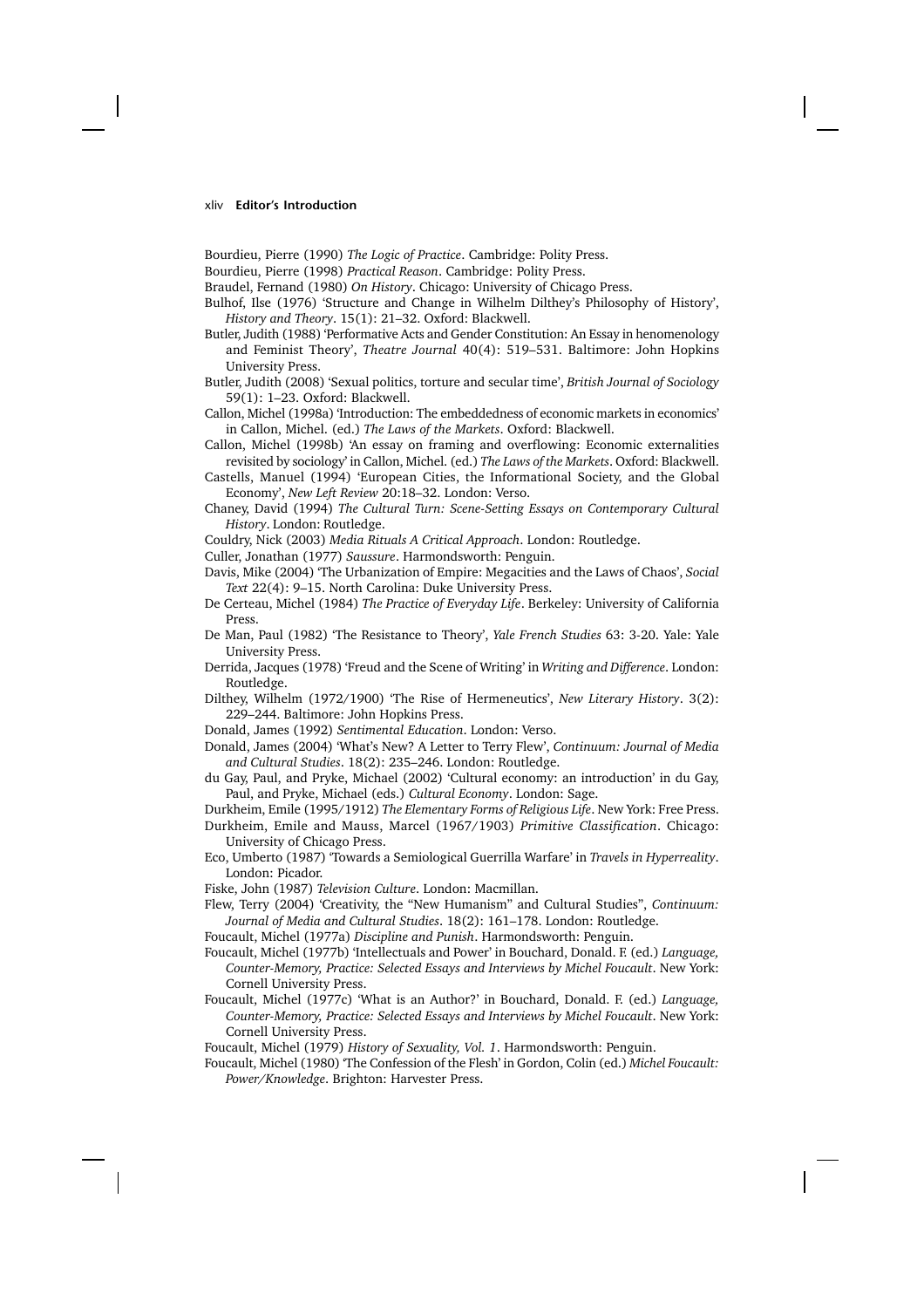Foucault, Michel (2007) *Security, Territory, Population*, London: Palgrave Macmillan.

- Franklin, Sarah, Lury, Celia, and Stacey, Jackie (2000) *Global Nature, Global Culture*. London: Sage.
- Garnham, Nicholas (1987) 'Concepts of Culture: Public Policy and the Cultural Industries', *Cultural Studies* 1(1): 23–37. London: Routledge.
- Garnham, Nicholas (2005) 'From Cultural to Creative Industries: An Analysis of the Implications of the "Creative Industries" Approach to Arts and Media Policy Making in the United Kingdom', *International Journal of Cultural Policy*. 11(1): 15–29. London: Routledge.
- Geras, Norman (1987) 'Post-Marxism?', *New Left Review*. 163: 40–83. London: Verso.
- Gill, Ros and Pratt, Andy (2008) 'In the social factory? Immaterial Labour, Precariousness and Cultural Work', *Theory, Culture and Society* 25(7-8): 1–30. London: Sage.
- Gilroy, Paul. (1993) *The Black Atlantic*. London: Verso.
- Gilroy, Paul (1998) 'Race Ends Here', *Ethnic and Racial Studies* 21(5): 838–847. London: Routledge.
- Giroux, Henry A. (2001) 'Cultural Studies as Performative Politics', *Cultural Studies Critical Methodologies* 1((1): 5–23. London: Sage.
- Gomery, Douglas (1984) 'Film and Business History: The Development of an American Mass Entertainment Industry', *Journal of Contemporary History* 19(1): 89–103. London: Sage.
- Gramsci, Antonio. (1971) *Selections from the Prison Notebooks*. London: Lawrence and Wishart.
- Gramsci, Antonio (1978) *Selections from Political Writings, 1921–26*. London: Lawrence and Wishart.
- Grossberg, Lawrence (1986) 'History, Politics and Postmodernism: Stuart Hall and Cultural Studies', *Journal of Communication Inquiry*. 10(2): 61–77. London: Sage.
- Grossberg, Lawrence, Nelson, Cary, and Treichler, Paula (eds.) (1992) *Cultural Studies*. London: Routledge.
- Hall, Stuart (1980) 'Cultural Studies: Two Paradigms', *Media, Culture and Society*. 2(1): 57–72. London: Sage.
- Hall, Stuart (2007) 'Richard Hoggart, *The Uses of Literacy* and the Cultural Turn', *International Journal of Cultural Studies* 10(1): 39–49. London: Sage.
- Haraway, Donna. (1991) 'A manifesto for cyborgs' in Haraway, Donna. *Simians, Cyborgs and Women*. London: Free Association Press.
- Haraway, Donna. (1997) *Modest\_Witness@Seciond\_Millennium.FemaleMan\_Meets\_ OncoMouse*. New York: Routledge.
- Hardt, Michael, and Negri, Antonio. (2000) *Empire*. Cambridge, Mass.: Harvard University Press.
- Hardt, Michael, and Negri, Antonio (2004) *Multitude: War and Democracy in the Age of Empire*. New York: Penguin.
- Hartley, John (2004) 'The "Value Chain of Meaning" and the New Economy', *International Journal of Cultural Studies* 7(1): 129–141. London: Sage.
- Hawkesworth, Mary (2006) 'The Gendered Ontology of *Multitude'*, P*olitical Theory* 34(3): 357–364. London: Sage.
- Heath, Stephen (1976) 'Narrative Space', *Screen*. 17(3): 68-112. Oxford: Oxford University Press.
- Hindess, Barry, and Paul Hirst (1977) *Mode of Production and Social Formation* . London: Routledge and Kegan Paul.
- Hirst, Paul (1976) 'Althusser and the theory of ideology', *Economy and Society*. 5(4): 385–412. London: Taylor Francis.
- Holdcroft, David (1991) *Saussure: Sign, System and Arbitrariness*. Cambridge: Cambridge University Press.
- Hoggart, Richard (1958) *The Uses of Literacy*. Harmondsworth: Penguin.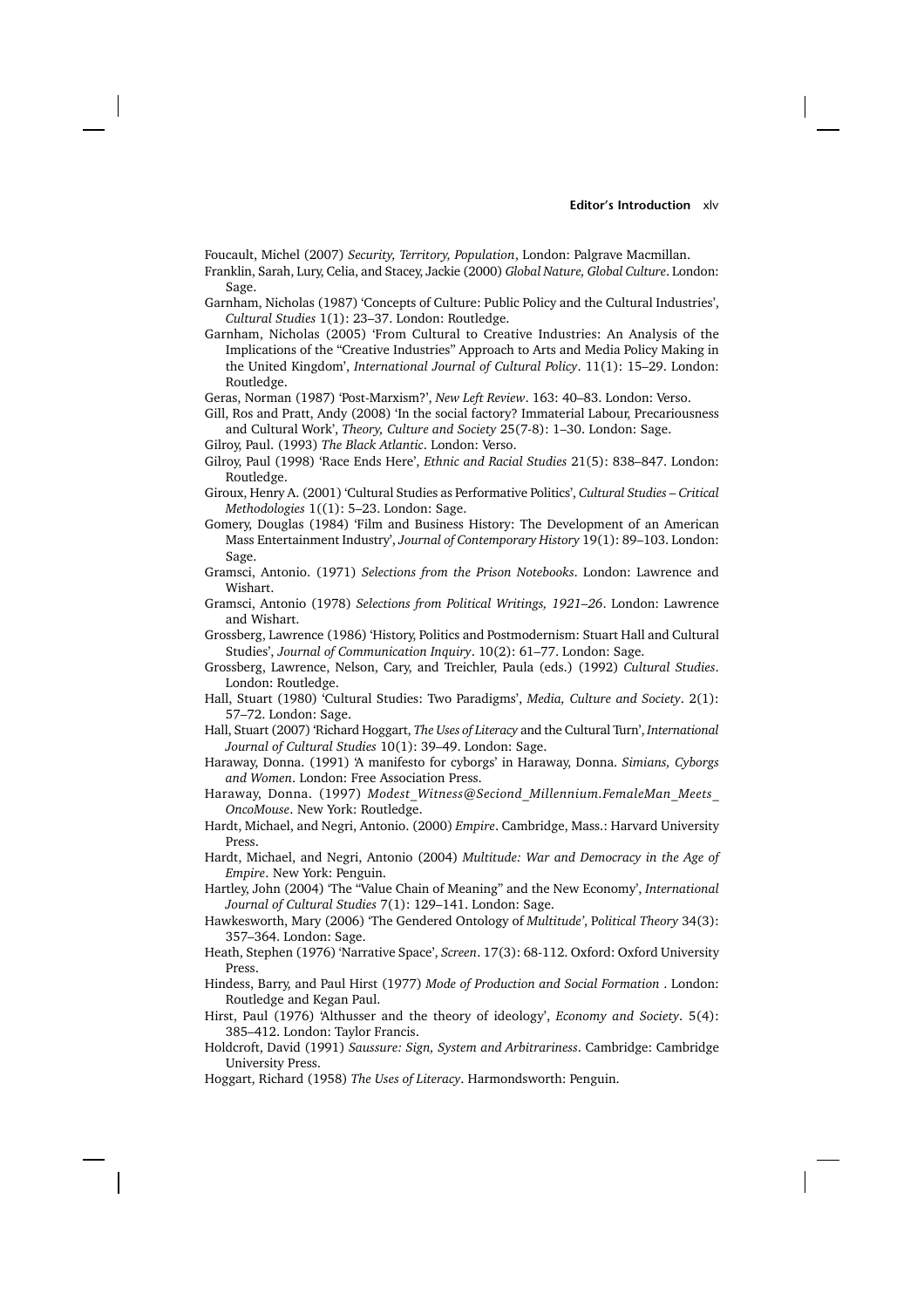#### xlvi **Editor's Introduction**

Howes, David and Lalonde, Marc (1991) 'The History of Sensibilities: Of the standard of taste in mid-eighteenth century England and the circulation of smells in postrevolutionary France', *Dialectical Anthropology* 16(2): 125–135. Springer Netherlands.

Hunter, Ian. (1984) 'After representation: Recent Discussions on the Relation between Language and Literature', *Economy and Society*. 13(4):397–430. London: Routledge.

- Hunter, Ian (1988a) *Culture and Government: The Emergence of Literary Education*. London: Macmillan.
- Hunter, Ian (1988b) 'Setting Limits to Culture', *New Formations*. 4: 103–123. London: Lawrence and Wishart.
- Jameson, Fredric (1984) 'Postmodernism, or The Cultural Logic of Late Capitalism'. *New Left Review* 146 July–August.
- Jenkins, Henry (1992) *Textual Poachers: Television Fans and Participatory Culture*. London: Routledge.
- John, Gareth E. (2001) 'Cultural Nationalism, Westward Expansion and the Production of Imperial Landscape: George Catlin's Native American West', *Cultural Geographies* 8(2):175–203. London: Sage.
- Keith, Michael (2009) 'Urbanism and City Spaces in the Work of Stuart Hall', *Cultural Studies*. 23(4): 538–558. London: Routledge.
- Knorr-Cetina, Karin and Bruegger, Ure (2002) 'Trader's engagement with markets: A postsocial relationship', *Theory, Culture and Society* 19(5–6): 161–185. London: Sage.
- Kumar, Krishan (1995) *From Post-Industrial to Post-Modern Society: New Theories of the Contemporary World*. Oxford: Blackwell.
- Kuper, Adam (2000) *Culture: The Anthropologists Account*. Cambridge, Mass.: Harvard University Press.

Laclau, Ernesto (1997) *Politics and Ideology in Marxist Theory*. London: Verso.

- Laclau, Ernesto, and Mouffe, Chantal (1985) *Hegemony and Socialist Strategy*. London: Verso.
- Laclau, Ernesto (2001) 'Can Immanence Explain Social Struggles?', *diacritics* 31(4): 3–10. Baltimore: John Hopkins University Press.
- Lash, Scott, and Urry, John (1987) *The End of Organized Capitalism*. Cambridge:Polity.
- Lash, Scott, and Urry, John (1994) *Economies of Signs and Space*. London: Sage.
- Latour, Bruno (1988) 'A Relativistic Account of Einstein's Relativity', *Social Studies of Science* 18: 3–44. London: Sage.

Latour, Bruno (2000) 'When Things Strike Back: A Possible Contribution of Science Studies', *British Journal of Sociology* 51(1): 107–123. Oxford: Blackwell.

Lefebvre, Henri (1991) *The Production of Space*. Oxford: Blackwell.

- Levinas, Emmanuel (1969) *Totality and Infinity: An Essay on Exteriority*. Pittsburgh: Duquesne University Press.
- Levinas, Emmanuel. (1985) *Ethics and Infinity*. Pittsburgh: Duquesne University Press.
- Levinas, Emmanuel. (1998) *Otherwise than Being, or Beyond Essence*. Pittsburgh: Duquesne University Press.
- Lury, Celia (2009) 'Brand as Assemblage: Assembling Culture', *Journal of Cultural Economy* 2(1–2): 67–82. London: Routledge.
- MacCabe, Colin (1976)'Theory and Film: Principles of Realism and Pleasure', *Screen*. 17(3): 7–28. Oxford: Oxford University Press.
- Massey, Doreen (1992) 'Politics and Space/Time', *New Left Review* 196: 65–84. London: Verso.
- Massey, Doreen (2005) *For Space*. London: Sage.
- Massumi, Brian (2002) *Parables for the Virtual: Movement, Affect, Sensation*. Durham: Duke University Press.
- McLennan, Gregor (2005) 'The "New American Cultural Sociology"', *Theory, Culture and Society*. 22(6): 1–18. London: Sage.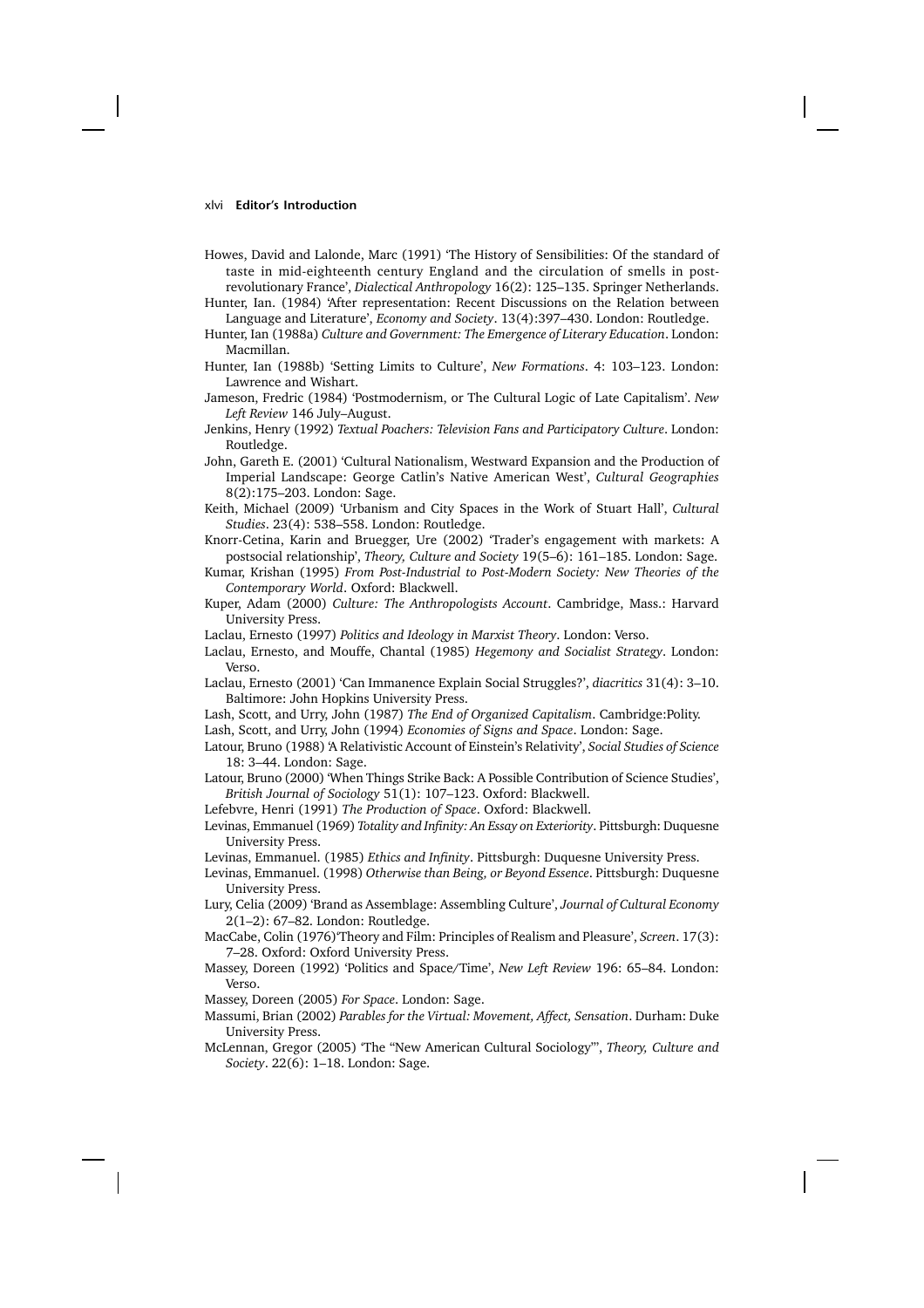- McRobbie, Angela (2002) 'Fashion culture: creative work, female individualization', *Feminist Review* 71(1): 52–62. London: Palgrave.
- Mercer, Kobena(1992) 'Skin Head Sex Thing: Racial Difference and the Homoerotic Imaginary', *New Formations* 16, 1–23. London: Lawrence and Wishart.
- Miller, Daniel (2002) 'Turning Callon the right way up', *Economy and Society* 31(2): 218–233. London: Routledge.
- Moores, Shaun (1990) 'Texts, Readers and Contexts of Reading: Developments in the Study of Media Audiences', *Media, Culture and Society*. 12: 9–29. London: Sage.
- Morley, David, and Robins, Kevin (1989) 'Spaces of identity', *Screen* 30(4): 10–34. Oxford: Oxford University Press.
- Mukerji, Chandra (1994) 'The Political Mobilization of Nature in Seventeenth-Century French Formal Gardens', *Theory and Society* 23(5): 651–677. Netherlands: Springer.
- Mulvey, Laura (1974) 'Visual Pleasure and Narrative Cinema', *Screen*. 16(3): 6–18. Oxford: Oxford University Press.
- Nash, Kate (2001) 'The "Cultural Turn" in Social Theory: Towards a Theory of Cultural Politics', *Sociology*. 35(1): 77–92. London: British Sociological Association.
- Oswell, David (2006) *Culture and Society: An Introduction to Cultural Studies*. London: Sage.
- Penley, Constance (1985) 'Feminism, Film Theory and the Bachelor Machines', *M/F* 10: 39–56. London:
- Prins, Bowkje. (1995) 'The ethics of hybrid subjects', *Science, Technology and Human Values*. 20: 252–267. London: Sage.
- Probyn, Elspeth (2004) 'Teaching Bodies: Affects in the Classroom', *Body and Society* 10(4): 21–43. London: Sage.
- Pryke, Michael (2007) 'Geomoney: An Option on Frost, Going Long on Clouds', *Geoforum* 38: 576–588. Oxford: Elsevier Science.
- Puwar, Nirmal (2007) 'Social Cinema Scenes', *Space and Culture* 10(2): 253–270. London: Sage.
- Said, Edward (1979) *Orientalism*. Hamondsworth: Penguin.
- Said, Edward (1985) 'Orientalism reconsidered' *Cultural Critique*. 1: 89–107. Minnesota: University of Minnesota Press.
- Said, Edward (1993) *Culture and Imperialism*. London: Vintage.
- Said, Edward (1993) *Representations of the Intellectual. The 1993 Reith Lectures*. New York: Vintage.
- Sassen, Saskia (1991) *The Global City: New York, London, Tokyo*. Princeton: Princeton University Press.
- Sassen, Saskia (2006) *Territory, Authority, Rights: From Medieval to Global Assemblages*. Princeton: Princeton University Press.
- Saussure, Ferdinand de (1974) *Course in General Linguistics*. London: Fontana.
- Scannell, Paddy (1988) 'Radio times: the temporal arrangements of broadcasting in the modern world' in Drummond, Phillip and Paterson, Richard (eds.), *Television and Its Audiences*. London: British Film Institute Press.
- Schlesinger, Philip (2007) 'Creativity: From Discourse to Doctrine?', *Screen*. 48(3) 377–387. Oxford: Oxford University Press.
- Sherwood, Steven Jay, Smith, Philip and Alexander Jeffrey C. (1993) 'The British are Coming... Again! The Hidden Agenda of "Cultural Studies"', *Contemporary Sociology*. 22(3): 370–375. Washington DC: American Sociological Association.
- Silverstone, Roger (1994) *Television and Everyday Life*. London: Rutledge.
- Simone, Abdul Maliq (2004) 'People as infrastructure: intersecting fragments in Johannesburg', *Public Culture*, 16(3): 407–429. North Carolina: Duke University Press.
- Skeggs, Beverley (2001) 'The Toilet Paper: Femininity, Class and Mis-recognition', *Women's Studies International Forum*. 24(3–4): 295–30. Oxford: Elsevier Science.